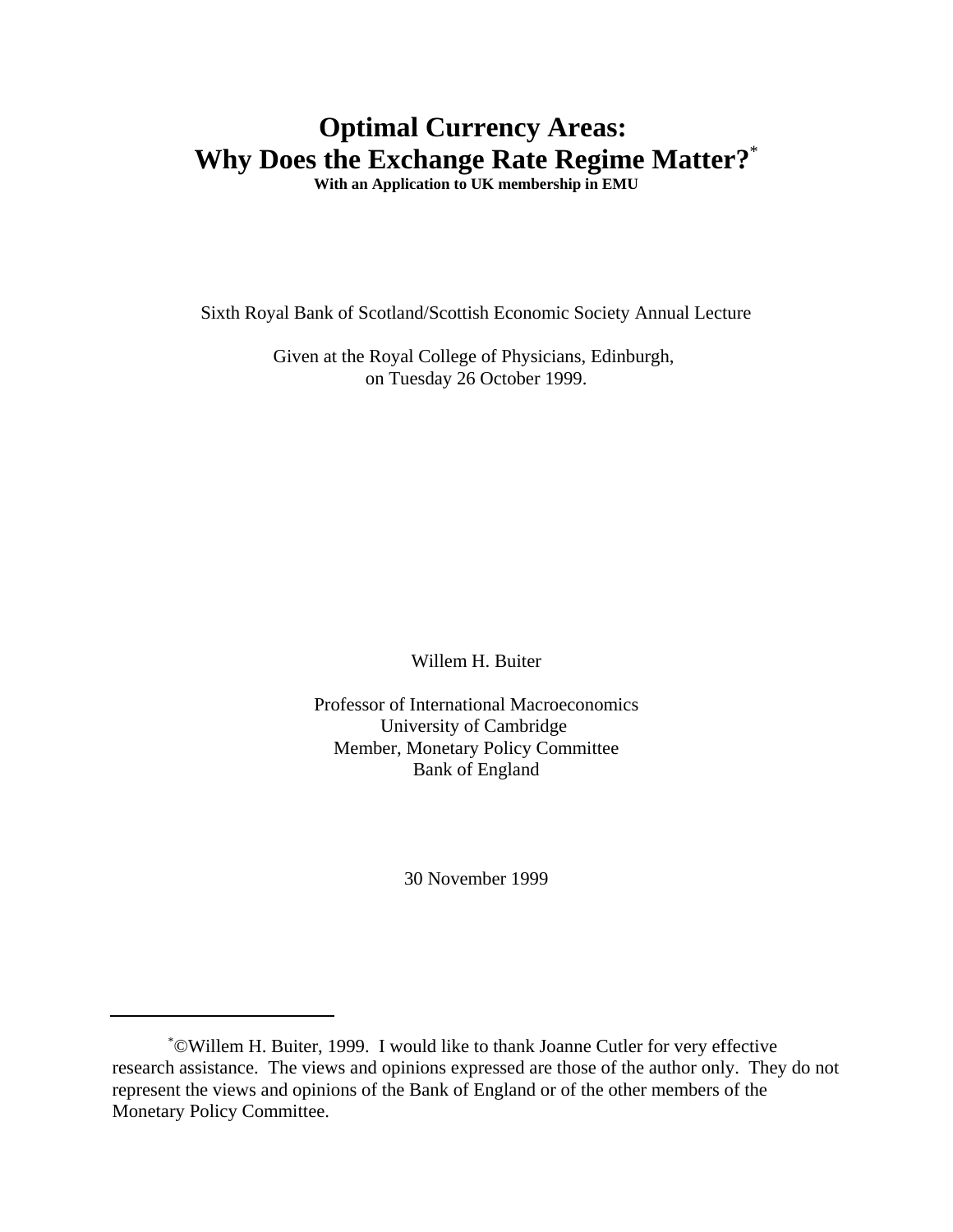# **Optimal Currency Areas: Why Does the Exchange Rate Regime Matter?**

**With an Application to UK membership in EMU**

### **Abstract**

Microeconomic efficiency and market transparency argue in favour of UK membership in EMU and for Scotland's membership in the UK monetary union and also in EMU.

UK seigniorage (government revenues from money issuance) would be boosted by EMU membership.

Lender of last resort arrangements would not be substantially affected by UK membership in EMU.

The UK is too small and too open to be an optimal currency area. The same point applies even more emphatically to Scotland. The 'one-size-fits-all' , 'asymmetric shocks' and 'cyclical divergence' objections to UK membership are based on the misapprehension that independent national monetary policy, and the associated nominal exchange rate flexibility, can be used effectively to offset or even neutralise asymmetric shocks. This 'fine tuning delusion' is compounded by a failure to understand that, under a high degree of international financial integration, market-determined exchange rates are primarily a *source* of shocks and instability. Instead, opponents of UK membership in EMU view exchange rate flexibility as an effective buffer for adjusting to asymmetric shocks originating elsewhere. I know of no evidence that supports such an optimistic reading of what exchange rate flexibility can deliver under conditions of very high international financial capital mobility.

The economic arguments for immediate UK membership in EMU, at an appropriate entry rate, are overwhelming.

Monetary union raises important constitutional and political issues. It involves a further surrender of national sovereignty to a supranational institution, the ECB/ESCB. It is essential that this transfer of national sovereignty be perceived as legitimate by those affected by it. In addition, the citizens of the UK have become accustomed to a high standard of openness and accountability of their central bank since it gained operational independence in 1997. The ECB/ESCB must be held to the same high standard, and, while there are grounds for optimism, there still is some way to go there.

JEL Classification Numbers: F31, F33, F41, F42 Key Words: European Economic and Monetary Union; Asymmetric shocks; National Sovereignty. Author: Willem H. Buiter Bank of England, Threadneedle Street, London EC2R 8AH, UK Tel: #44-171-6014071 Fax: #44-171-6014610 E-mail: willem.buiter@bankofengland.co.uk

Web site: http://www.econ.cam.ac.uk/faculty/buiter/index.htm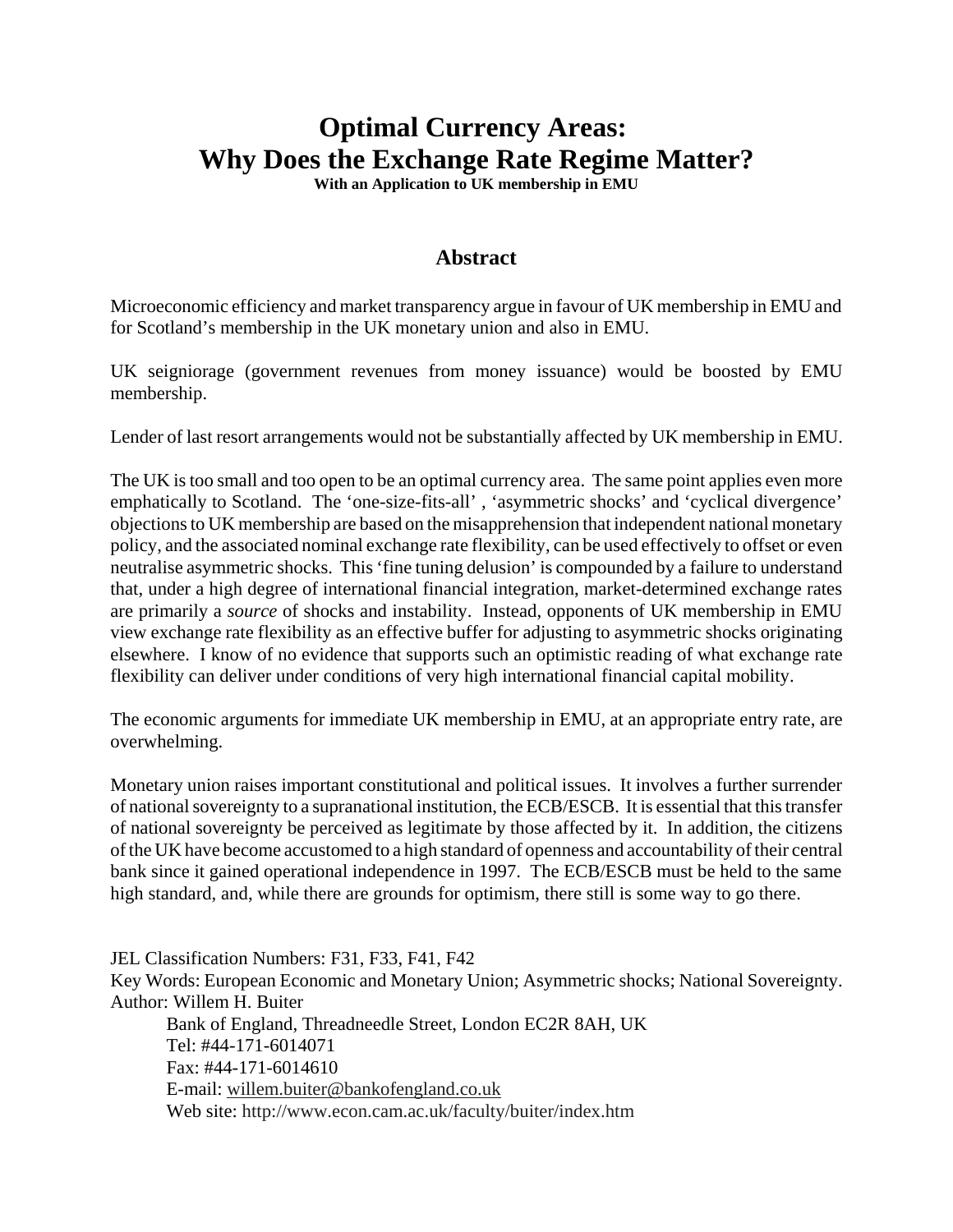#### **Non-technical summary**

The paper first reviews the economic pros and cons of UK membership in EMU from the perspective of the theory of optimal currency areas.

Microeconomic efficiency and market transparency argue for UK membership in EMU. The switch-over costs are likely to be lower for the UK than for other countries that have contemplated or are contemplating membership in EMU.

UK seigniorage, government revenues from the central bank's note issuance, is likely to be higher under EMU than under monetary autonomy. The UK's capital share in the European Central Bank is considerably higher than its share in the EU's monetary base. If the euro becomes an effective competitor for the US dollar as an international reserve and vehicle currency and as an international store of value, seigniorage revenue under EMU would be boosted further.

In euroland, the lender of last resort function continues to reside with the national authorities. The UK's current tri-partite arrangement, involving the FSA, the Bank of England and the Treasury, would not be materially affected by UK membership in EMU.

The macroeconomic stability argument for UK membership in EMU in probably most critical. Unfortunately, conventional optimal currency area theory is quite deficient. It has two fatal flaws. First, there is a persistent confusion between nominal wage and price rigidities - the *sine qua non* of monetary policy - and real or structural rigidities, distortions and inefficiencies. The latter are irrelevant for monetary union. Second, the theory appears to be set in a world without international financial capital mobility, in which the exchange rate effectively clears the trade balance. This is irrelevant to the circumstances of the UK today.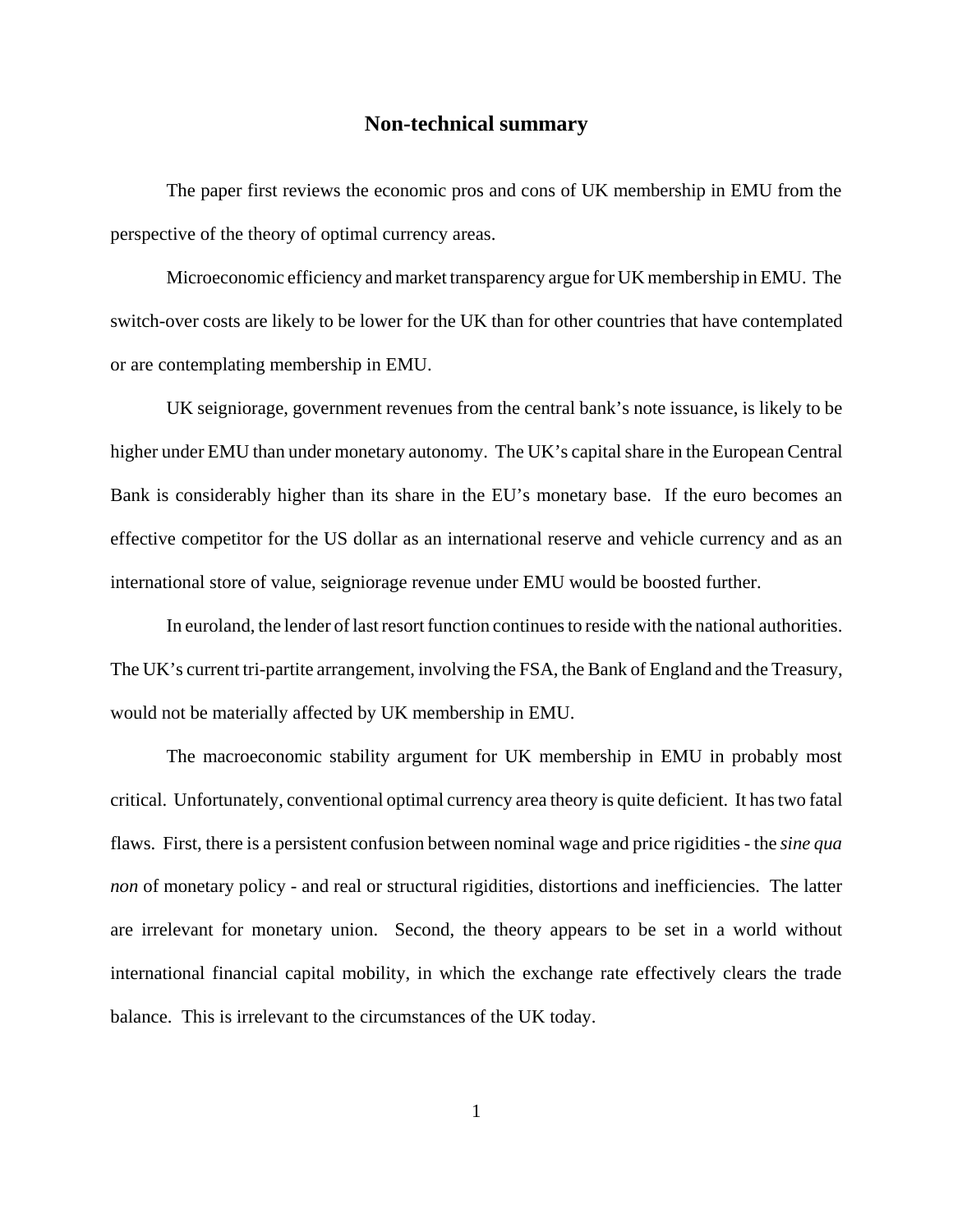The UK is too small and too open to be an optimal currency area. The 'one-size-fits-all' , 'asymmetric shocks' and 'cyclical divergence' objections to UK membership are based on the misapprehension that independent national monetary policy, and the associated nominal exchange rate flexibility, can be used effectively to offset or even completely neutralise asymmetric shocks. This 'fine tuning delusion' is compounded by a failure to understand that, under a high degree of international financial integration, market-determined exchange rates are primarily a *source* of shocks and instability. Instead, opponents of UK membership in EMU view exchange rate flexibility as an effective buffer for adjusting to asymmetric shocks originating elsewhere. I know of no evidence that supports such an optimistic reading of what exchange rate flexibility can deliver under conditions of very high international financial capital mobility. I favour a 'financial integration approach to optimal currency areas', according to which, from a technical economic point of view, all regions or nations linked by unrestricted international mobility of financial capital form an optimal currency area. Because monetary union is not just a technical monetary, financial and economic issue, but also an important political and constitutional arrangement, monetary union can only survive when a minimal degree of political integration is present. This political integration is absent among many regions for which economic logic alone would make a common currency optimal. Examples are the USA, Canada and Mexico and indeed most of Europe, North America and Japan. The required minimal degree of political integration is present in the EU, which is therefore the best politically feasible halfway house on the road to global monetary union.

Asymmetric transmission of the current UK-wide monetary policy across heterogeneous UK regions, sectors and industries is to a large extent due to the asymmetric exchange rate sensitivities of the sheltered and internationally exposed (exporting and import-competing) sectors. This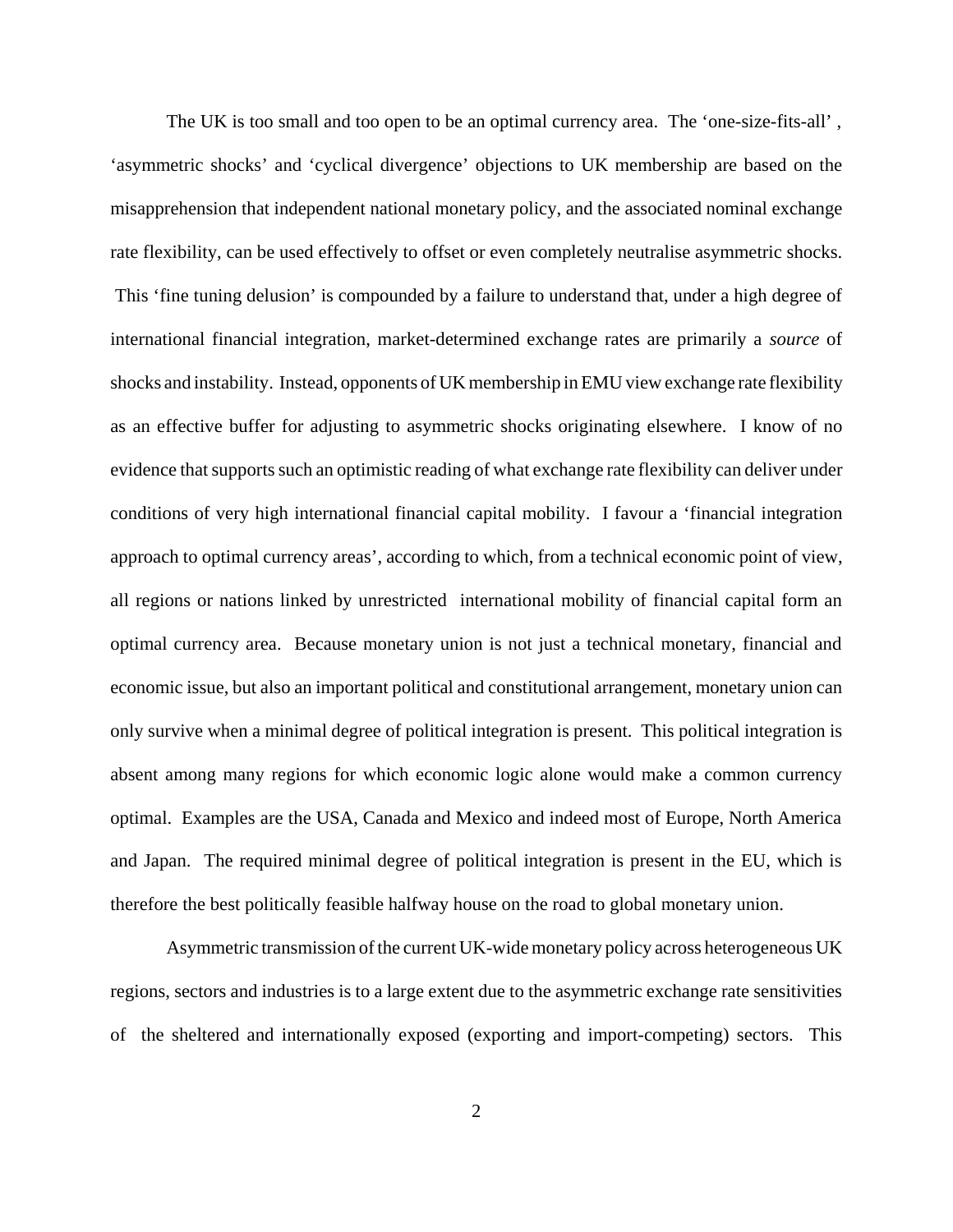problem of asymmetric transmission of a common monetary policy would be less severe for the UK regions following membership in EMU. The reason is that about half of UK imports and exports are with the euro zone (the share is larger if one allows for likely future EU and EMU enlargement). The remaining exchange rate exposure of the UK regions, sectors and industries following UK membership in EMU would be much less significant than it is currently under national monetary autonomy.

The economic arguments for immediate UK membership in EMU, at an appropriate entry rate, are overwhelming.

Monetary union also raises important constitutional and political issues. It involves a further surrender of national sovereignty to a supranational institution, the ECB/ESCB. It is essential that this transfer of national sovereignty be perceived as legitimate by those affected by it. In addition, the citizens of the UK have become accustomed to a high standard of openness and accountability of their central bank since it gained operational independence in 1997. The ECB/ESCB must be held to the same high standard. While there are grounds for optimism, there still is some way to go there.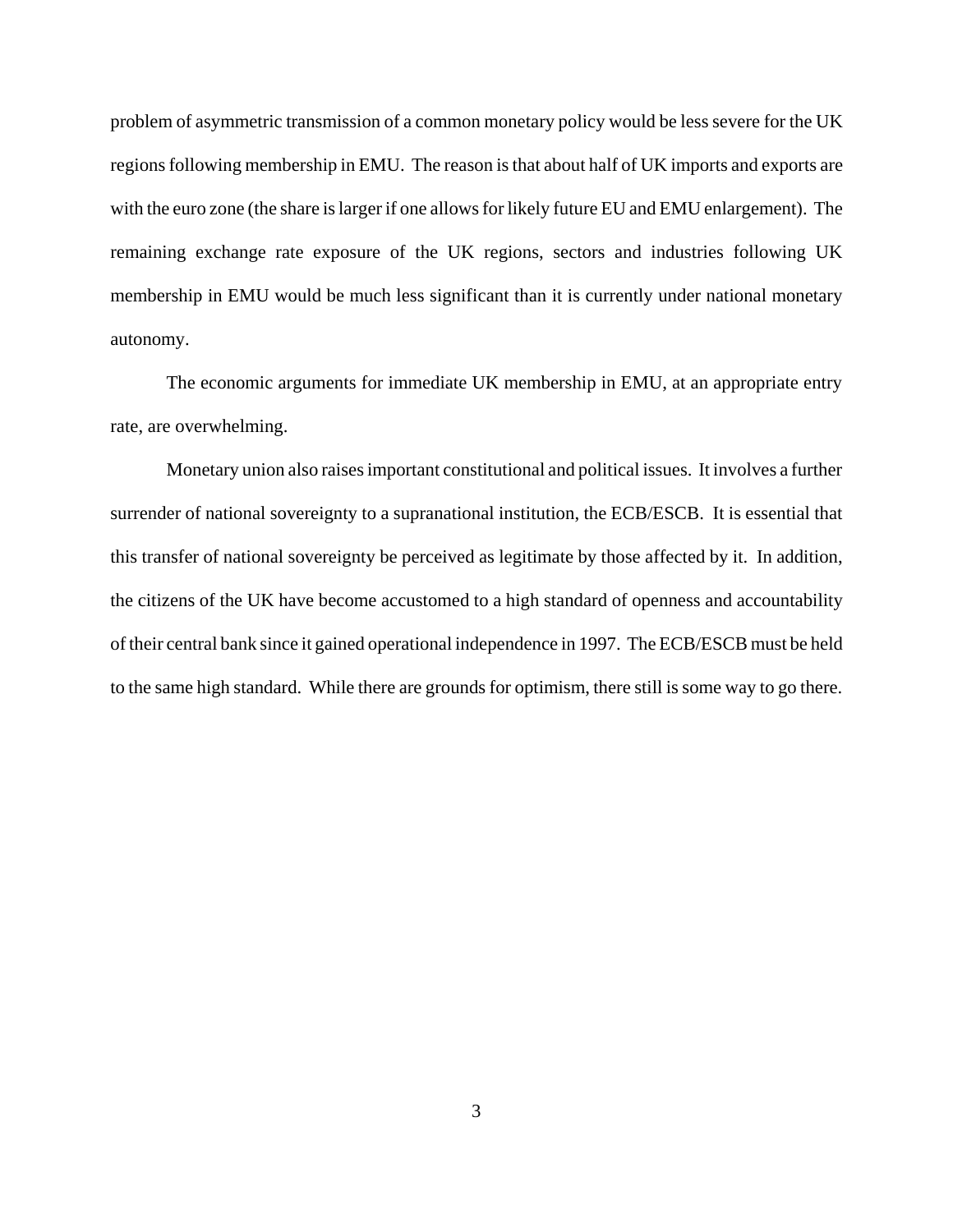### **1. Introduction**

Should the UK join EMU? Would Scotland benefit from having its own currency and monetary authority? Similar questions are being asked the world over, in Canada, Iceland, Switzerland, Mexico, Argentina, Bulgaria and the Ukraine.<sup>1</sup> It is an issue in political economy *par excellence*. Technical economic and financial arguments are interlaced with political and constitutional considerations.

In this lecture I illustrate the general question as to what determines a nation's optimal currency regime, by focussing on the arguments for and against UK membership in EMU. Along the road, the question of the optimal currency arrangement for Scotland will, I hope, also be answered satisfactorily.

Why does the currency regime matter? In Sections 2 to 5, I review the technical economic arguments for and against a common currency, starting with the microeconomic benefits of a common medium of exchange and the microeconomic costs of the change-over. Next is the question of seigniorage - the real resources appropriated by a national government through the issuance of non-interest-bearing central bank liabilities. The third topic is systemic financial stability and the role of the national central bank as the lender of last resort. The final, and most controversial economic issue concerns the costs and benefits of national monetary sovereignty and exchange rate flexibility from the point of view of macroeconomic stabilisation policy. This is the venerable subject of optimal currency area theory. It is here that conventional wisdom and enlightened economic analysis part company most starkly. Section 6 considers some political and constitutional aspects of membership in a common currency arrangement. This

<sup>&</sup>lt;sup>1</sup> See e.g. Buiter [1999c,d]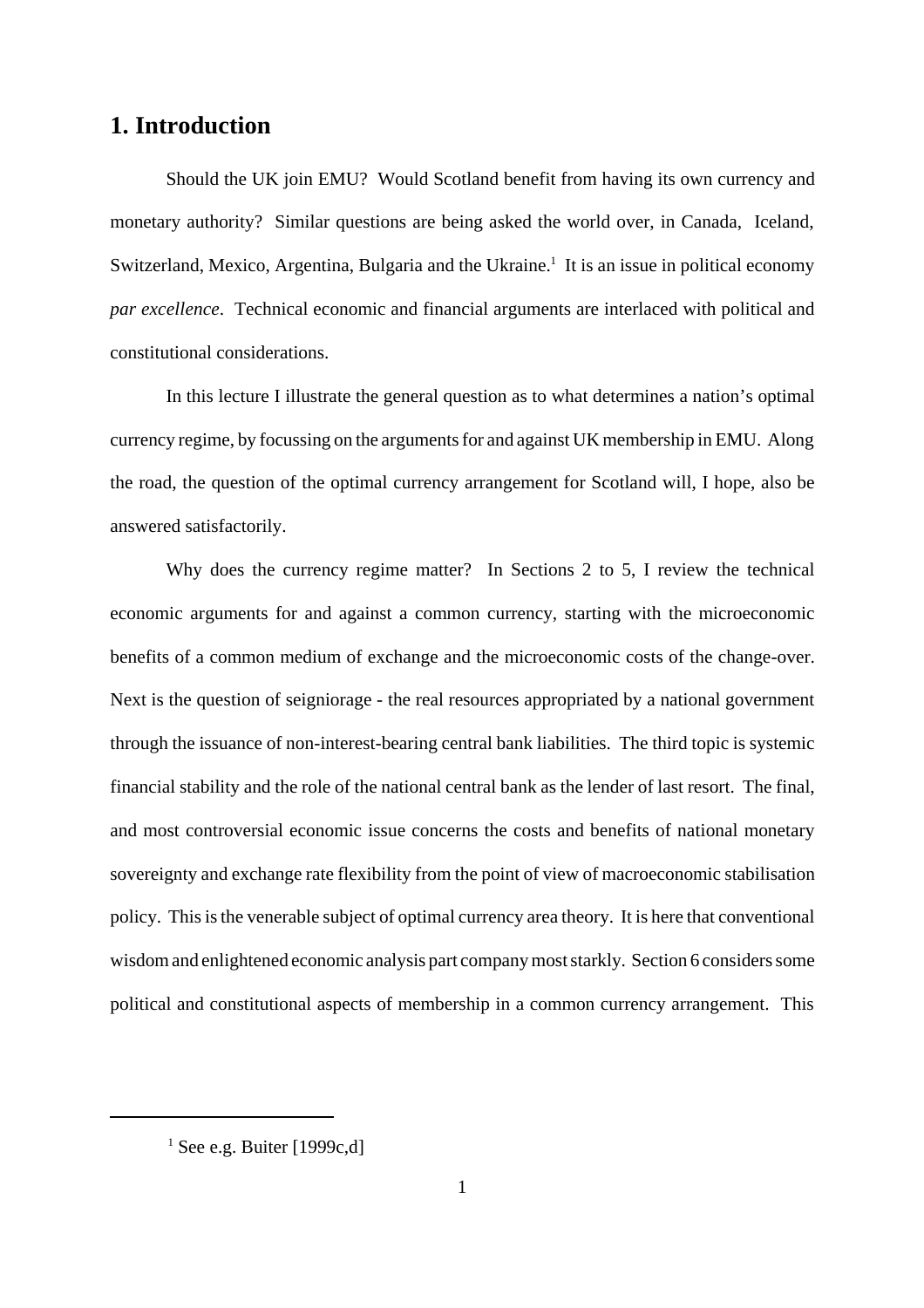includes the substance and symbols of national sovereignty and the issue of accountability of the monetary policy makers to the electorate. Section 7 concludes.

## **2. The microeconomics of a common currency**

The transaction cost saving advantages of a common currency are familiar. A medium of exchange or transactions medium is subject to a network externality (Dowd and Greenaway [1993]). The usefulness to me of a medium of exchange is increasing in the number of other economic agents likely to accept it in exchange for goods, services and securities. By eliminating the need for the exchange of one currency for another, monetary union saves real resources. From a microeconomic efficiency point of view, if one were to design the world from scratch, a single currency would be adopted.

If the status quo is a situation in which there are multiple national currencies, the permanent flow of transaction cost savings from having a common currency have to be balanced against the one-off, up-front switch over costs of moving to a common currency. For the UK, if and when it joins EMU, these switch over costs are likely to be lower than for the countries that joined EMU in the first round, on January 1, 1999, for three reasons.

First, in the wholesale financial markets the investment has already been made. Second, the UK is unlikely to join much before 2003. This will be after the date (July 1, 2002) on which the visible relics of the old national currencies will have disappeared from the existing EMU area, through the issuance of euro notes and coins and the demonetisation of the old national currencies. UK businesses and consumers will therefore already be familiar with the euro in all its manifestations, at the wholesale and retail levels.

Third, the microeconomic costs of giving up sterling and switching to the euro depend on how widespread the use of the national currency is as a means of payment or medium of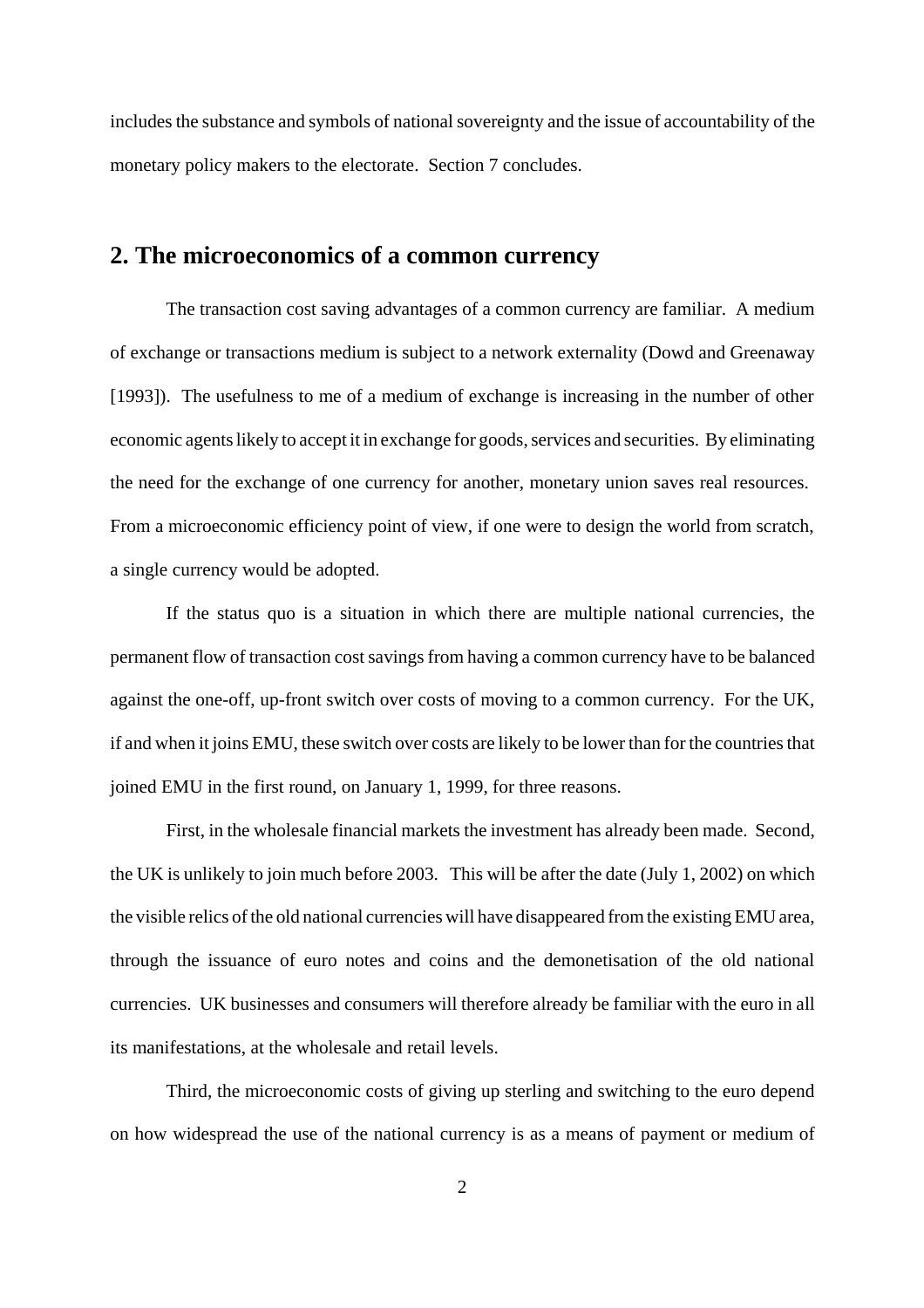exchange and as a numéraire or unit of account and invoicing currency. While at the retail level and in labour contracts the use of sterling is likely to remain near-universal, contracts among larger international businesses are likely to see a growing use of the euro. The recent decision by Rover to require its ten largest suppliers to contract in euros is, I believe, a sign of things to come. While one should not overstate the scope and scale of this 'creeping demonetisation of sterling', it will make the final switch easier.

It is impossible to be precise and confident about the magnitude of the resource savings involved. The spreads in the foreign exchange markets will understate the true cost because it ignores the 'in-house' costs incurred by the non-bank parties in the foreign exchange transactions. It overestimates the true costs to the extent that there are monopoly profits or Xinefficiency in the foreign exchange markets.

In its report *One market, one money* (European Economy [1990]), the Commission of the European Communities estimated the permanent flow of exchange transaction costs savings at about 0.5 percent of GDP for the 15 member Community as a whole. Of course, this exercise involved the thought experiment of the abolition of 14 national currencies and their replacement by a single currency. In the case of the UK joining EMU, there would only be the abolition of a single national currency and its replacement by the euro. The foreign exchange transaction costs savings should also be augmented by the transaction costs saved in now redundant exchanges among instruments denominated in national currencies motivated by exchange risk considerations. E.g., today an investor could decide to switch from UK Treasury bills to German euro-denominated bills because of currency risk considerations.<sup>1</sup> This would involve the sale of

<sup>&</sup>lt;sup>1</sup>Assume for simplicity that, apart from currency risk, the risk and return properties of the British and German bills are identical. If the UK government issued euro-denominated bills in addition to sterling-denominated bills, currency risk considerations could trigger the sale and purchase of bills denominated in different currencies without this involving any foreign exchange transactions. This would be the case if purchases of UK government euro-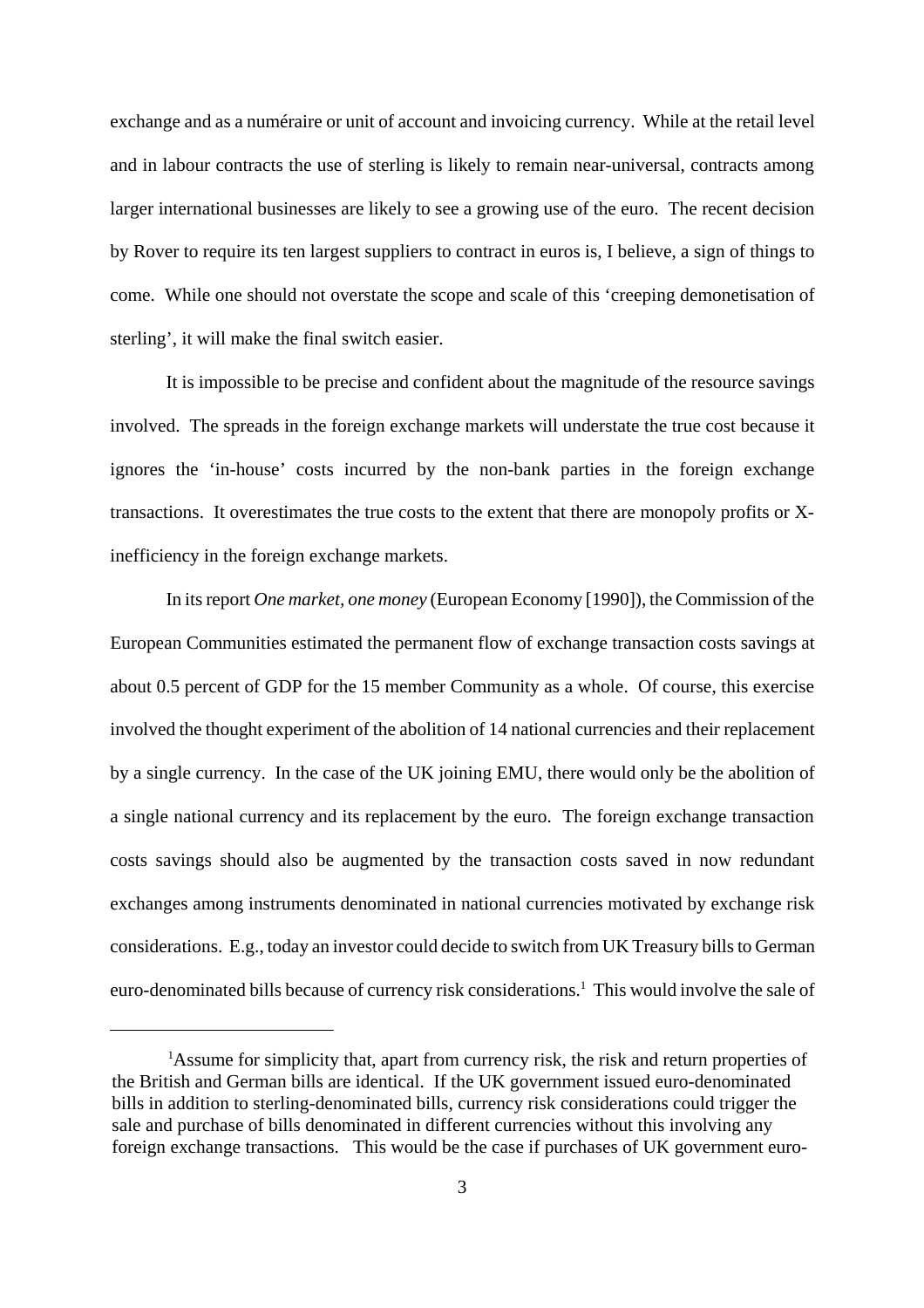the UK sterling bills, a purchase of euros and the purchase of the German bills. There would be three transactions, and three sets of transaction costs. Foreign exchange market transaction costs are just one of the three. One half of one percent of GDP (if that is a indeed a reasonable estimate) may not sound like much, but it is twice the maximal estimate of the amount of seigniorage the UK currently gets from note issuance (see Table 1 below).

The magnitude of the switching costs for the UK are even harder to estimate. Competing estimates differ by one and sometimes two orders of magnitude. The switching costs do not just involve the administrative, legal and hardware cost of re-denominating all contracts, changing vending machines etc., but also the psychological costs of having to compute prices with a new numéraire. With boundedly rational individuals, these costs will always be there, but they are likely to be less significant in the case of the UK adopting the euro, because most UK residents will already be familiar with this currency by the time the UK decides to join. Adopting an altogether new currency would involve higher re-computation costs of this kind.

The adoption of its own currency by Scotland would involve both giving up the microeconomic transaction cost savings from having a common currency with the UK, and incurring the switch over costs of establishing a new currency. Despite the circulation of Scottish bank notes, these switch over costs are likely to be more significant than the cost of the UK switching to the euro. The microeconomic costs and benefits of Scotland joining the euro while the rest of the UK stays out, are left as an exercise to the reader.

A final microeconomic benefit from a common currency is the greater price transparency it creates. Price discrimination and market segmentation are discouraged when buyers can more easily engage in comparison shopping. The argument that the single European market, reinforced by a common currency, would benefit consumers by sharpening the enforcement of the 'law of

denominated bills could be paid for in sterling.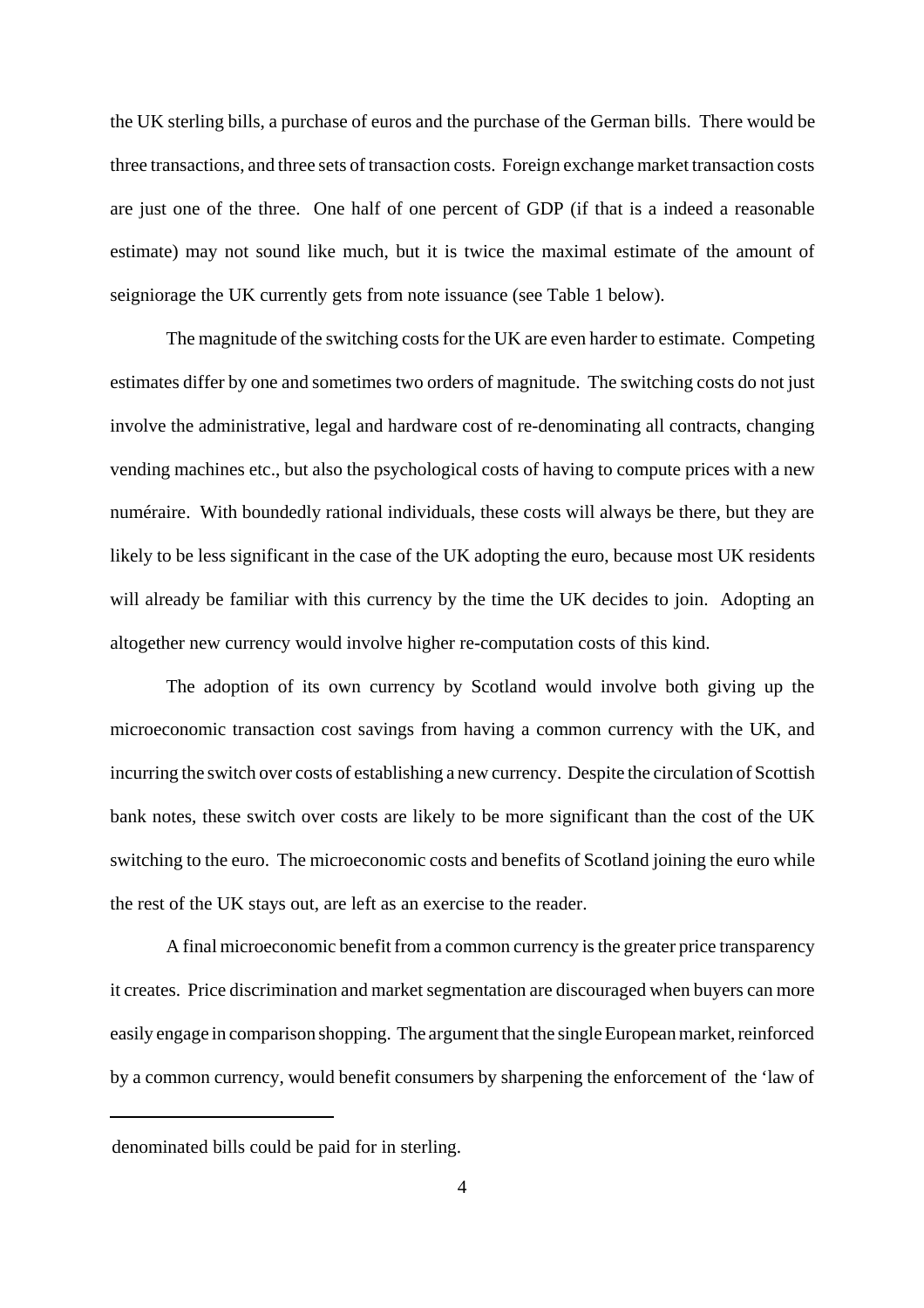one price', according to which identical goods sell for the same price everywhere, indeed has merit as a characterisation of long-term trends and tendencies. However, recent research by Haskel and Wolf [1999] suggests that there still is a long way to go. While their study predates the launch of EMU, and therefore does not provide evidence on the extent to which the use of a common currency promotes competition and price convergence, it does contain information relevant to the wider question of the operation of the 'law of one price' in a supposedly integrated market.

They study the pricing behaviour of IKEA, the Swedish household furniture retailer which now has stores in 25 countries. The traded goods it sells are identical and come from the same manufacturer. In Europe, the 1998 catalogues are exactly the same in each country apart from the language and local prices. And the goods are sold within each country at a single catalogue price.

Haskel and Wolf find that because of significant variations in local costs, simple relative price differences do not say very much about competition or the lack of it. In other words, even 'traded goods' have a significant, non-traded local value added component. They also find that, when international prices are not too different, they converge but only very slowly. When relative prices get wildly out of line, prices converge rapidly. $^2$  This study supports the view that it would be wise not to expect immediate miracles from the introduction of the euro for the effective integration of markets throughout the EMU zone. A common currency does promote greater price transparency. Greater price transparency does encourage competition. Competition tends to work its magic, but it takes its time.

 $2^2$  Further evidence supporting this view can be found in European Central Bank [1999], in European Commission [1999] and in Engel and Rogers [1996]..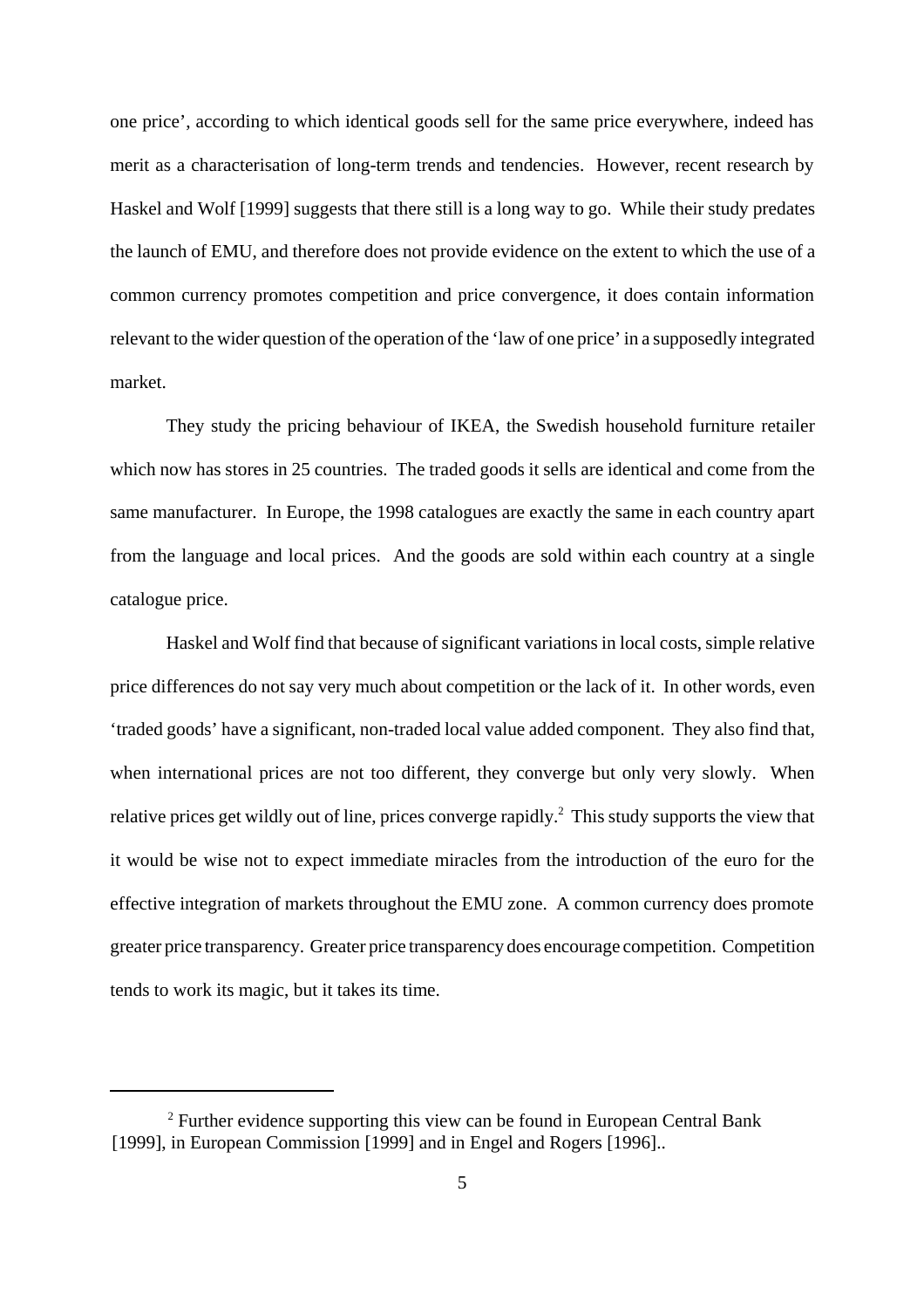## **3. Seigniorage**

The state receives revenues from the central bank's issuance of central bank money. There are several ways of measuring the resources appropriated by the state through this mechanism. In the UK, both components of the monetary base (currency and banks' balances with the central bank) are unremunerated, so one straightforward measure of state revenue from the activities of the central bank is simply the change in the monetary base. To get a sense of magnitude, it is helpful to express this as a fraction of nominal GDP. Letting  $M_t$  denote the nominal stock of base money at the end of period *t*, *P* the price level and *Y* real GDP, I defined seigniorage,  $\sigma$ , as follows:

$$
\sigma_t = \frac{M_t - M_{t-1}}{P_t Y_t} \tag{1}
$$

An alternative measure is the interest bill foregone by having non-interest-bearing rather than interest-bearing liabilities. I denote this  $\omega$ . Let *i* be the short risk-free nominal interest rate, then

$$
\omega_t = i_t \frac{M_{t-1}}{P_t Y_t} \tag{2}
$$

The revenues of the central bank go to defray its expenses, with the remainder becoming part of the general revenues of the government, through a transfer to the Treasury.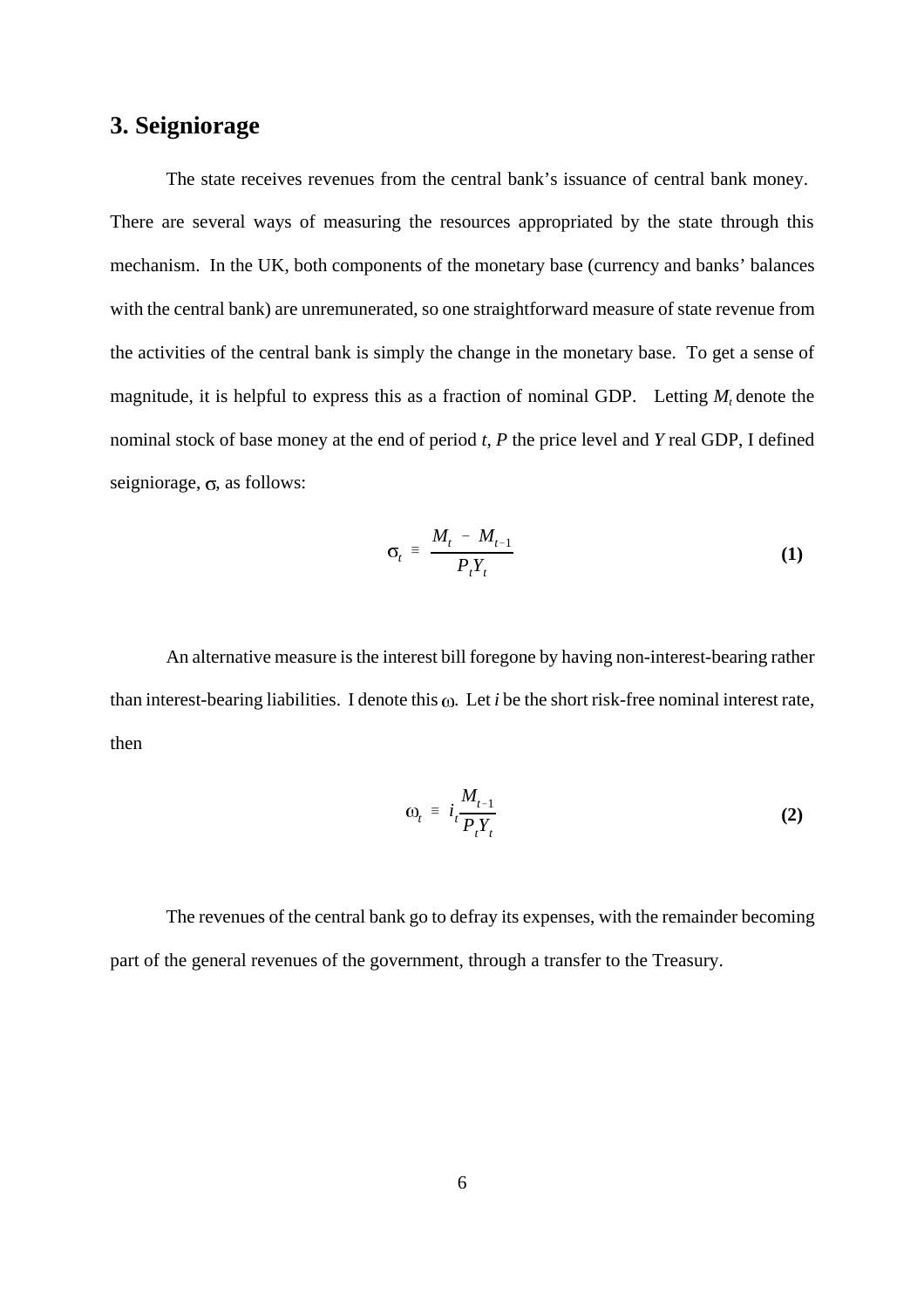A related measure of the monetary revenue of the state is the inflation tax, the reduction in the purchasing value of the outstanding stock of base money. I will refer to this as the *anticipated* inflation tax, denoted  $\tau$ . Let  $\pi$  be the rate of inflation<sup>3</sup>, then

$$
\tau_t = \pi_t \frac{M_{t-1}}{P_t Y_t} \tag{3}
$$

The three measures are related. Let *m* be the base money-GDP ratio<sup>3</sup>  $r_t$ , the real interest rate in period  $t$ , and  $g$  the growth rate of real  $GDP<sup>4</sup>$ , then

$$
\sum_{j=0}^{\infty} \prod_{k=0}^{j} \frac{1}{1+r_{t+k}} \sigma_{t+j} \equiv \sum_{j=0}^{\infty} \prod_{k=0}^{j} \frac{1}{1+r_{t+k}} \omega_{t+j} - \frac{1}{1+r_{t}} m_{t-1}
$$
(4)

That is, the present discounted value of current and future seigniorage equals the present discounted value of current and future interest savings minus the value of the initial money stock. Seigniorage and the inflation tax are related through the following identity:

$$
\sigma_t = \tau_t + \frac{g_t}{1 + g_t} m_{t-1} + \Delta m_t \tag{5}
$$

$$
{}^{3}1 + \pi_{t} \equiv P_{t}/P_{t-1}
$$

$$
{}^{3}m_{t} \equiv \frac{M_{t}}{P_{t}Y_{t}}
$$

$$
{}^{4}1 + g_{t} \equiv \frac{Y_{t}}{Y_{t-1}}
$$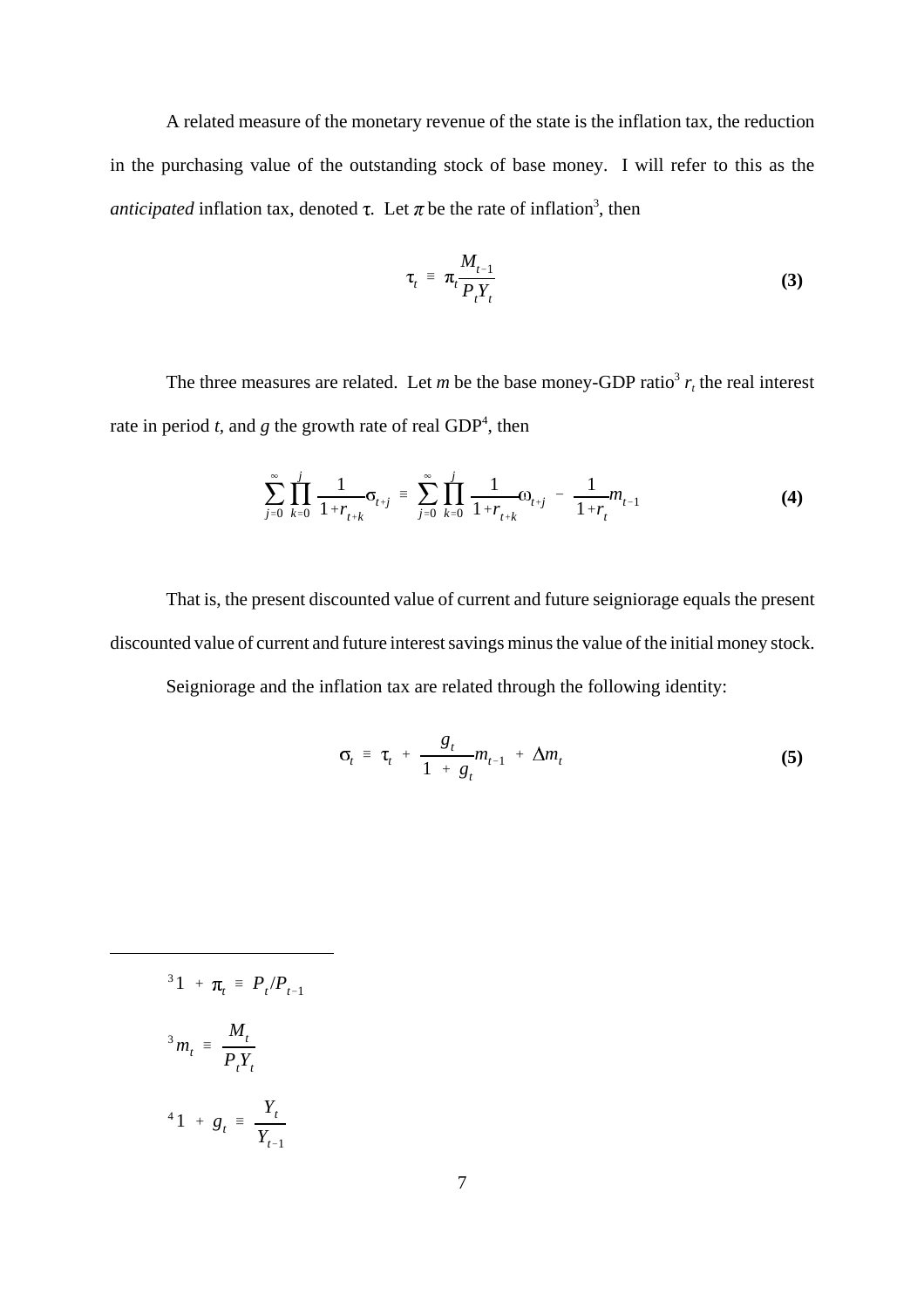Seigniorage therefore equals the inflation tax plus the 'real growth bonus',  $\frac{g_t}{g_t}$  $\frac{G_t}{1 + g_t} m_{t-1}$ , the growth in the demand for real money balances associated, other things being equal, with higher real growth, plus the change in the base money-GDP ratio,  $\Delta m_t$ .

Whatever the measure one uses, the revenues from the national printing presses are very small beer indeed for the UK. Table 1 provides some illustrative seigniorage figures. Seigniorage has not been more than 0.24% of GDP since 1994. The interest bill foregone is similar in magnitude to seigniorage, and the inflation tax figures are half that. These low figures reflects the very low ratio of currency to GDP in the UK, barely more than 3% of annual GDP in recent years, and the recent low inflation rates and nominal interest rates.

#### **TABLE 1 HERE**

When a country joins a common currency area, it loses its national seigniorage and it gains a share of the common currency area seigniorage. The rules governing the distribution of EMU-wide seigniorage revenues, based on a nation's equity stake in the ECB (a function of GDP and population size), are laid down in the Treaty of Maastricht. According to most experts, the UK would come out ahead in the seigniorage stakes were it to join EMU (see e.g. Sinn and Feist [1997]). The reason is that, because of the relative sophistication of the UK financial and payments systems, the UK's national 'seigniorage base' is well below the average for the current EMU members.

According to Sinn and Feist, the UK had, in 1997, about 8.6 percent of the EU-15 monetary base.<sup>5</sup> Its equity share in the ECB is 14.7 percent. With a uniform reserve deposit ratio of 2 percent (about the current average), the UK would gain about 15 billion (1997) euros in

<sup>&</sup>lt;sup>5</sup>They define 'seigniorage wealth' as the monetary base corrected for the fact that some monetary authorities pay interest on private bank reserves.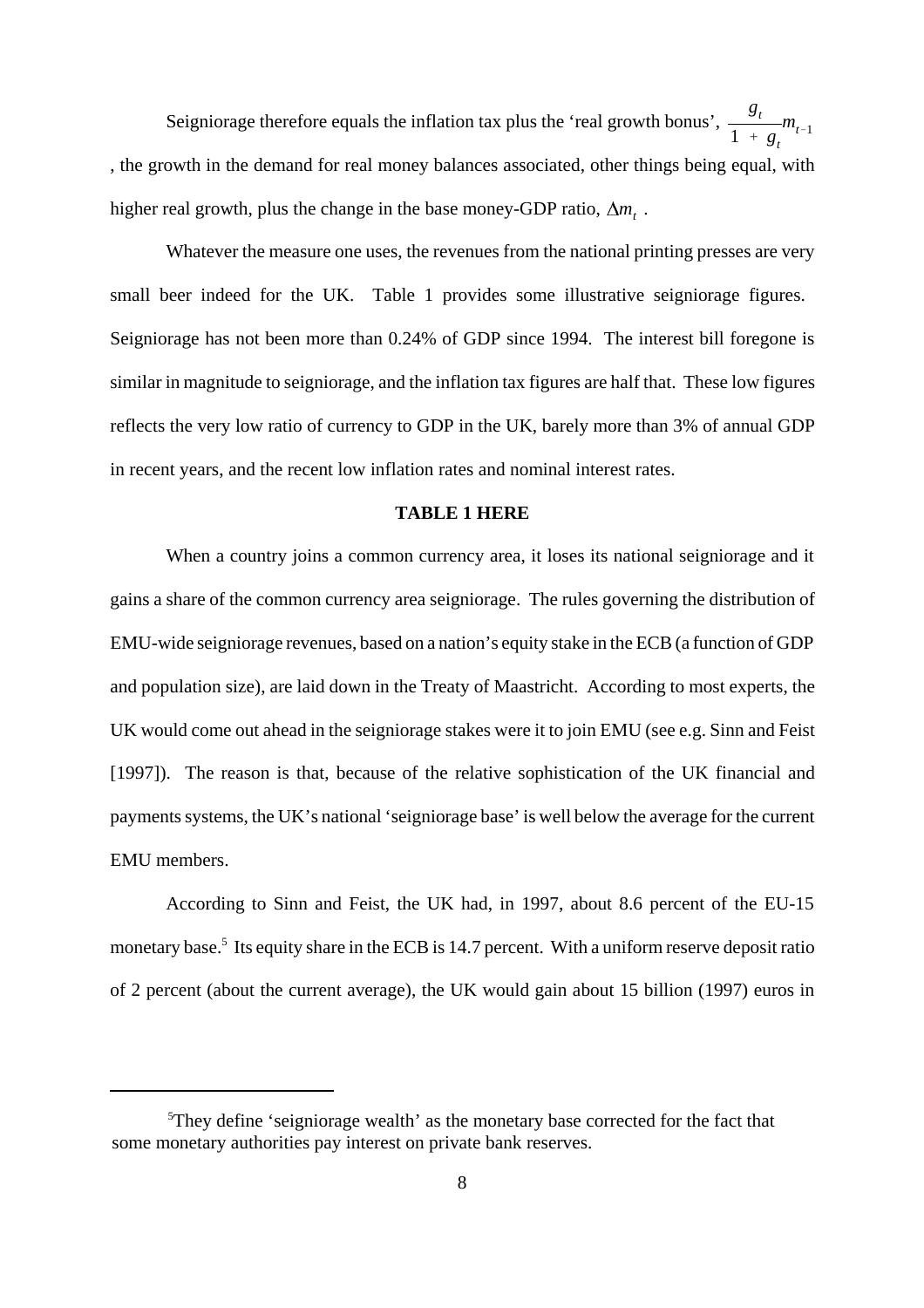'seigniorage wealth' or about £10.4 billion.<sup>6</sup> Similar calculations cannot be performed for Scotland. Its would-be equity share in the ECB is unknown, as is the magnitude of the current Scottish monetary base.

If the euro develops into a major international currency, perhaps eventually rivaling the US dollar as an international reserve asset and vehicle currency, global holdings of euros outside the euro area could grow significantly (see Portes and Rey [1998]). This would boost EMU wide seigniorage and UK euro seigniorage receipts with it.

US dollar notes are currently used the world over as means of payment and store of value by operators in the grey, black and outright criminal sectors of the economy, as well as by legitimate operators in countries with underdeveloped and/or highly unreliable domestic monetary and financial systems. Recent estimated by Federal Reserve Board staff suggest that *"As much as two-thirds of all Federal Reserve notes in circulation -perhaps \$250 to \$300 billionare now held abroad"* (Allison [1998, p. 1]). If the euro becomes an effective competitor for the dollar in these domains too, the seigniorage gains of EMU members would be further enhanced.

Neoclassical optimal public finance arguments suggest that, if the fiscal authorities do not have non-distortionary taxes at their disposal, the distortionary inflation tax should be used, together will all other distortionary taxes, in such a way as to minimize the inevitable distortions and efficiency losses, now and in the future, associated with the financing of any given public spending programme. If nations differ in the extent to which their conventional taxes are distortionary, or in the effectiveness of their tax administrations, different national inflation rates may be optimal. Even in the rarified world of these neoclassical public finance models, this argument is by no means robust. Money is an asset, as well as a medium of exchange, and there is a considerable literature suggesting that, at least in steady state, assets should not be taxed.

<sup>6</sup> The UK currently has minuscule reserve requirements.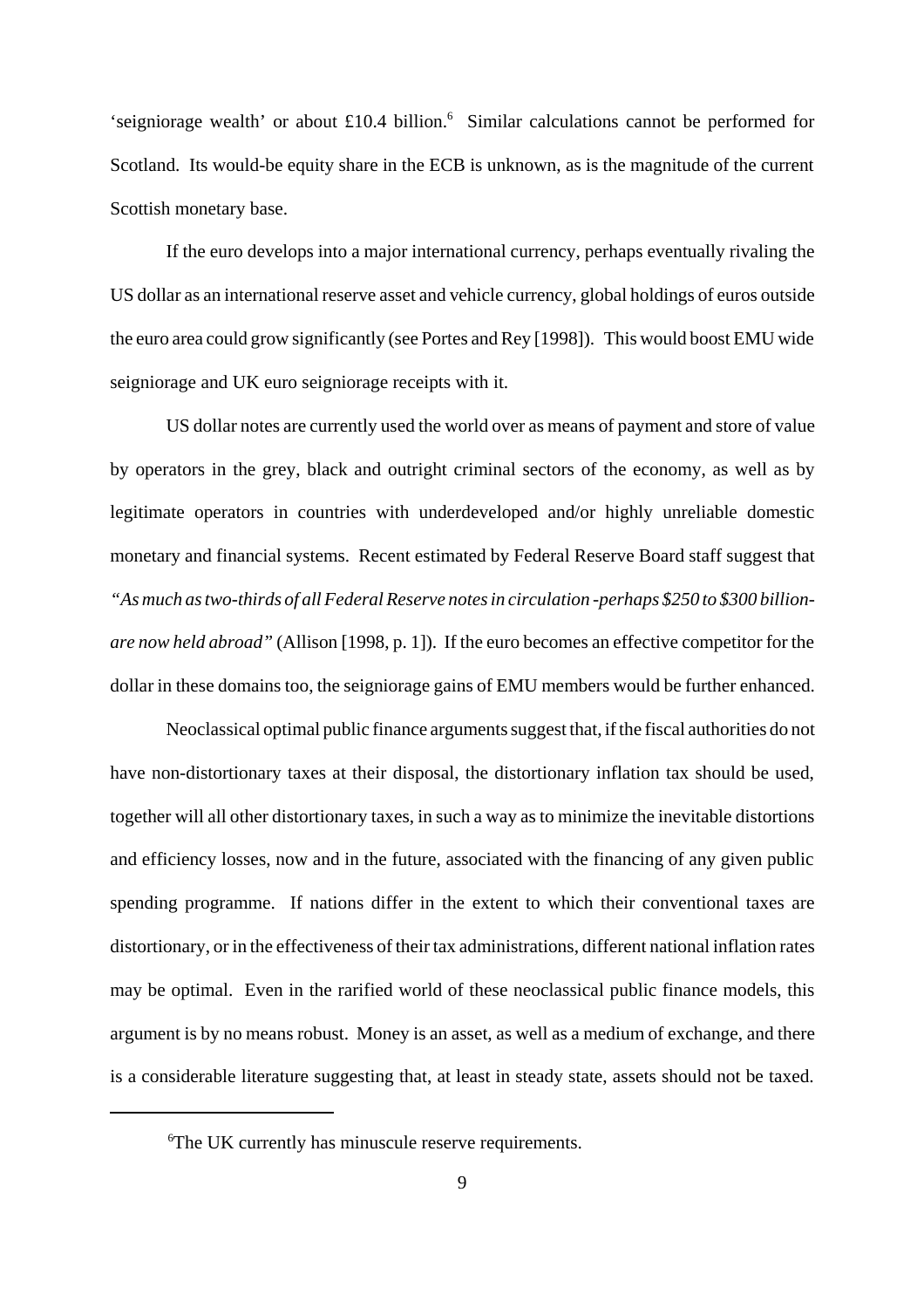Money can also be thought of as an intermediate input in the process transforming primary inputs into goods and services available for household consumption. There is another body of literature suggesting that taxing intermediate inputs is undesirable.<sup>7</sup>

Whatever the merits of this literature, the data make it clear that modern industrial states with well-developed financial systems do not make use of the inflation tax to any significant extent. The UK is no exception to this rule.

I conclude that, from the point of view of normal seigniorage revenues, the UK is likely to benefit from joining EMU. This expected gain should, however, be set against the loss of the ability to use national discretion over seigniorage in exceptional times.

In some countries, especially ones that have a large stock of nominally denominated fixed interest public debt outstanding, and that have little scope for generating large increases in primary government surpluses, the loss of national control over the national inflation rate could be more costly from the point of view of the broadly defined inflation tax. This consists not only of the reduction in the purchasing power of the national base money stock (the *anticipated* inflation tax), but includes the reduction in the market value of all nominally denominated government debt, including its interest-bearing liabilities (the *unanticipated* inflation tax). One can visualise dire circumstances in benighted countries which would render valuable a capacity to impose a capital levy on the holders of nominal public debt (especially longer-maturity debt) through an unexpected increase in the inflation rate. In the UK, with a stock of nominal public debt that is low relative to GDP, both in comparison to most other industrial countries and by historical standards, and with considerable conventional 'fiscal elbow room', deliberate recourse to the unanticipated inflation tax is both inappropriate and unlikely.

<sup>&</sup>lt;sup>7</sup>See e.g. Chari, Christiano and Kehoe [1993].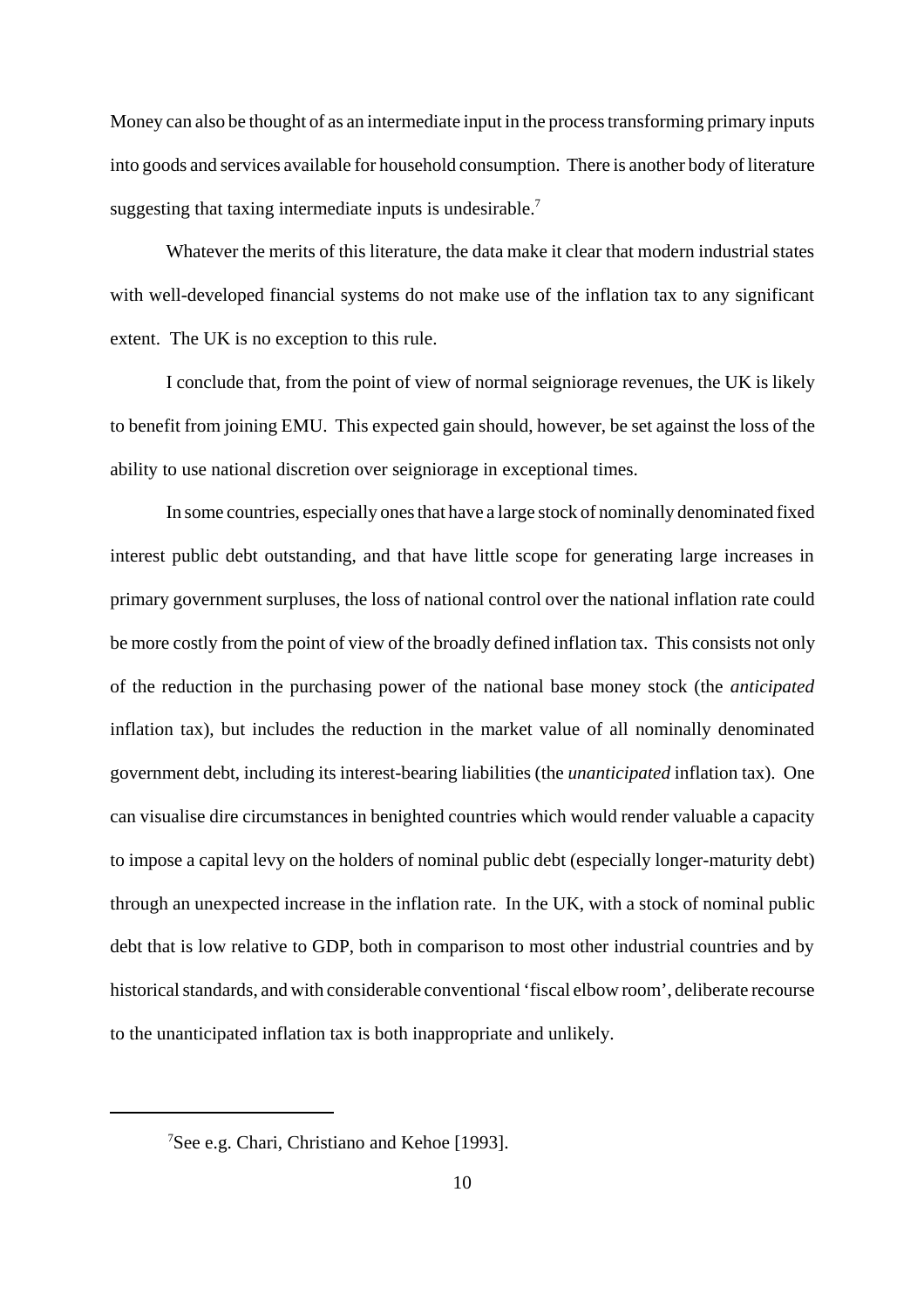## **4. Financial stability: the lender of last resort**

The state has a unique responsibility for dealing with systemic financial instability. The reason is that the state has deeper pockets than any private domestic agent. It can provide shortterm liquidity in unlimited amounts. It can also provide long-term resources for restructuring and recapitalisation in larger amounts than any private agent. The state has the monopoly of the legitimate use of coercion and force. This is expressed through its power to tax, to declare certain of its liabilities to be legal tender, and to regulate. The central bank is the state agency with the short-term deep pockets, derived from its ability to issue legal tender, which remains liquid even when most other stores of value and means of payment become illiquid.

If a financial crisis is not a short-lived phenomenon (a liquidity or rollover crisis), but becomes a long-term solvency crisis for a substantial part of the financial sector, the short-term deep pockets of the central bank must be supplemented with the long-term deep pockets of the Treasury. A central bank that attempts to recapitalize a sizeable chunk of a bankrupt private financial sector's balance sheet, would undermine its own solvency. Since the central bank does not itself have the power to tax, central bank solvency could be safeguarded only through continued monetary issuance, which would be inflationary. Non-inflationary recapitalisation of a bankrupt financial system requires the resources of the state agency with the long-term deep pockets: the Treasury with its power to tax.

To a certain extent, the lender of last resort function can be 'privatised', through the interbank markets, through private deposit insurance, through contingent private credit lines etc. The Treasury itself could, when faced with a domestic financial crisis, and without recourse to central bank money, borrow internationally (or from such domestic private residents as still have liquid wealth at their disposal despite the crisis) and perform the lender of last resort function with these borrowed resources. For truly systemic financial crises this may well be inadequate.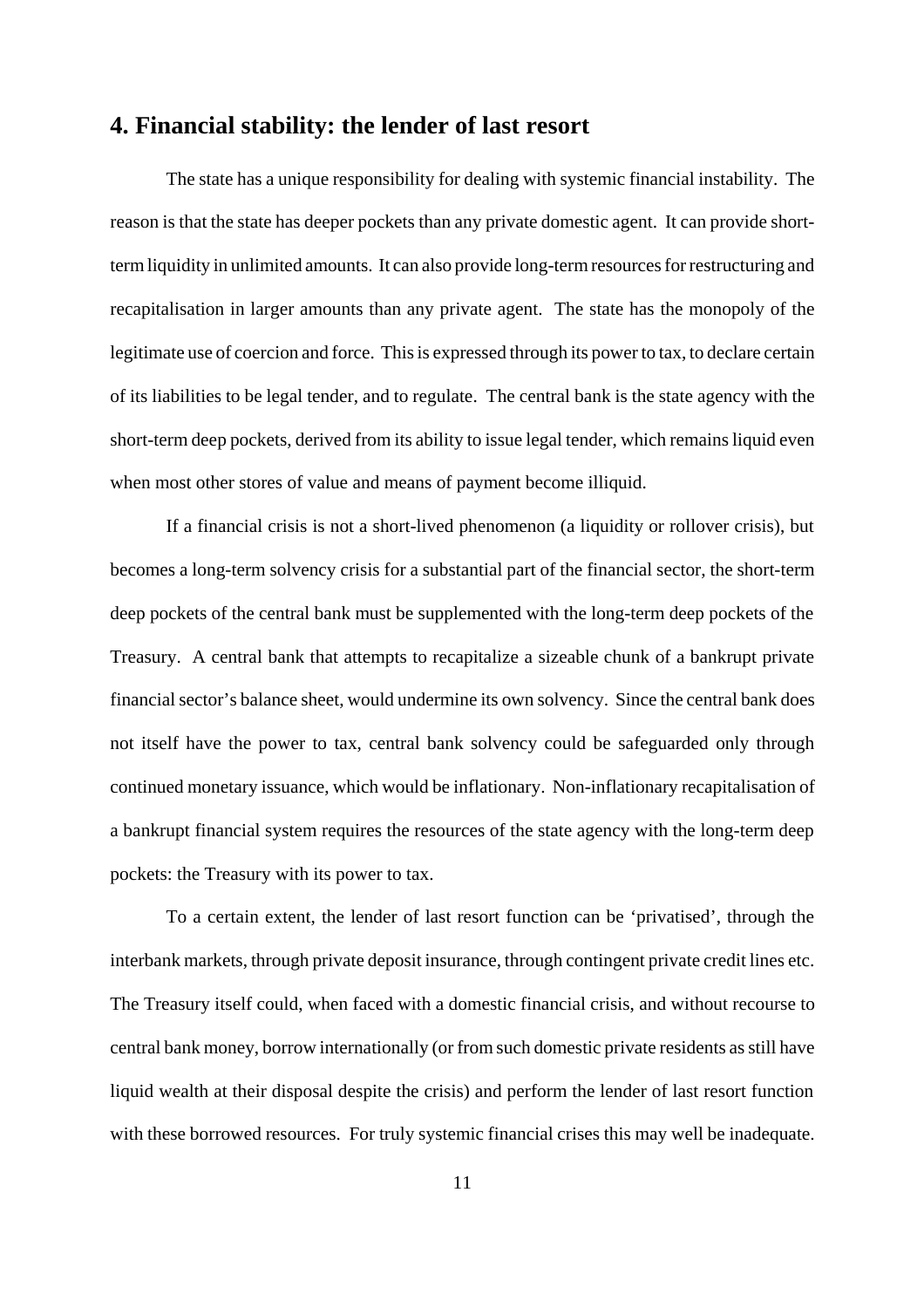There is no adequate substitute, in the short run, for the ability to create your own legal tender in unlimited quantities, either to engage in lender of last resort support for individual institutions, or in 'market operations', to create liquidity for the system as a whole.

Since the Bank of England lost its regulatory and supervisory function vis-à-vis the UKbased banking and financial sector, following independence in June 1997, the lender of last resort function in the UK is shared by three agencies of the state: the FSA, the Bank of England and the Treasury. The FSA, the new regulator and supervisor, has the best financial sector information and possesses regulatory and supervisory authority. It does not have deep pockets. The Bank of England no longer has the same information and authority vis-à-vis individual institutions that it had when it was the regulator and supervisor, but does have short-term deep pockets because of the unique liquidity of its liabilities. The Treasury has long-term deep pockets and retains the ultimate political authority over both the FSA and the Bank.

As was made clear in a recent contribution by Tomaso Padio-Schioppa [1999], the lender of last resort function will continue to be exercised at the national level by the traditional national authorities. When the financial operations undertaken as a result of the intervention of a national lender of last resort are on a sufficient scale to have an appreciable impact on EMU area-wide monetary conditions, offsetting market operations will be conducted at the level of the EMU area as a whole.

There is no possibility, for the foreseeable future, of centralising the lender of last resort function in Frankfurt. As pointed out by Charles Goodhart [1999], it is not even clear whether, under its statutes, the ECB has the powers to undertake operations that involve the kinds of risk of loss associated with lender of last resort operations (see also Lastra [1999]). In addition, there is the issue as to whether any bail-out would be consistent with EU regulations on state aid etc. Furthermore, the own capital of the ECB is limited, and it is not backed, either formally or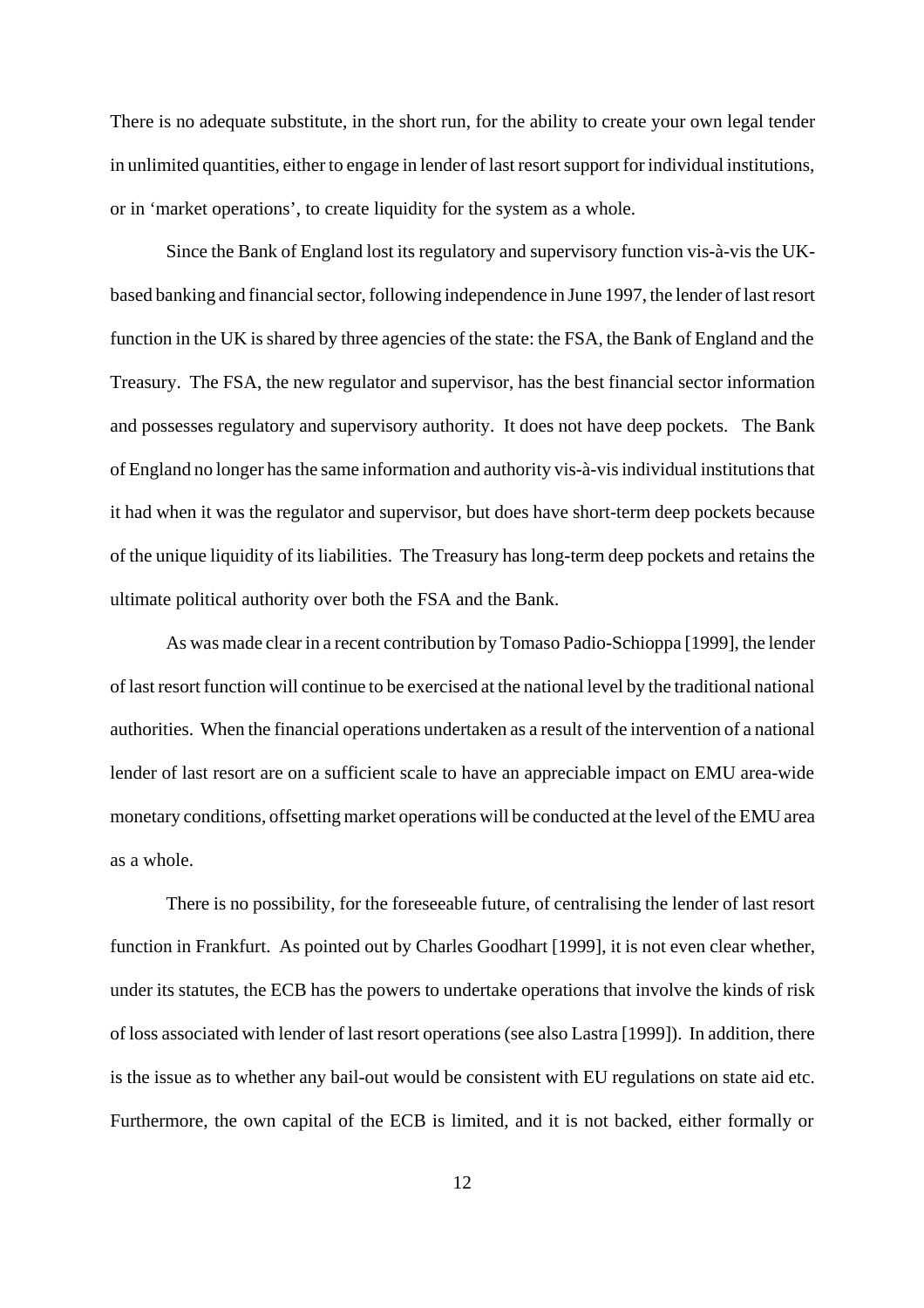informally, by the deep pockets of a ministry of finance. The EU does not have the necessary budgetary resources, and the approval of the European Commission, Council and Parliament for anything that would look like a subsidy would be doubtful. Lender of last resort actions therefore should, and have been, left at the national level, subject to ECB oversight and coordination if the scale of the operations warrants it.

As EMU area-wide banks and other financial institutions evolve and grow in significance, there will be a growing need for banking and financial sector supervision and regulation at the level of the EMU area as a whole, in addition to the continuing regulation and supervision at the national level of institutions operation mainly on a national scale. The EMU area supervisor and regulator could, but need not, be the ECB. There can be no EMU-area wide lender of last resort, until there is a European fiscal authority with the resources to back up serious lender of last resort exposure by the ECB. That will be a long time coming.

Following membership in EMU, the reality of the exercise of the lender of last resort function in the UK would therefore not change substantially. Nothing concrete can be said about Scotland, as there is no separate Scottish central bank or separate Scottish banking and financial sector regulator.

# **5. Macroeconomic stabilisation: the theory of optimal currency areas revisited**

The most important and most contentious economic aspects of monetary union concern its implications for a nation's ability to conduct stabilisation policy. My first maintained hypothesis in what follows is that the current UK monetary arrangement (symmetric inflation targeting with a floating exchange rate) is capable of delivering, on average and in a sustained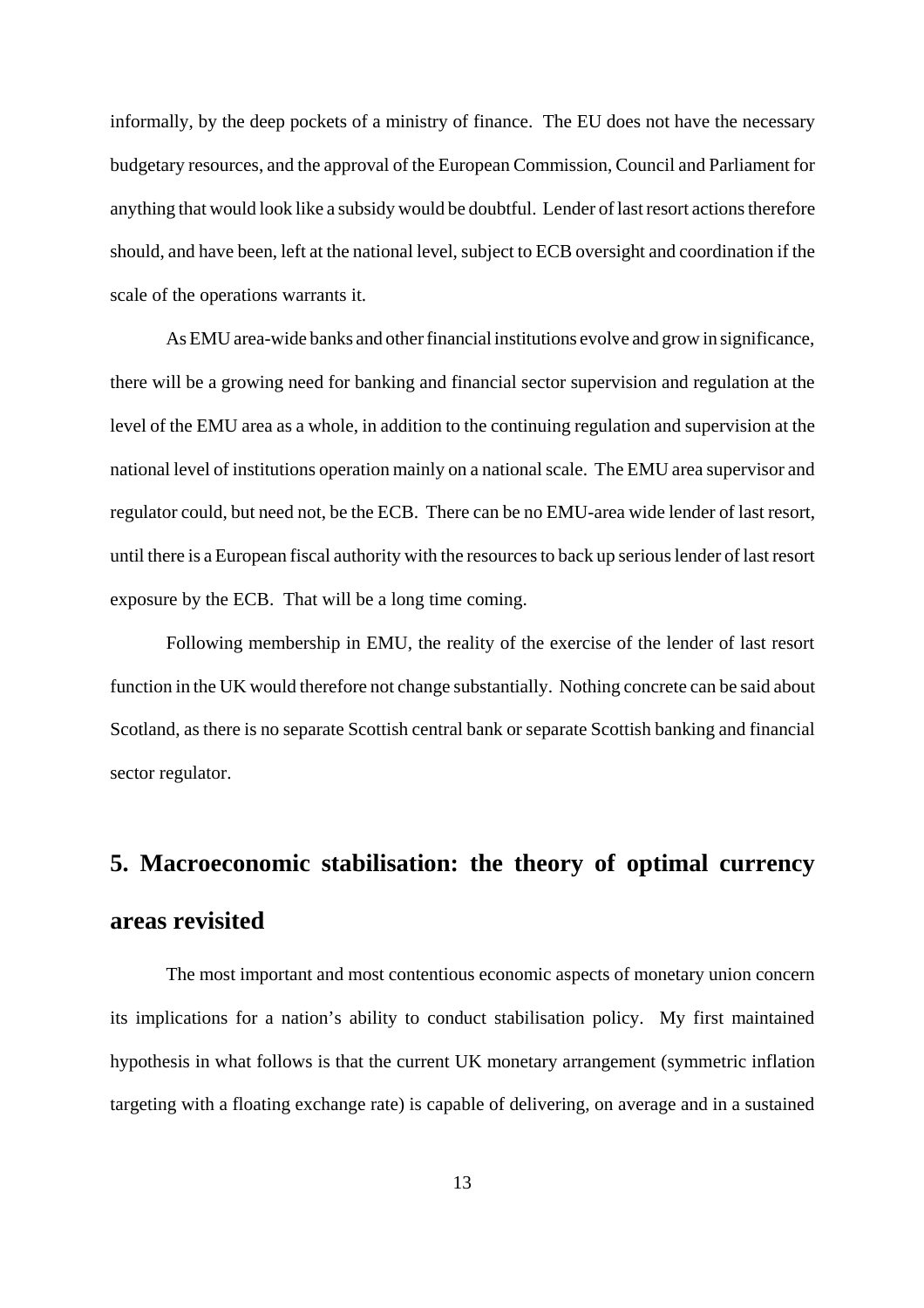manner, the inflation target mandated by the political authorities. My second maintained hypothesis is that membership in EMU would produce a very similar inflation performance, on average, to the one achieved under the current independent UK monetary arrangements.

The current UK inflation target, 2.5 percent per annum on the Retail Price Index Excluding Mortgage Interest Payments (RPIX) definition, is not miles away from the ECB's definition of price stability. The ECB considers a rate of inflation between 0 and 2 percent per annum for the Harmonised Index of Consumer Prices (HICP) to be compatible with its price stability mandate. I am happy to venture a bit beyond what the ECB is willing to admit to publicly, and will assume that 1 percent per annum on the HICP index is the centre of the ECB's target inflation range. Since RPIX inflation during these past few years is running just under 1 percent a year above HICP inflation, the explicit UK inflation target is unlikely to be much more than half a percent per annum above the implicit ECB inflation target. That is close enough for comfort.

Granted then, that both the current regime and monetary union within EMU can deliver very similar degrees of price stability, the macroeconomic stability issue can be narrowed down to the question as to which regime is more likely to stabilise the real economy, that is, which regime is more likely to avoid or minimise deviations of unemployment from the natural rate or departures of actual from capacity output.

My third maintained hypothesis is that the choice of exchange rate regime will have no significant, lasting impact on the path of capacity output or on the natural rate of unemployment: the long-run Phillips curve is vertical and there is no hysteresis in the natural rate of unemployment. In the absence of hysteresis, temporary real shocks only have temporary real effects. In the presence of nominal rigidities, nominal shocks, whether temporary or permanent, are temporary real shocks. I recognise that monetary shocks, to the extent that they affect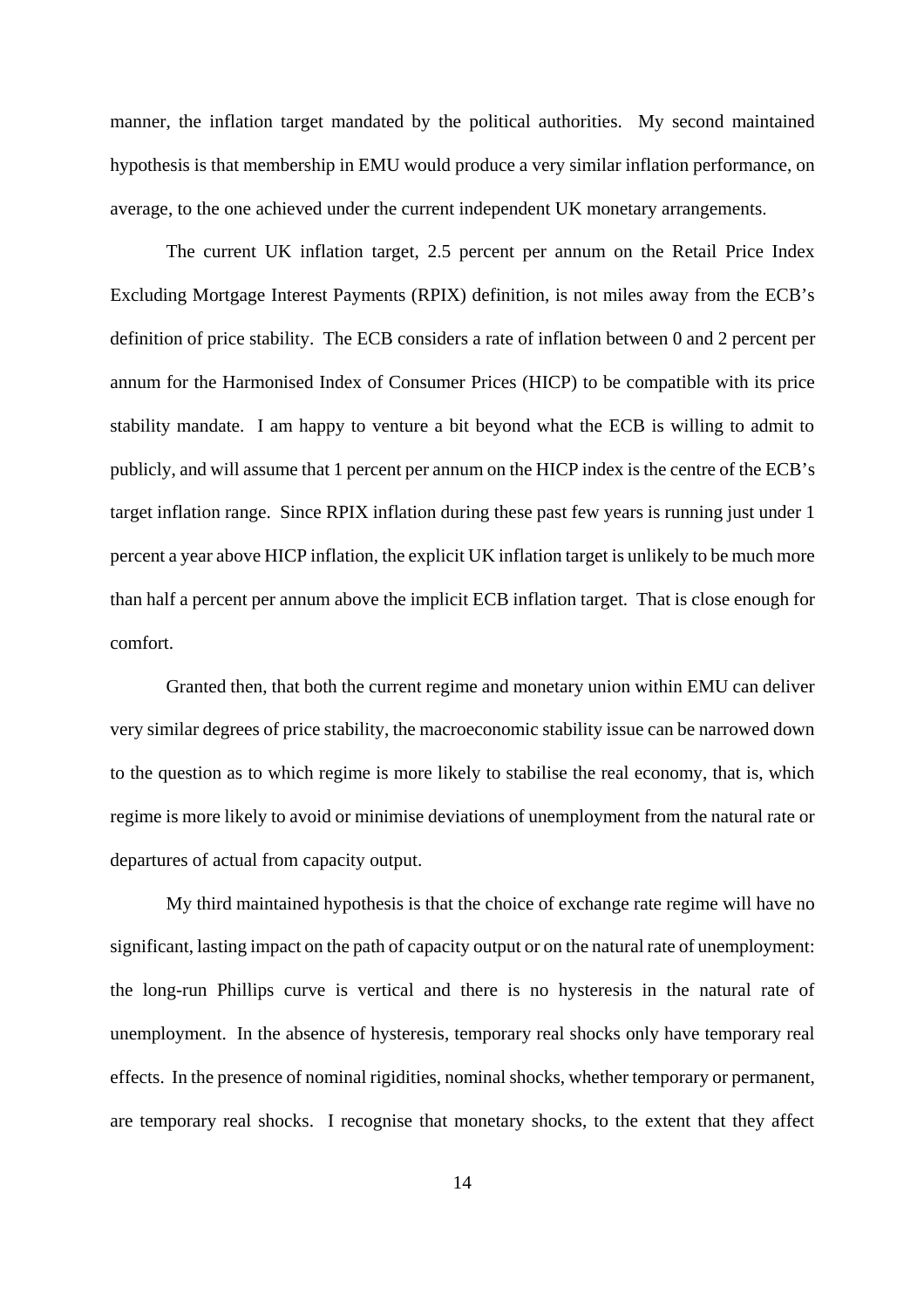investment decisions of any kind (or through such features as overlapping, staggered nominal contracts), can have real effects that may last longer than the nominal rigidities that make money non-neutral in the short run. I do however, maintain the assumption that money is neutral in the long run. For practical purposes, we can take the long run to be two years.

How useful a stabilisation instrument is monetary policy, working through domestic short nominal interest rates, thought market anticipations of future short rates, through the credit channel and through a floating nominal exchange rate? What does a nation give up, in terms of the ability to pursue macroeconomic stabilisation policy, by surrendering monetary sovereignty and joining a monetary union? How can it compensate for the loss of the monetary instrument? These are the central questions that produced the theory of Optimal Currency Areas (OCAs).

The theory of Optimal Currency Areas, developed by Mundell [1961], McKinnon [1963], Ingram [1969] and Kenen [1969] (for a recent survey see Masson and Taylor [1992]) is, unfortunately, one of the low points of post-World War II monetary economics. From the start, the OCA debate has been marred by two fatal weaknesses in the original contributions to this literature.

The first was a failure to distinguish in a consistent way between short-term nominal rigidities and long-term real rigidities. Thus a nominal depreciation becomes a real depreciation, not only in the short run, while nominal rigidities persist, but even in the long run. This has led to a serious overestimation of the power of monetary policy, working through nominal interest rates, through the credit channel and through changes in the nominal exchange rate, to influence real economic behaviour.

The second fatal flaw in the OCA literature is its failure to allow properly for the international mobility of financial capital. This has lead to an overemphasis on the stabilising, buffer stock potential of a market-determined nominal exchange rate, and a failure to recognise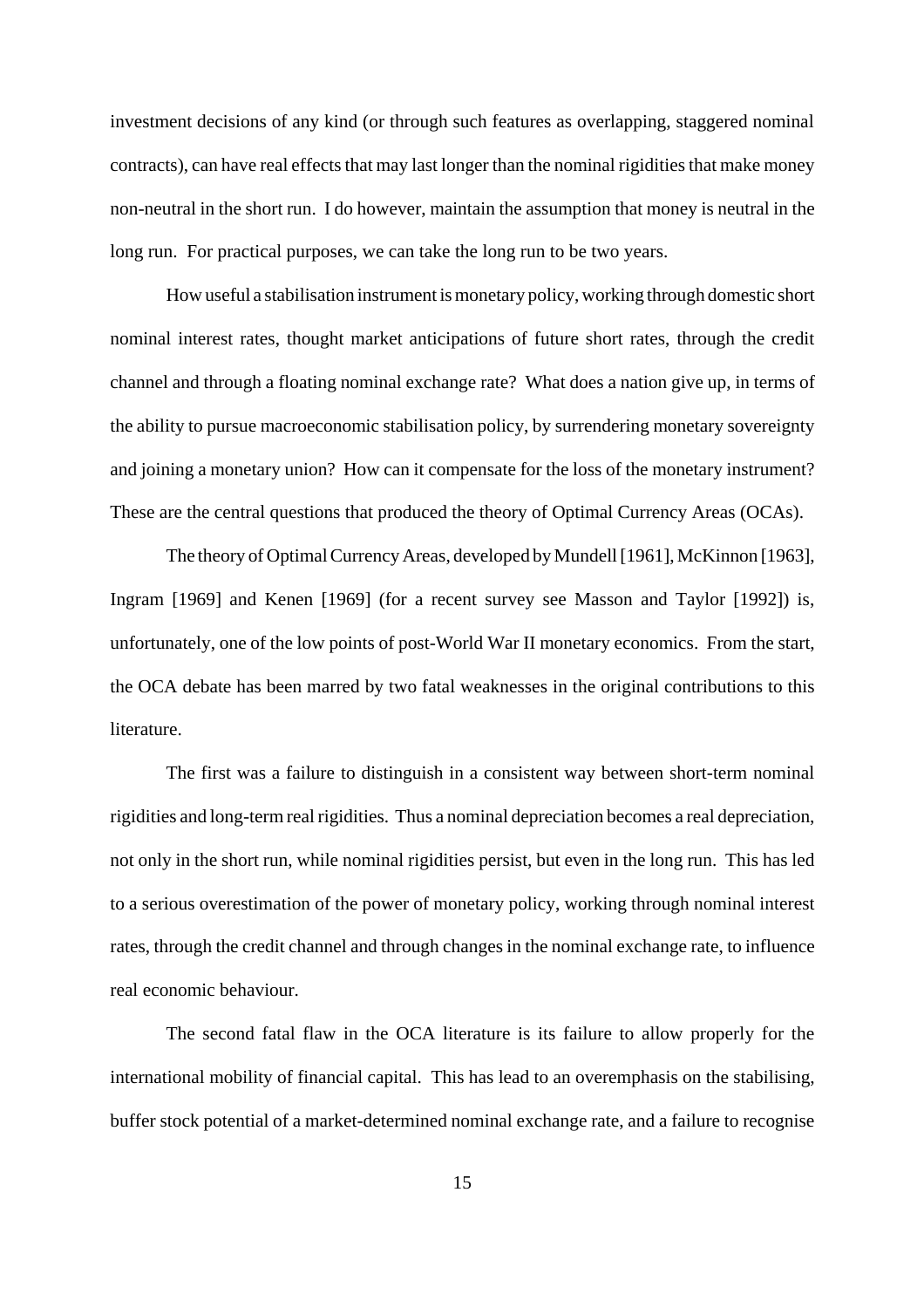its destabilising potential. I view exchange rate flexibility as a source of shocks and instability as well as (or even rather than) a mechanism for responding effectively to fundamental shocks originating elsewhere.

The result of these two flaws, which continue to distort the analysis and discussion of currency union issues, is that the debate on the merits of monetary union and other exchange rate arrangements in the first decade of the new millennium tends to be conducted with the intellectual apparatus of the 1960s. It is out of date, misleading and a dangerous guide to policy.

The optimal currency area literature asks which of a set of national economies, each of which has its own national currency, would benefit from having irrevocably fixed exchange rates with one or more of the other currencies. The following characteristics have been argued to favour retention of the national currency, and the associated scope for nominal exchange rate flexibility.

(1) A high degree of nominal rigidity in domestic prices and/or costs.

(2) A relatively low degree of openness to trade in real goods and services.

(3) A high incidence of asymmetric (nation-specific) shocks rather than symmetric or common shocks and/or dissimilarities in national economic structures or transmission mechanisms that cause even symmetric shocks to have asymmetric consequences.

(4) A less diversified structure of production and demand.

(5) A low degree of real factor mobility (especially labour mobility) across national boundaries.

(6) Absence of significant international (and supra-national) fiscal tax-transfer mechanisms.

#### **5.1 How important are nominal cost and price rigidities in the UK?**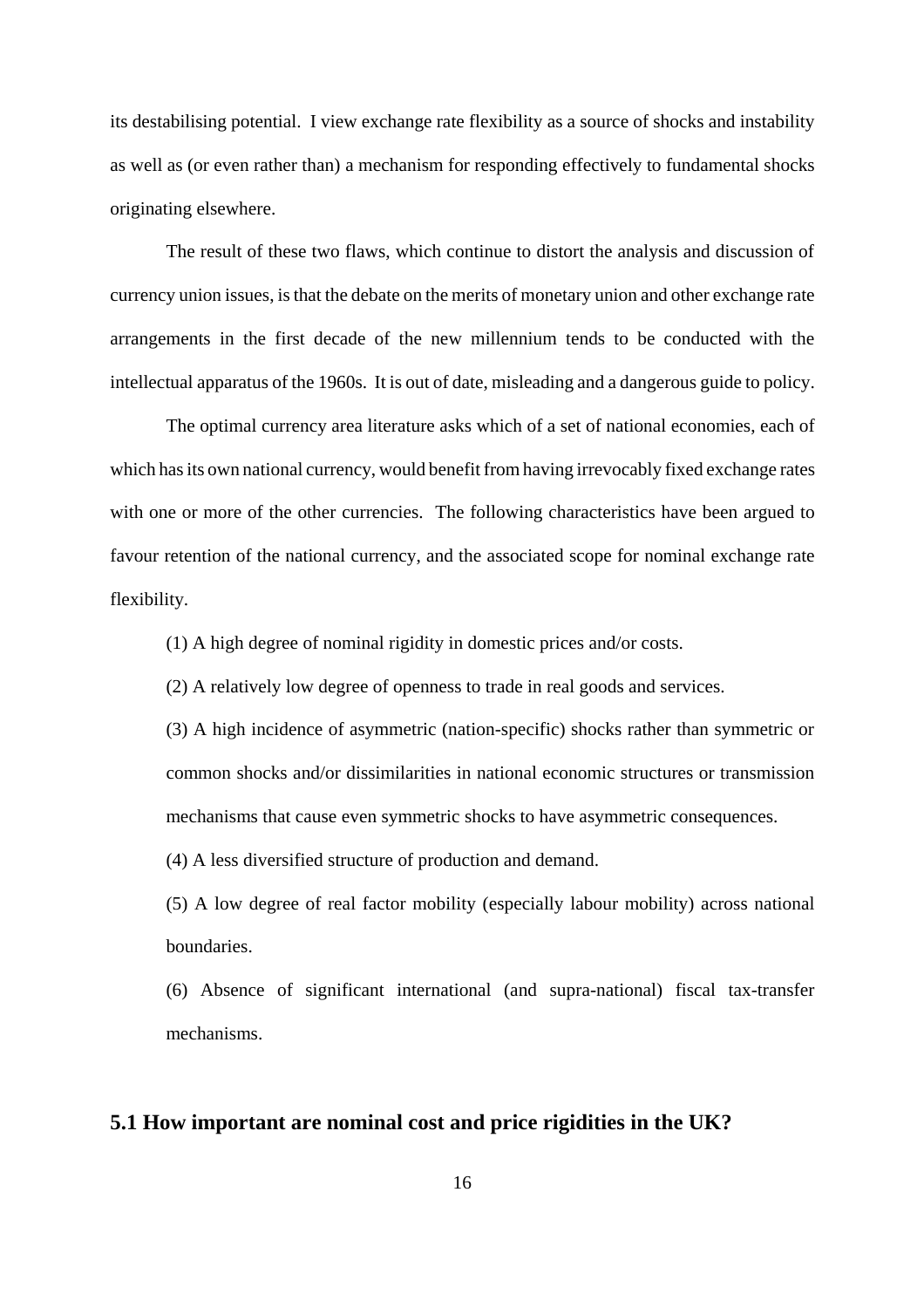If there are no significant nominal cost and price rigidities, the exchange rate regime is a matter of supreme macroeconomic insignificance. A country can be mired in real rigidities, and its real economic performance will be miserable. Unless these real rigidities can be addressed effectively through nominal exchange rate variations, the country's performance will be equally miserable with a common currency, with an independent national currency and a floating exchange rate, or with a system of universal bilateral barter.

The severity and persistence of nominal rigidities therefore becomes a key empirical and policy issue. Unfortunately, the available empirical evidence is extremely opaque and very hard to interpret. Information on the duration of nominal wage and price contracts and on the extent to which they are synchronised or staggered is subject to an obvious application of the Lucas critique. These contracting practices are not facts of nature, but the outcomes of purposeful choices. Changes in the economic environment conditioning these choices will change the practices.

Testing price and wage data for statistical measures of persistence is equally unlikely to be enlightening. The pattern of serial correlation in the data reflects both 'true' structural lags, invariant under changes in the economic environment, and expectational dynamics that will not be invariant when the rules of the game are changed. There is no deep theory of nominal rigidities worth the name.

Menu cost theory assumes that there are real costs associated with changing the prices of goods and services in terms of some numéraire. It does not explain why the numéraire should be money (the means of payment and medium of exchange) or what the consequences would be of a change in the numéraire. Economics has a hard enough time motivating the use of a transactions medium. It has nothing to say about why the numéraire matters. A theory of the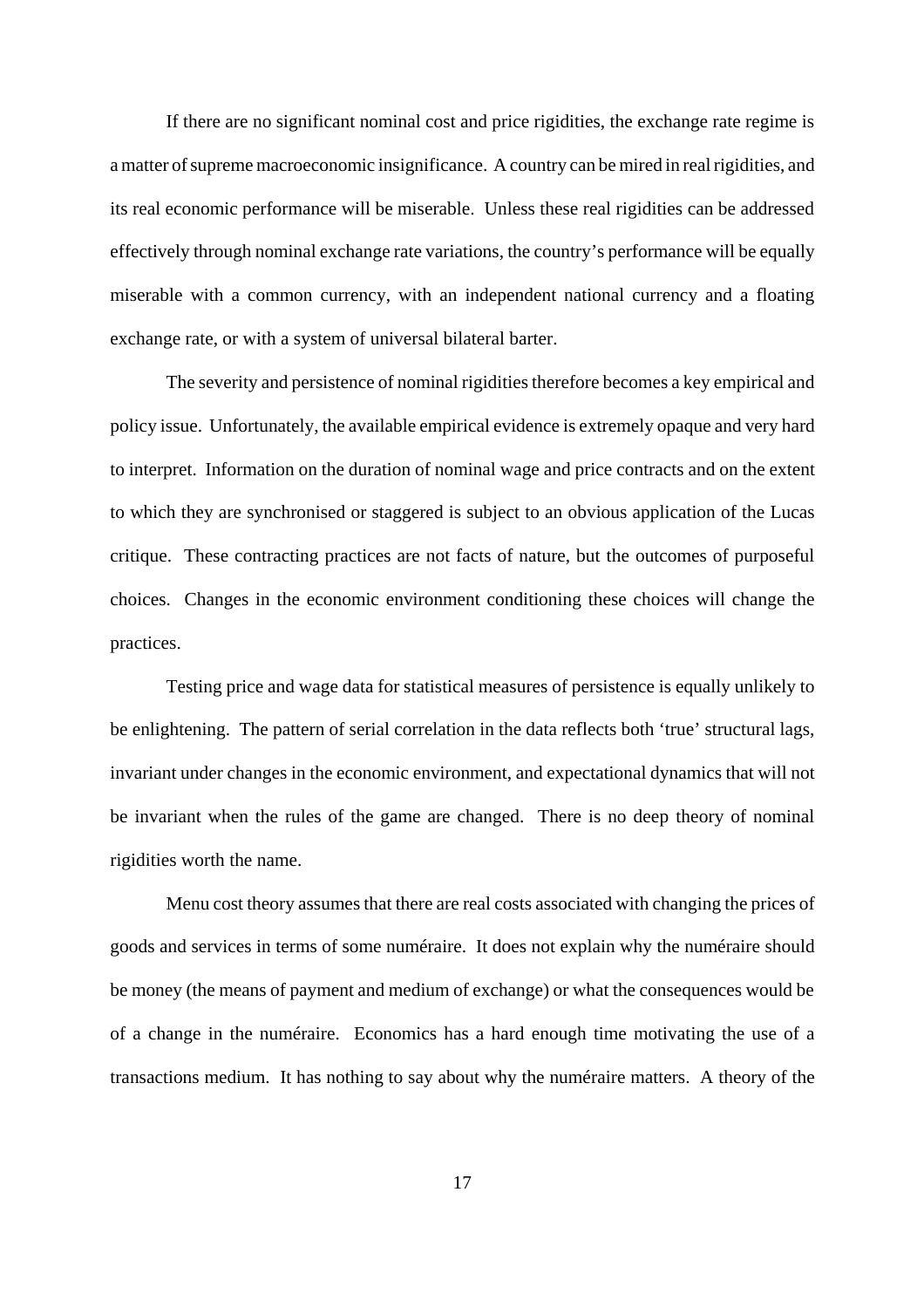numéraire would swiftly land us in the domain of bounded rationality, and area where conventional economists are loath to tread.

A number of empirical economists have braved the identification deadlock and have produced estimates of the degree of nominal inertia in wage and price setting for a range of countries. A well-known example, albeit somewhat dated by now, is Layard, Nickell and Jackman [1991]. They find that the degree of nominal inertia in the UK is somewhere in the middle of the pack of industrial countries. Nominal rigidities were more important in the UK than in continental Europe (except for Finland), but less important than in the US and Canada. While these findings are in accord with the more informal and institutional evidence on nominal rigidities, the estimates and their interpretation are not securely based.

This leaves the economics profession in an uncomfortable position. We believe the numéraire matters, although we cannot explain why (using conventional economic tools). We believe that nominal wage and price rigidities are common and that they matter for real economic performance, but we do not know how to measure these rigidities, nor how stable they are likely to be under the kind of policy regime changes that are under discussion. The answer to this key question therefore is: we don't know much.

# **5.2 Is the UK too small and/or too open to benefit from exchange rate flexibility?**

A common theme in most OCA approaches is that an economy that is more open to trade in goods and services will lose less when it gives up its national currency. The argument is that the more open an economy is to trade in goods and services, the more likely it is that domestic nominal costs, including wages and prices, would be strongly linked to the exchange rate. This could be either though formal exchange rate indexation or through anticipating or catch-up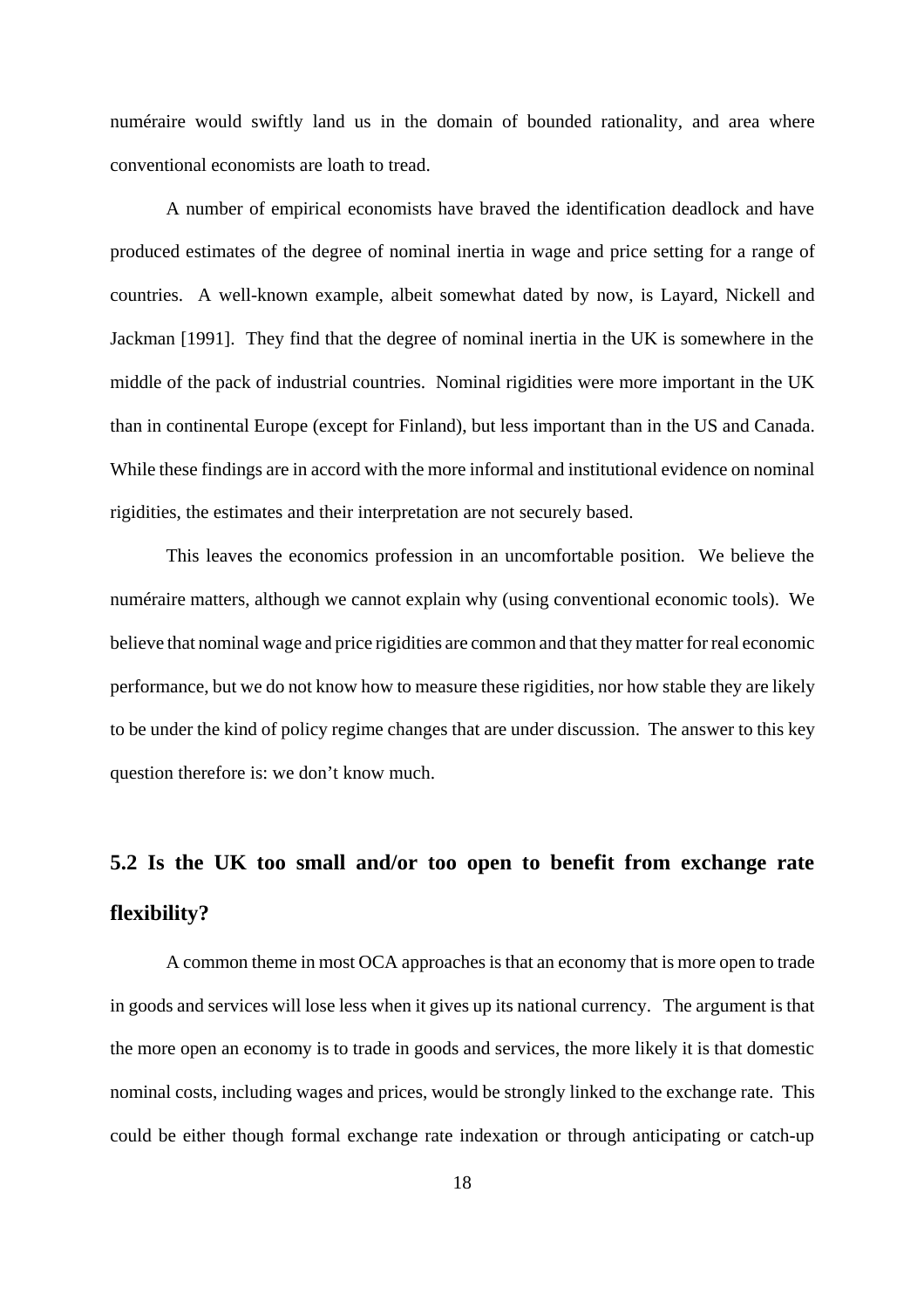behaviour that has much the same effect. When domestic nominal rigidities are less important, monetary policy, including nominal exchange rate flexibility, is less important.

In this subsection I establish a number of points. First, using the standard economic metric of size, the UK is indeed a rather small open economy as regards international trade in goods and services. Second, despite this, the existence of a large internationally sheltered or nontraded sector, and the fact that labour services are largely non-traded, mean that monetary policy can have significant, albeit transitory effects on the relative price of traded and non-traded goods and on unit labour costs in the UK relative to those of its overseas competitors. Third, international financial openness, something not considered in the OCA literature, is very substantial for the UK. Since the exchange rate is influenced powerfully by international financial market developments, the effectiveness of monetary policy as a stabilisation instrument is severely impaired. I return to this later, when I propose a financial integration theory of optimal currency areas.

The proper metric for size in virtually all economic analysis is *market power*. A small open economy is defined as an economy without power to influence prices in the world markets for internationally traded goods and services. There are two key sets of international prices: the terms of trade (the relative price of imports and exports), and world asset prices (or the world rate of interest). In a Keynesian universe, this definition should be extended to include the absence of any ability to influence global economic activity. The UK is a large economy if and to the extent it can influence its international terms of trade, the world rate of interest and global economic activity.

#### **Financial openness and size of the UK economy**

The UK foreign exchange market and the UK market for OTC derivatives is huge. In a survey conducted by the Bank of England in April 1998, as part of a worldwide survey organised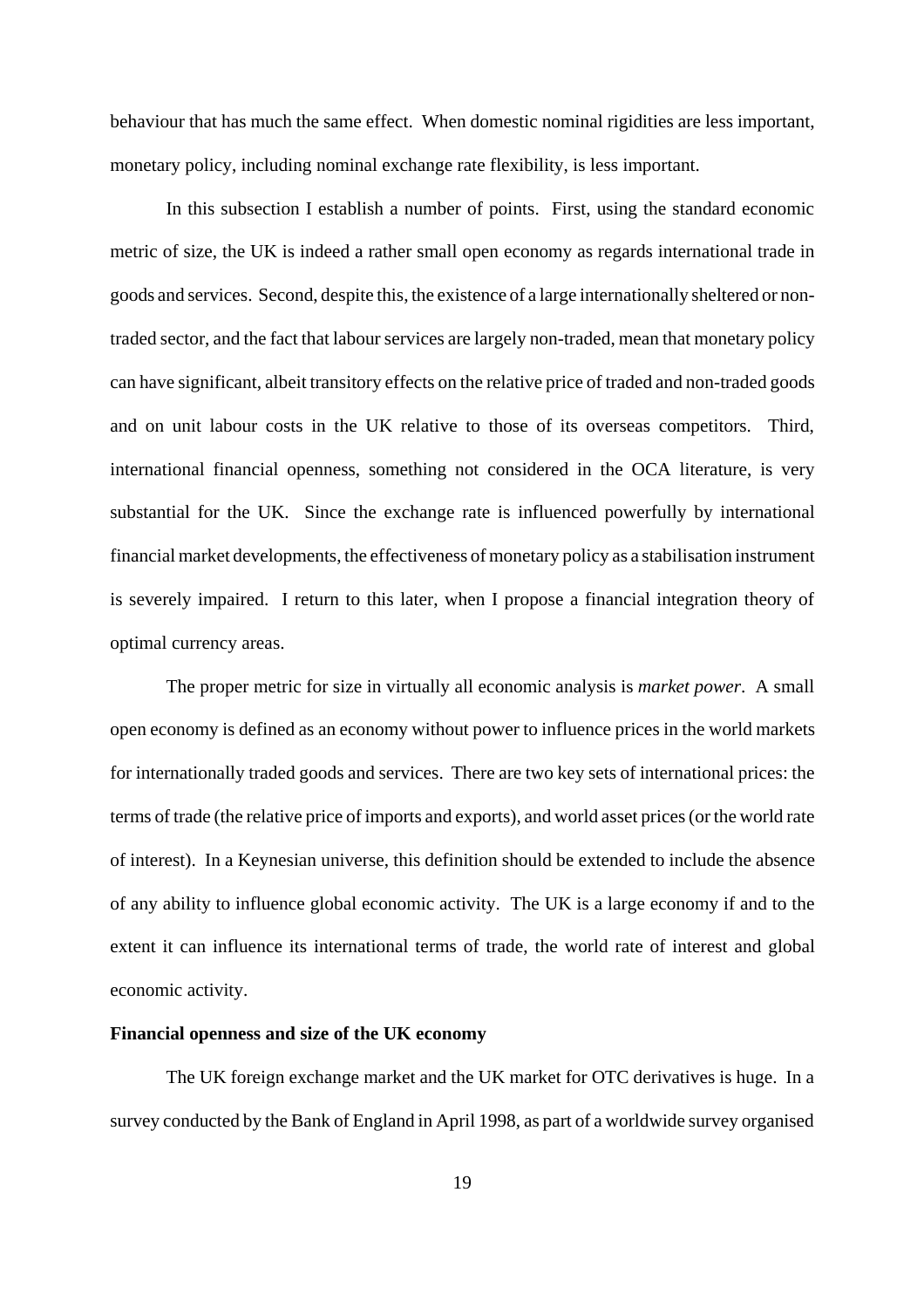by the Bank for International Settlements, reports that the UK is the world's largest centre for foreign exchange and OTC derivatives business, accounting for 32% and 36% of the global foreign exchange and OTC derivatives markets respectively (Bank of England [1998]). In 1998, London had 80% of the global secondary market trade in international bonds.<sup>8</sup> London is the world's largest centre for the trading of foreign equities, accounting for almost 65% of global turnover in 1998. New York' share was 21%. In 1996, London accounted for 22% of world marine insurance business and 27% of aviation insurance business. London is the world leader for the management of institutional equities. Edinburgh, incidentally, ranked as the world's 14<sup>th</sup> largest city in institutional equity management.<sup>9</sup>

The fact that very large shares of global foreign exchange transactions, OTC derivatives transactions, eurobond transactions, international equity transactions and international insurance business are mediated through London, does not give the UK, or UK monetary policy, a handle on the asset prices determined in these markets (except of course for sterling interest rates, sterling exchange rates and the derivative contracts based on them). If there were any market power, it would be seen in the buying-selling spreads in these markets. While the UK share of these markets is large, the international financial market place is very competitive and contestable. One would wait in vain to see UK monetary policy exercise global leverage through its impact on non-sterling spreads. These financial market turnover data are an indicator of the *degree of financial openness* of the UK, and of the importance to the UK of the financial sector

<sup>8</sup> Source: British Invisibles: International Financial Markets in the UK, July 1999. <sup>9</sup>Source: Bank of England, London as an International Financial Centre [1999].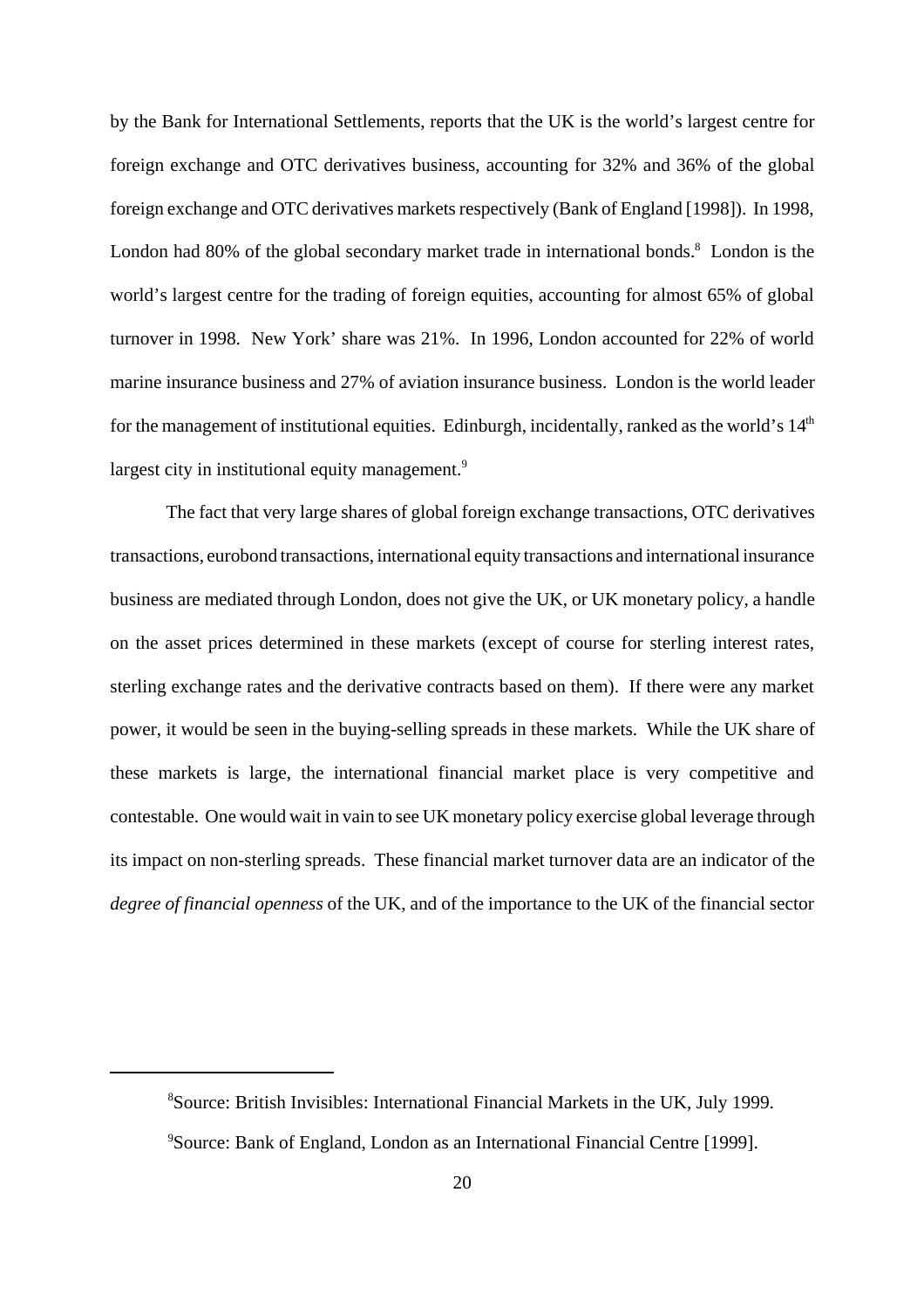as a generator of income and wealth in the UK economy, not of its relative weight in the determination of global asset prices.<sup>10</sup>

The magnitude of the impact of the UK on the world interest rate is probably best calibrated on such scale variables as its share of world GDP (4.1 % or 3.3%), or its share of world financial wealth (on which there are no reliable data).<sup>11</sup>. I would conjecture that this impact is very small, even negligible.

With the exchange rate driven primarily by asset market developments, and asset markets driven not just by rational fundamentals, but also by collective mood swings and speculative bubbles, the scope for effective use of domestic monetary policy and exchange rate flexibility for stabilisation of the real economy is very limited.

# **Openness and relative size of the UK economy in the global markets for real goods and services**

In a recent newspaper article (Buiter [1999b]), I wrote that *" for a rather small economy like the UK, quite open to international trade in goods and services and very open to international financial flows, the cost-benefit analysis of monetary union is simple: a national currency and an independent national monetary policy are an expensive luxury - a costly way of indulging a taste for national sovereignty."* I received many, often irate, rebuttals, most of which objected to my characterisation of the UK as a 'rather small' economy. The objectors

<sup>&</sup>lt;sup>10</sup> The UK's finance, banking, insurance and financial auxiliary services accounted for 6% of UK GDP and 4% of UK employment in 1997. In 1998, the UK financial sector was the largest net contributor to the UK's balance of payments current account, with net earnings of about £32 billion (source Bank of England, London as a Financial Centre [1999]).

<sup>&</sup>lt;sup>11</sup>At the end of 1998, domestic equity market value for London was 9.26% of the total domestic equity market value of 28 leading stock exchanges (London Stock Exchange [1999]). Even if these 28 exchanges capture most of global equity wealth, they do not capture any non-equity financial wealth or other non-human wealth.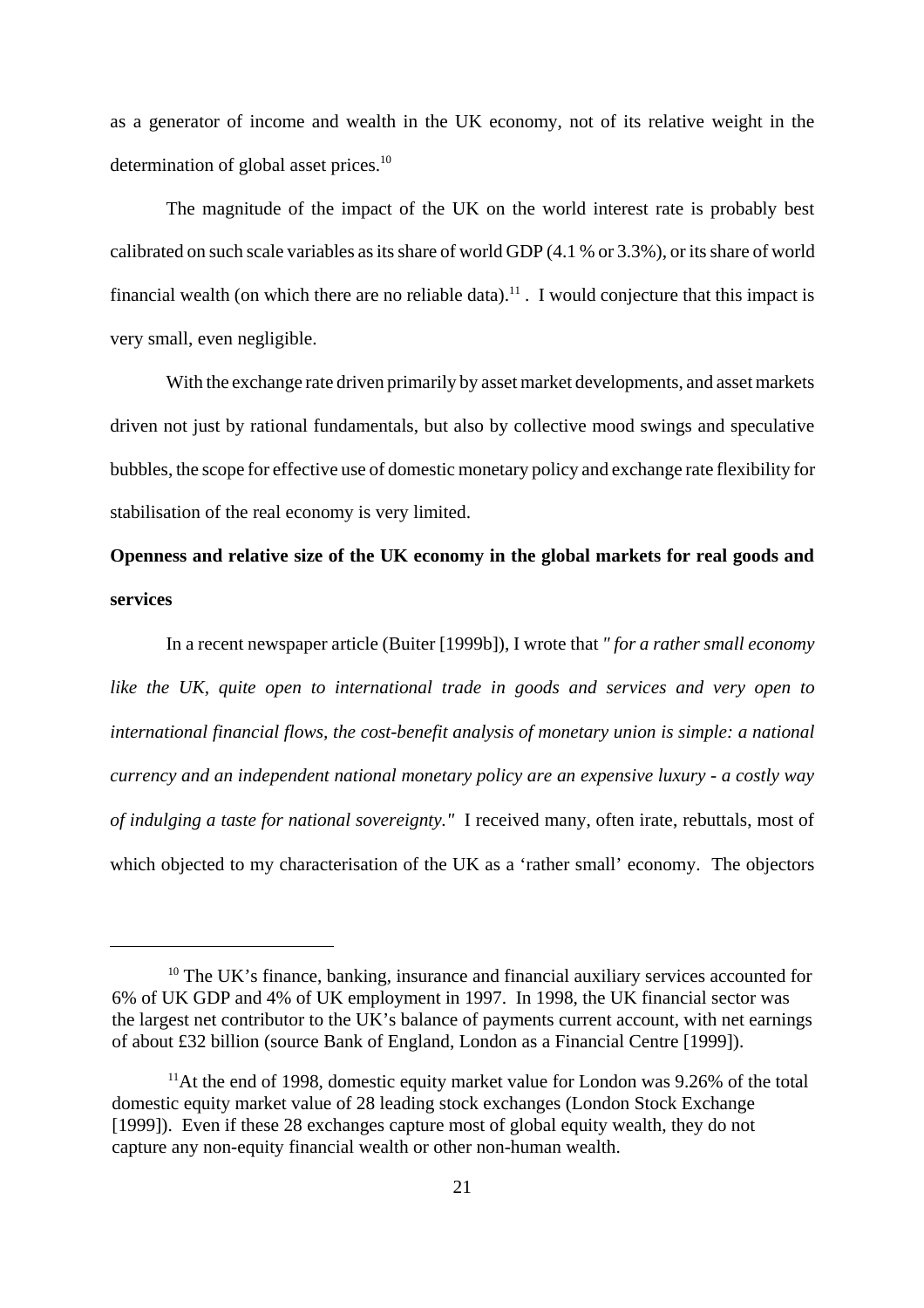principally pointed to the fact that the UK was the world's fifth largest economy and considered their case proven.

To point at a country's rank in the economic size stakes as evidence of its market power is, of course, nonsense. A country could be the world's largest economy and still have no market power. Market power is determined by size relative to the market, and by the speed and ease with which competitors can enter and exit the market.

According to World Bank data, reproduced in Table 2 below, the UK was, in 1997, the world's fifth largest economy, behind the USA, Japan, Germany and France, as measured by GNP, converted at market exchange rates. When measured at purchasing power parity (PPP) exchange rates, the UK moves to seventh place, now also preceded by China and India. From the point of view of the UK's clout as a price maker in the markets for internationally traded real goods and services, its relative size, UK GNP as a fraction of world GNP, is more relevant than its absolute size, let alone its rank. Using current exchange rates, the UK accounted for 4.1 percent of world GNP in 1997. Using PPP exchange rates, the UK accounted for 3.3 percent of world GNP in 1997.

#### **TABLE 2 HERE**

The UK's share of world trade is higher than its share of world GDP, reflecting the empirical fact that smaller economies tend to be more open. The statistical relationship between size and openness in trade in real goods and services is clear from Tables 3 and 4. Table 3 shows that, when one considers all 132 countries for which the World Bank provided data, the UK (market by the square) found itself just below the regression line in  $1996$ <sup>12</sup>. The true entrepôt traders, Singapore and Hong Kong, are the outliers with the very high trade shares. When the

<sup>12</sup> Trade shares are measures as (Exports + Imports)/2GDP.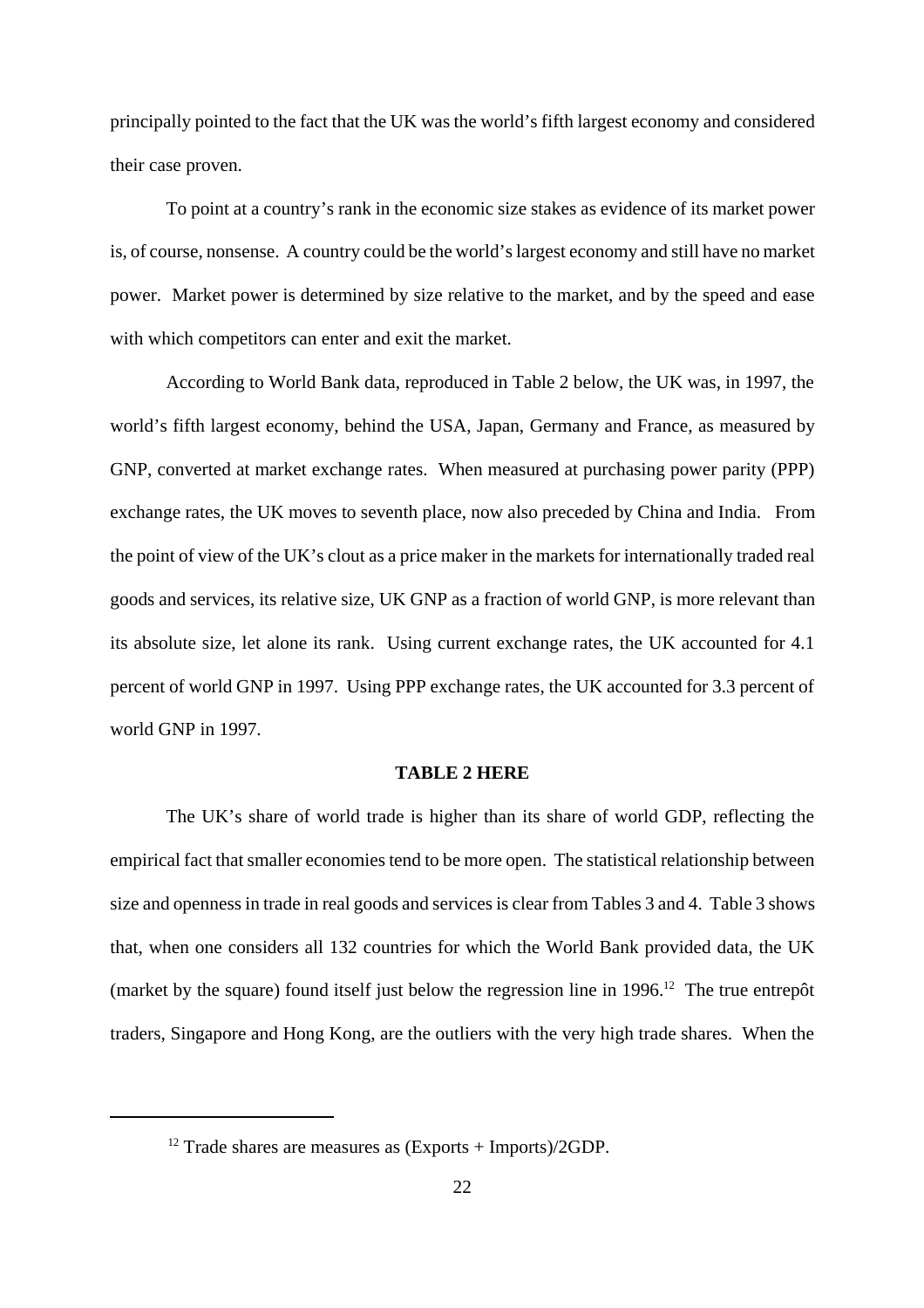sample is restricted to 32 industrial economies, the UK is just above the regression line, as shown in Table 4.

In 1996, trade in goods and services was 29% of GDP for the UK, against 12% for the USA, 8.5% for Japan, 23% for Germany, 36.5% for Canada, and 50 percent for the Netherlands. In 1996, the UK accounted for 5.2% of world trade, the USA for 13.7%, Japan for 6.9%, Germany for 8.9%, Canada for 3.4% and the Netherlands for 3.2%.<sup>13</sup>

#### **TABLE 3 HERE**

#### **TABLE 4 HERE**

Note that 'entrepôt trade', that is, importing and re-exporting, does not necessarily give a nation much additional market power. Export value added as a share of GDP for the UK was 21.6 percent in 1990 and 26.3 percent in 1997. Exports of goods and services (including net foreign factor income earned abroad), which includes the value of re-exported imported goods and services, were 27.8 percent of GDP in 1990 and 33.1 percent in 1997.<sup>1415</sup>

A market share of 3, 4 or even 5 percent does not normally warrant an investigation by the Monopolies Commission. In the standard metric of market power over traded real goods and services, the UK is indeed a 'rather small' economy, with very limited, and probably largely transitory, power to influence world prices and global activity.

<sup>&</sup>lt;sup>13</sup> Source: World Development Report 1998/99. The share of world trade was calculated as follows: (UK exports  $+$  UK imports)/(World exports  $+$  World imports). There is no implication that there is interplanetary trade.

<sup>&</sup>lt;sup>14</sup> The source for these figures is Baker and Buiter [1999], and is based on internal calculations by Bank of England staff.

 $15$  For the Netherlands, the share of re-exported imports in total exports is likely to be even higher than for the UK, but I do not have the input-output information for the Netherlands to venture a numerical guess.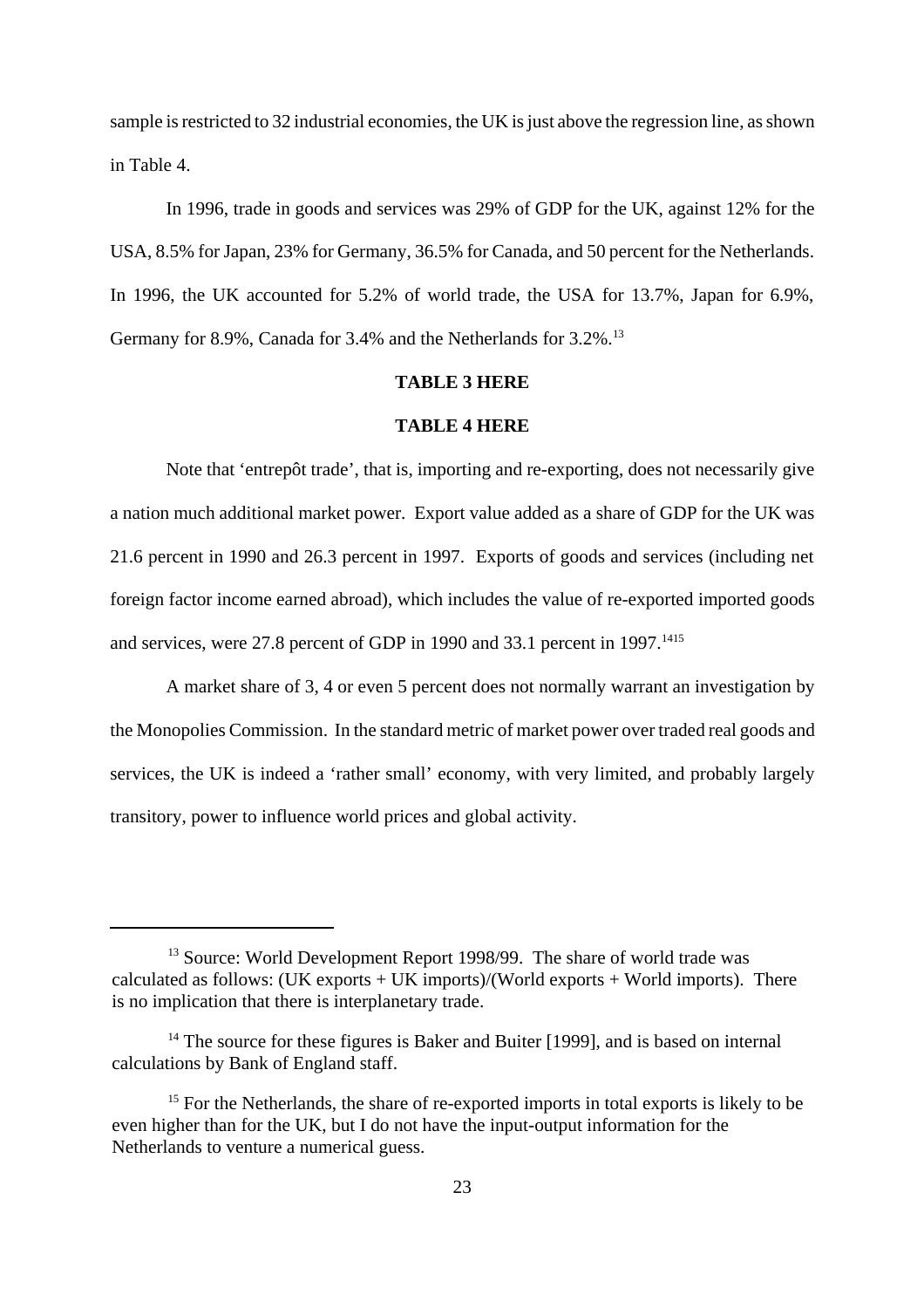To design a currency regime for a country like the UK or France on the assumption that it is rather like the US, when in fact it is rather more like Canada or even the Netherlands, would be a serious mistake.

A price taker in the world markets for imports and exports cannot use variations in its nominal exchange rate to affect its international terms of trade. If all final goods and services and well as all intermediate goods and services and raw materials are traded internationally, and if the country is small, changes in the nominal exchange rate also will not affect the relative price of traded and non-traded goods and services (the 'real exchange rate').

However, even if final and intermediate goods and services are internationally traded and governed by the law of one price, primary inputs, especially labour services, are unlikely to be internationally traded on a scale sufficient to have the domestic price of labour determined as the product of the exogenous world price of labour and the nominal exchange rate. With labour nontraded, nominal wage rigidities are sufficient to give the nominal exchange rate a temporary handle on the real economy, through its ability to influence relative labour costs and profitability.

The UK may have some limited, and probably only transitory, power to affect its external terms of trade. Its relative price of traded to non-trade goods can be influenced, temporarily, by monetary policy. The presence of immobile labour and nominal wage rigidity means that monetary policy can also, temporarily, influence relative unit labour costs. This necessary condition for the nominal exchange rate to play a potential stabilisation role is therefore satisfied. I argue below, that other key necessary conditions are not satisfied.

Scotland is both more open and much smaller than the UK. An independent Scottish monetary policy would therefore have only limited effects on real economic activity in Scotland.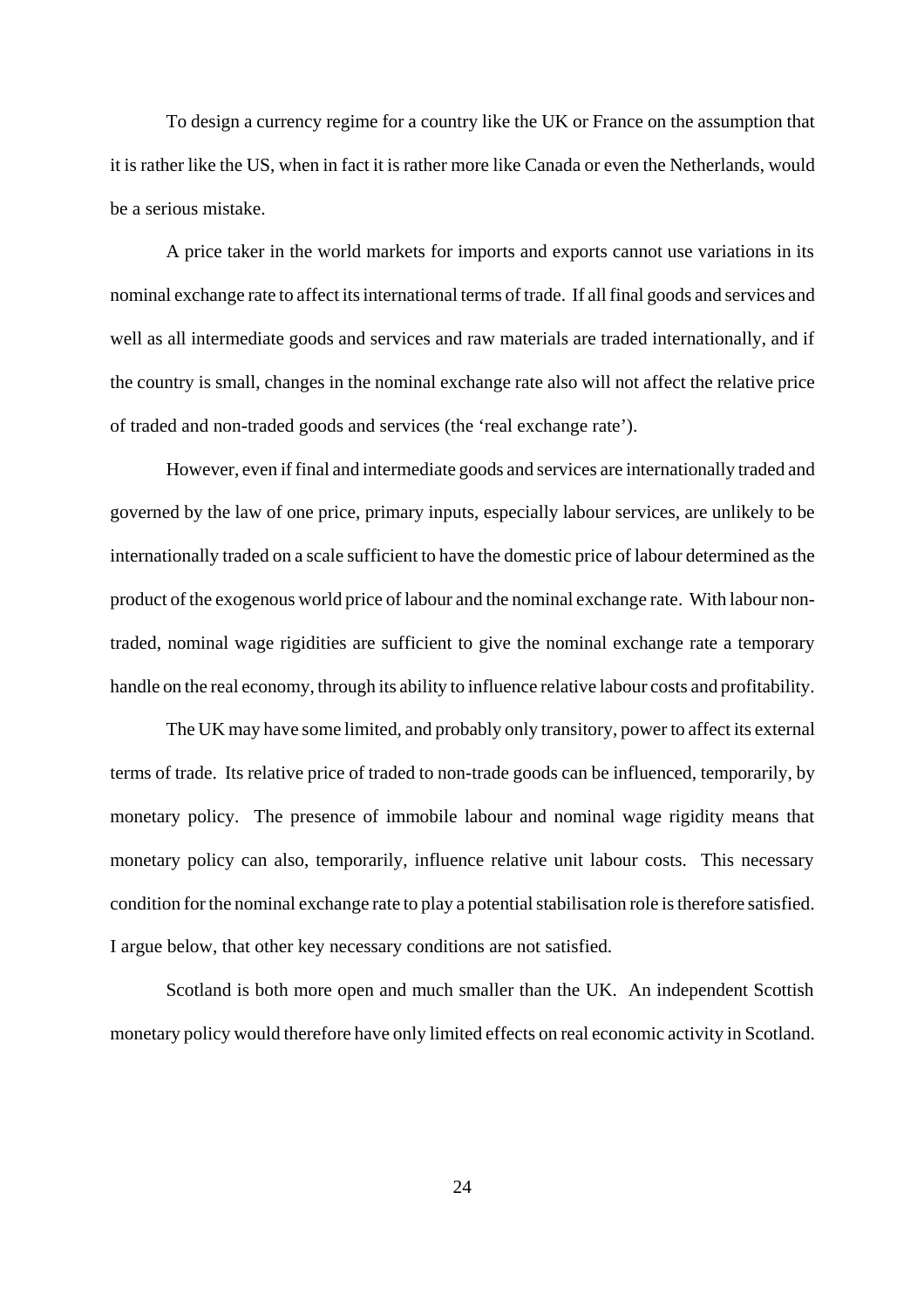# **5.3 Are asymmetric shocks and asymmetric transmission of monetary policy obstacles to UK membership in EMU?**

The 'one-size fits all' monetary policy corset inflicted on all members of a monetary union is most costly to a member state if it is subject to especially severe asymmetric shocks or if its structure is such as to cause even symmetric or common shocks (or a common monetary policy) to have seriously asymmetric impacts on output and employment. The proposition that a monetary union is more attractive when the structure of production and demand is welldiversified should be seen as a statement about the conditions under which asymmetric shocks are less likely. Fortunately, the UK has a well-diversified structure of production, with a small primary sector (agriculture and extractive industries such as North Sea Oil and coal mining). Primary industries tend to be subject to particularly severe supply shocks and are very directly affected by changes in world prices.

I will consider the *asymmetric shocks* and *asymmetric monetary transmission* arguments in turn.

#### **Asymmetric shocks**

It is true that giving up nominal exchange rate flexibility would deprive the UK of a potentially useful mechanism for responding to asymmetric shocks. While nominal exchange rate flexibility does not reduce the long-term pain of changing international relative costs or prices, it can, in principle, reduce the transitional costs of achieving the real adjustment that is required. How serious this loss is depends on how well, in practice, this mechanism has been and can be used.

There are two further considerations that qualify the practical importance of the asymmetric shocks argument in favour of retaining nominal exchange rate flexibility. Nominal exchange rate changes are the appropriate response only to asymmetric shocks to the demand for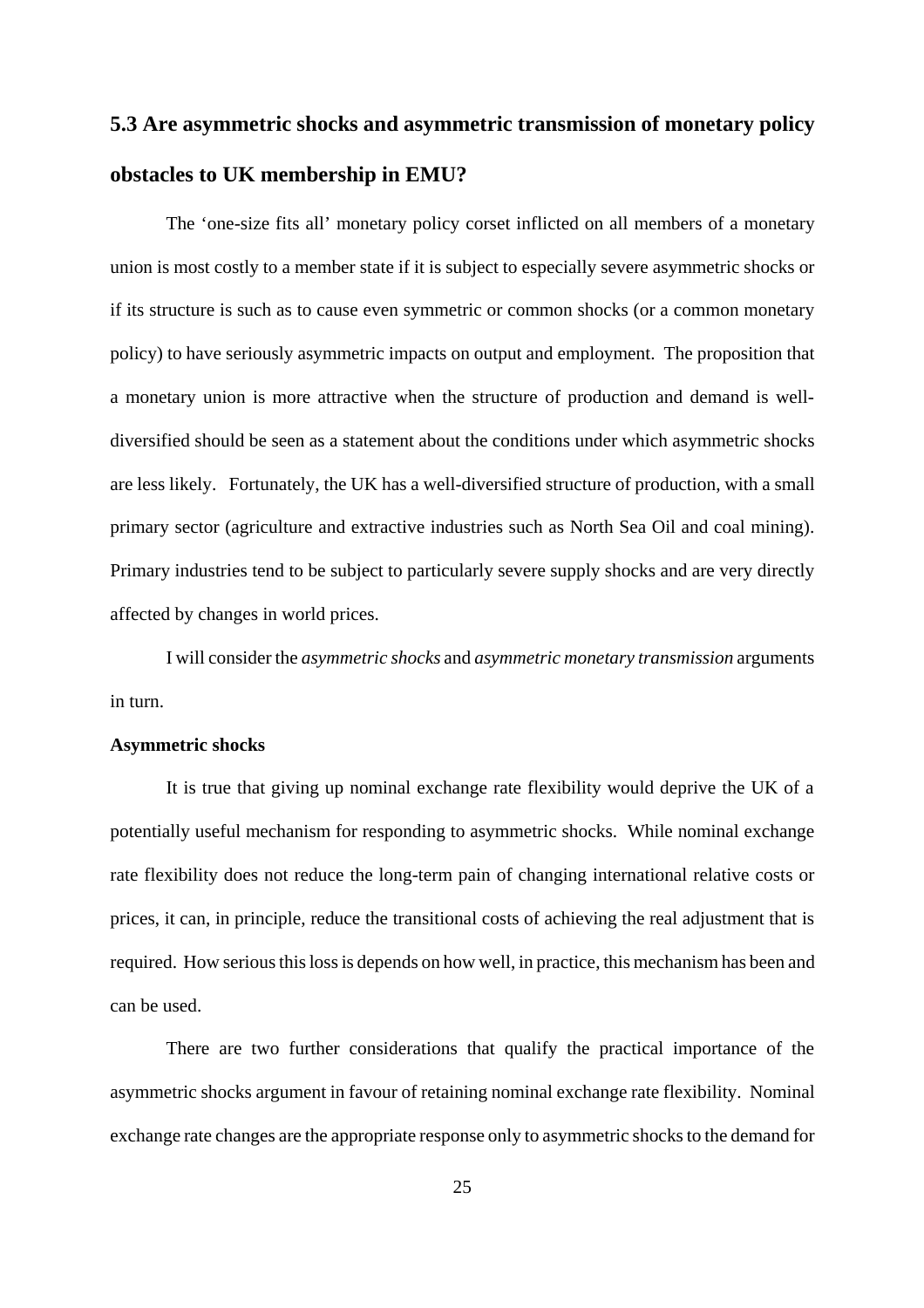goods and services, that is, to *IS* shocks. In response to asymmetric monetary shocks (*LM* shocks), a constant nominal interest rate is appropriate. In a world with perfect international financial capital mobility, a constant nominal interest rate translates into a constant expected rate of exchange rate depreciation. A fixed exchange rate is one way of delivering this optimal response to  $LM$  shocks.<sup>16</sup> The optimal response of the exchange rate to supply shocks is ambiguous, even in sign.

The measurement of the extent and persistence of cyclical divergence between regions and nations is not a straightforward affair. Table 5 shows the dispersion of regional unemployment rates in the UK, and Table 6 the dispersion of national unemployment rates, output gaps and national inflation rates for 11 EU member states and the UK.

#### **TABLE 5 HERE**

#### **TABLE 6 HERE**

It is clear that the dispersion of regional unemployment rates in the UK (which ranged, in April 1999, from 10.1% in the North East to 3.7 % in the South East) is less than the dispersion of national unemployment rates (which ranged from 17.3 percent in Spain to 3.3 percent in the Netherlands). However, cyclical divergence should be measured by differences between national deviations of the actual unemployment rate from the NAIRU, the equilibrium or natural rate of unemployment. The unobservable NAIRUs are likely to differ more among EU members than among regions in the UK.

For instance, the gap between the 17.3% unemployment rate in Spain and the 3.3% unemployment rate in the Netherlands is unlikely to reflect just differences in the Spanish and Dutch business cycles. Spain has a high natural rate of unemployment, and anecdotal evidence

 $16$ This is a straightforward extension of Poole [1970] to an open economy setting with integrated global financial markets (see Buiter [1997]).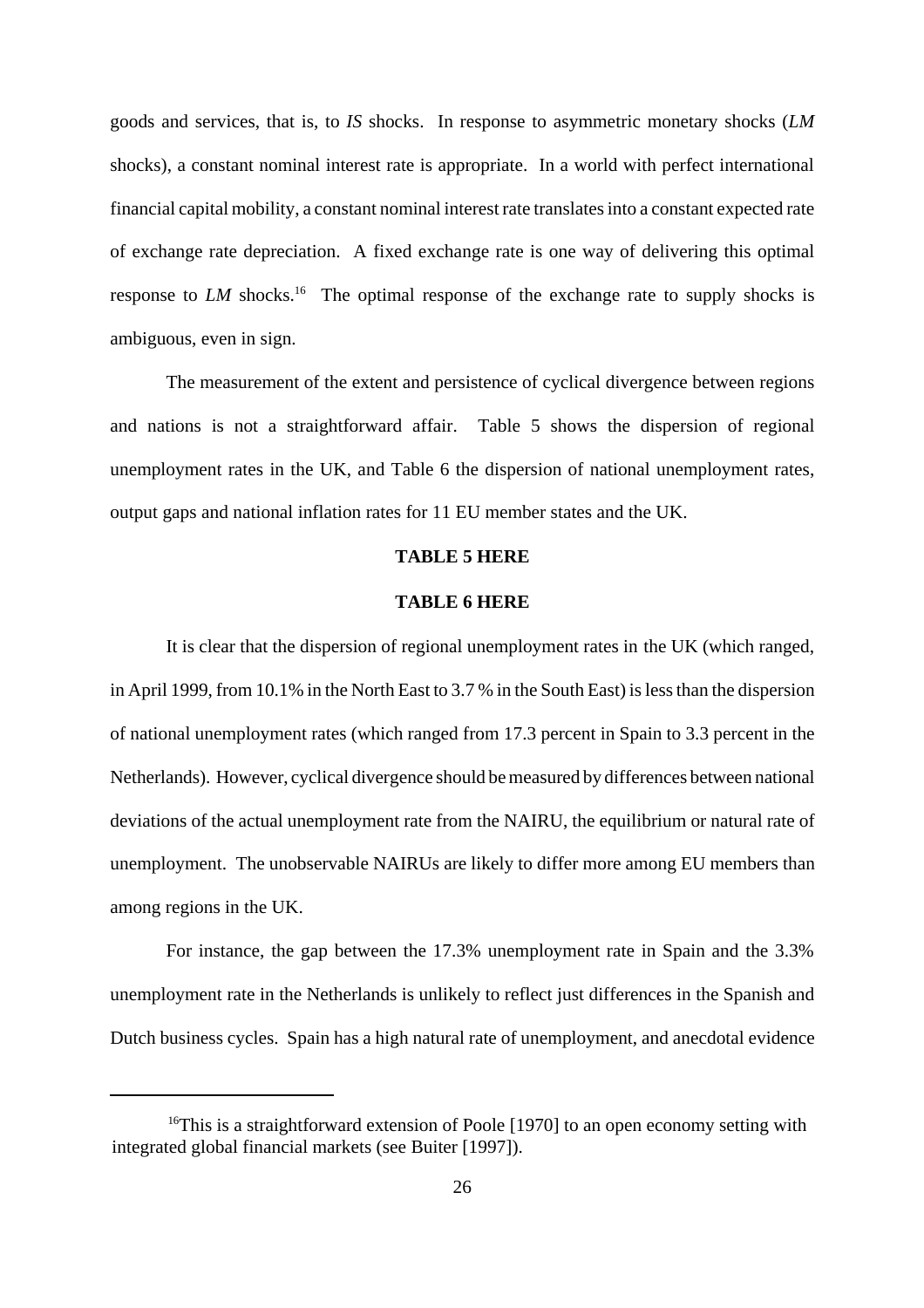supports the view that many of the recorded unemployed do in fact work. The Netherlands has moved many of its unemployed into various 'inactive' categories. Table 6 also presents two sets of estimates of the NAIRU for the euro area countries and the UK in 1997, that support the contention that differences among euro area unemployment rates are mainly structural rather than cyclical in nature. The output gap data presented in Table 6 also suggest that differences in national unemployment rates in the euro area are likely to overstate the degree of cyclical divergence.

Obviously, a single snapshot only contains limited information about the degree of cyclical divergence, as it contains no information at all about the degree of persistence of cyclical divergence. Nevertheless, Tables 5 and 6 do not support the contention that the degree of cyclical convergence among EU members is significantly higher than among UK regions.

Evidence on the magnitude and persistence of asymmetric shocks, and convincing evidence on the nature and source of these shocks is hard to find, despite a growing number of empirical studies devoted to this subject (see e.g. Minford and Rastogi [1990], De Grauwe and Vanhaverbeke [1991], Minford, Rastogi and Hughes Hallet [1993]), Masson and Symansky [1993], Bayoumi and Eichengreen [1993], Erkel-Rousse and Melitz [1995], Gerlach and Smets [1995], and Bhattacharya and Binner [1998]). Most of the earlier studies failed to distinguish between *LM* shocks and *IS* shocks, and even the more recent studies that do, such as Erkel-Rousse and Melitz [1995] and Bhattacharya and Binner [1998], have to resort to heroic identification restrictions that fail to convince. All these studies fail to allow for the possibility that the foreign exchange markets, under conditions of a very high degree of international financial integration, may be an independent source of noise, shocks and instability.

If national monetary shocks are an important contributor to cyclical divergence, it could be expected that the formation of a monetary union itself could create a tendency for greater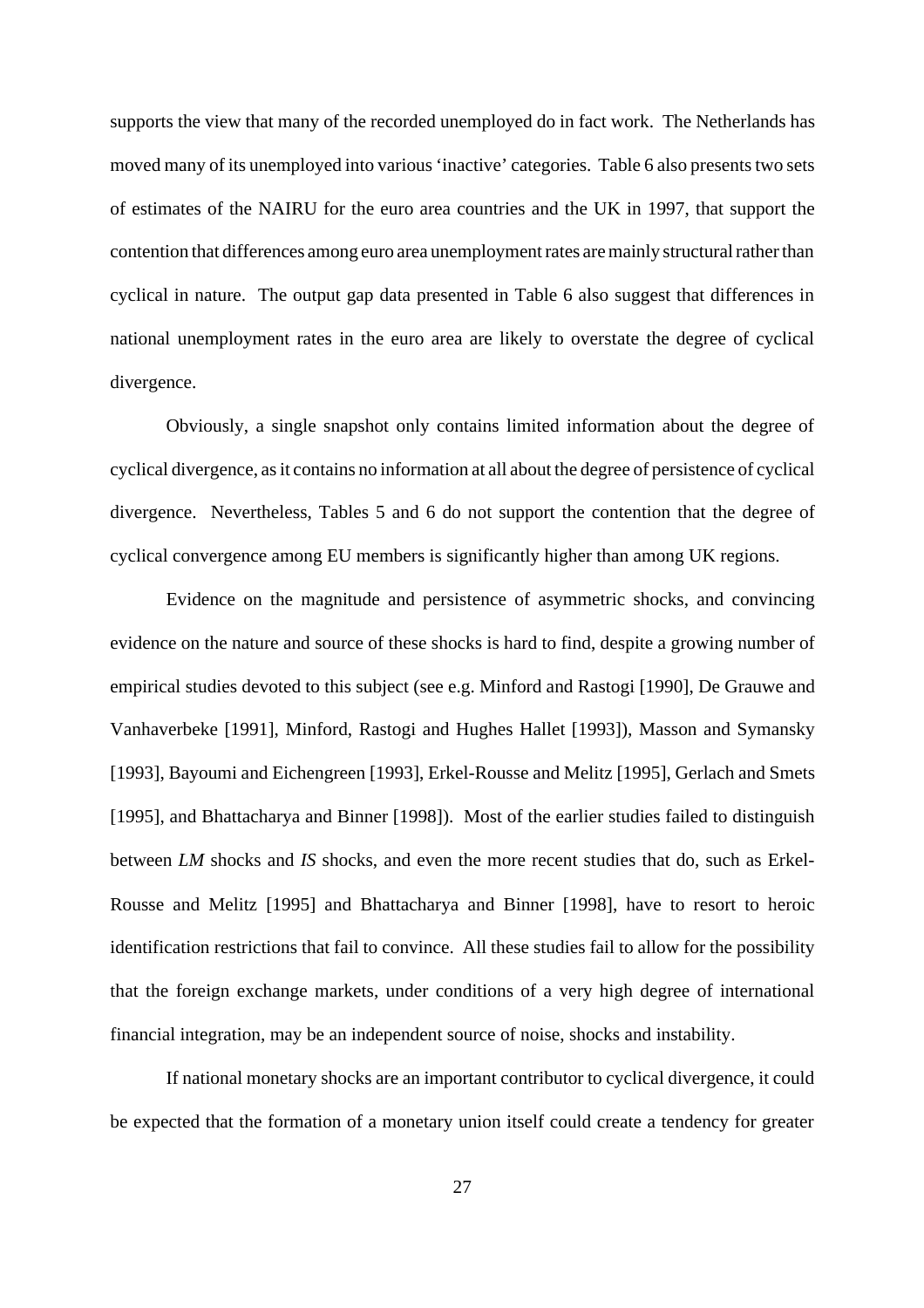business cycle symmetry to emerge. In a recent study of the ERM experience of 9 ERM members, Artis, Krolzig and Toro [1999] do indeed identify the emergence of a common European business cycle, which is significant in contributing to individual countries' cyclical experience. It is significant that the principal exception in this study is the UK. This is consistent both with the fact that the ERM experience of the UK was shorter-lived than that of the other countries in the study, and with the view that UK monetary policy was, even during its ERM membership years, significantly divergent from the ERM norm. The degree of cyclical convergence would, of course, be greater under full monetary union than under a looser arrangement like the ERM. Estimates of UK cyclical divergence from the EMU norm based on data generated under an independent UK monetary policy are bound to give an overestimate of what is likely to be the case after the UK joins EMU.

Even with full monetary union, there will remain asymmetric, nation-specific shocks that will put the UK business cycle out of synch with that in the rest of the EMU area. However, within a common currency area, there are national and supranational adjustment mechanisms that will mitigate the impact on the real economy of these remaining asymmetric shocks. Below, I consider factor mobility and EMU-area-wide automatic fiscal stabilisers. Here I will briefly consider three further mechanisms: (1) divergent national inflation rates, (2) national automatic fiscal stabilisers and (3) current account imbalances.

Divergent rates of national cost and price inflation are a key adjustment mechanism in a common currency area. We can see this at work in the euro area, with Portuguese, Spanish, Dutch and Irish inflation rates significantly above those of Austria, France and Germany, as is evident in Table 6. Even if the 'law of one price' comes through in the long run and equates inflation rates of similar traded goods, differences in national inflation rates of non-traded goods and services can persist indefinitely (the so-called Balassa-Samuelson effect). Labour services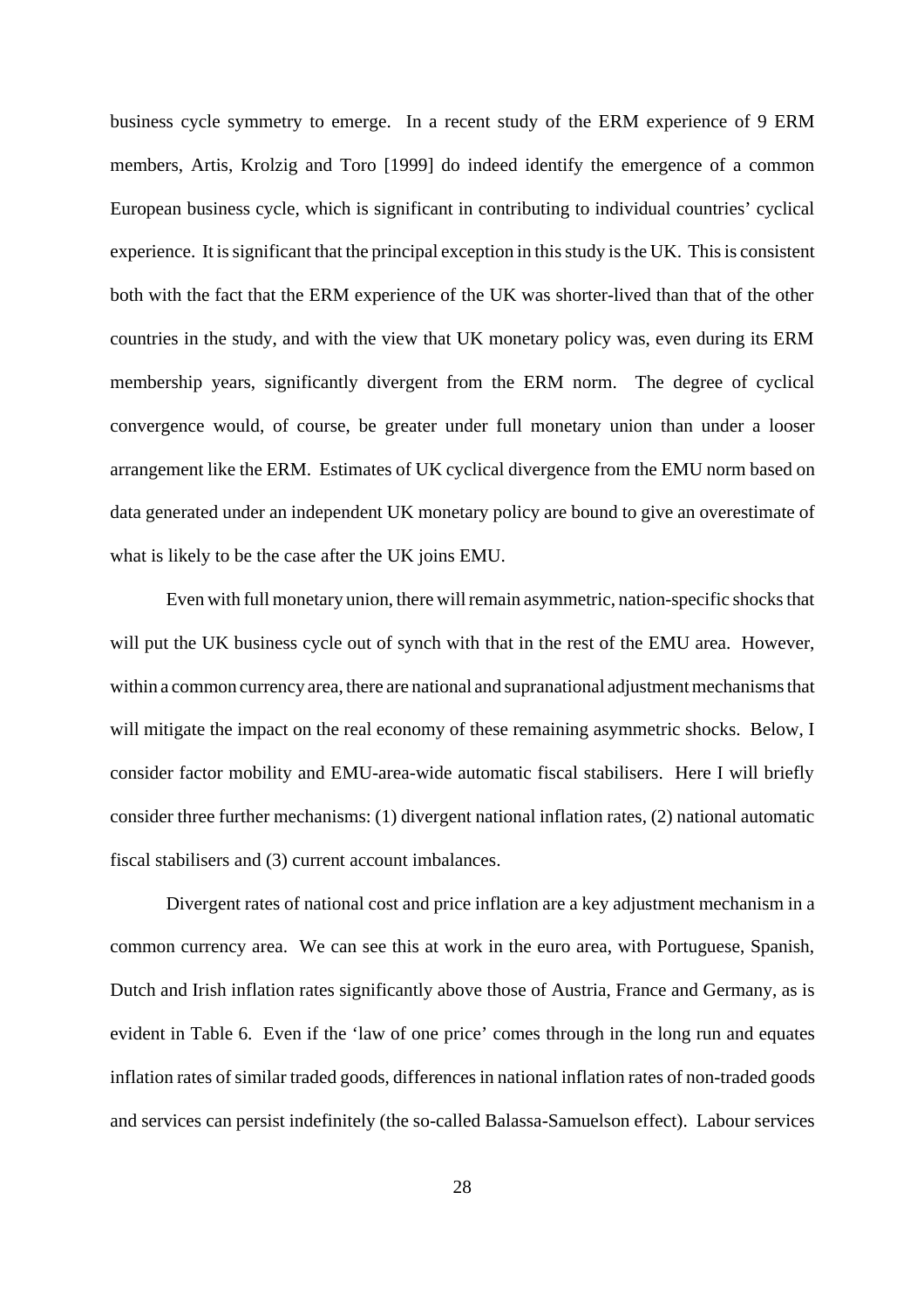are preponderantly non-traded, so changes in relative unit labour costs can have important influences on the relative profitability of exporting and import-competing activities.

Divergent national inflation rates within the euro area are often interpreted as evidence that the common currency is not working. Quite to the contrary, they are evidence that the national adjustment mechanisms are permitted to work, and that they are working.

Import leakages are an important mechanism for damping demand and supply shocks. Cyclical variations in intra-euro area current account imbalances are important shock absorbers that continue to be effective in a common currency area.

Intra-euro area current account imbalances can play a stabilising role even if the government budget is balanced continuously. Counter-cyclical variations in national government budget deficits reinforce this mechanism. They are actually more effective, under conditions of a high degree of international financial integration, when the exchange rate is fixed than when it floats.

#### **Asymmetric transmission of a common monetary policy**

There is a flip-side to the proposition that different nations within EMU are likely to be affected by asymmetric shocks, and that a common monetary policy will therefore be inappropriate. This is the proposition that, because of differences in economic structure (sectoral and industrial composition of production, employment and demand, financial structure, labour market institutions etc), the monetary transmission mechanism differs among nations - as it does within nations. A common monetary policy will therefore impact asymmetrically on different nations, as it does on sectors, industries and regions within nations.

A common version the one-size-fits all objection to UK membership in EMU, based on asymmetric transmission of monetary policy, is the following. A uniform national monetary policy, set to be appropriate for the UK as a whole, is often disproportionately painful for various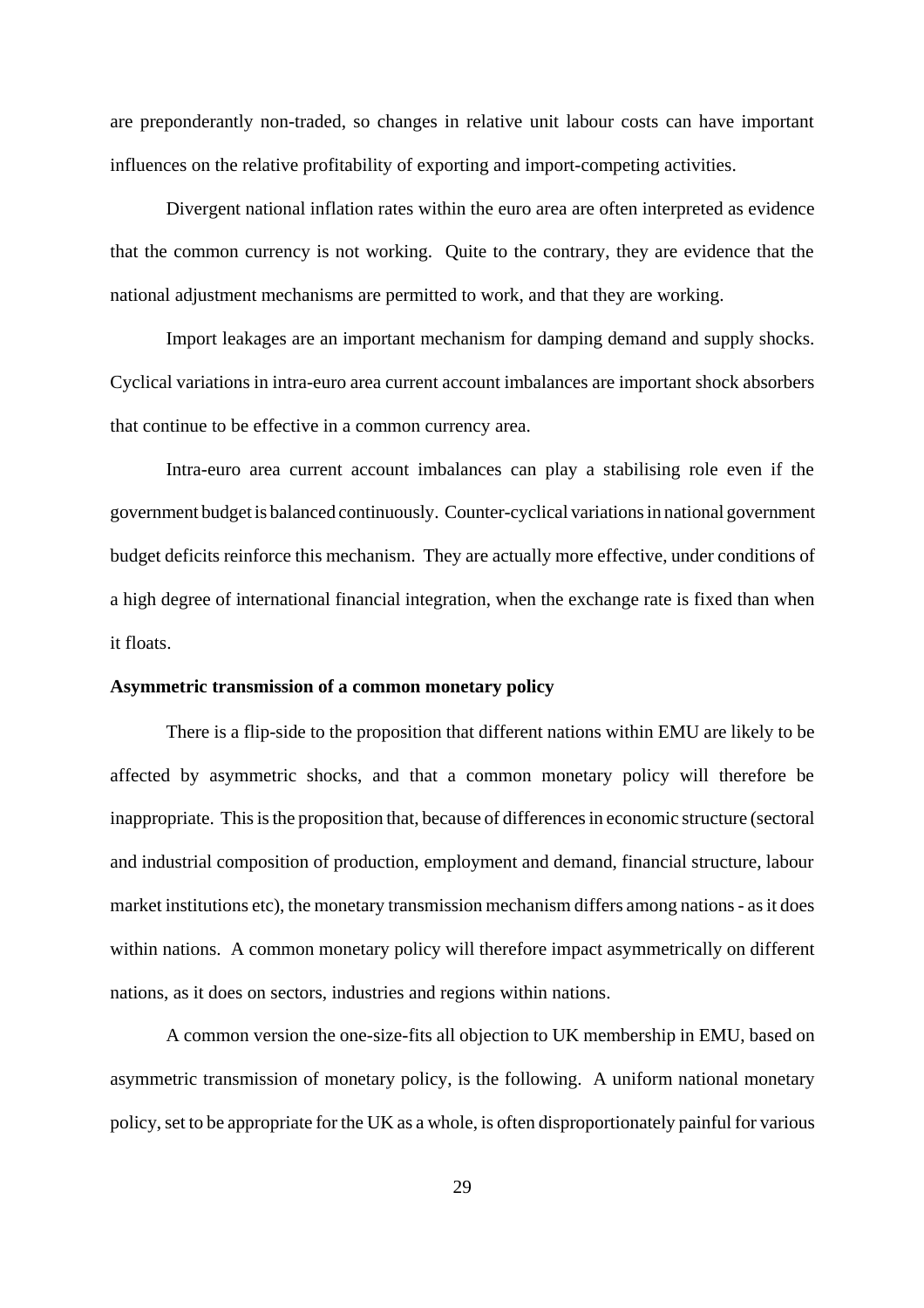regions, sectors or industries within the UK. How much more would the regions, sectors and industries with in the UK, and indeed the UK as a whole, suffer from a locally conjuncturally inappropriate monetary policy set in Frankfurt for the EMU area as a whole?

This argument is fallacious. The reason a single UK-wide monetary policy at times impacts asymmetrically on different regions, sectors and industries, is that in a rather small and open economy like the UK, monetary policy works primarily (even if not reliably) through the exchange rate. Different sectors, regions and industries are internationally exposed to different degrees. With the UK in EMU, different sectors, regions and industries within the UK would be much less exposed to variations in the external value of the euro than they are currently to variations in the external value of the pound.

The reason is that much of the external exposure of UK exporters and import competitors is exposure to the euro area. While the current euro area is just as open to trade in goods and services as the UK if internal cross-border trade in the euro area is included (31.5% of euro-area GDP in 1998), it is much more closed when intra-euro area trade is excluded. The IMF's October 1998 World Economic Outlook puts trade in goods at 11.3 % of euro area GDP. With services added, this in unlikely to rise much above 15%. In 1997, 46.2% of UK exports went to the euro area. The rest of the EU accounted for 4.3% of UK exports, and the rest of Europe 8.2%. Since the other non-EMU EU members are likely to join EMU soon, and since most of the rest of Europe is likely to be both EU and EMU-bound soon thereafter, almost 58% of UK exports goes to current or likely future members of the euro area. In 1997, 48.6% of UK imports came from the euro area, 4.0% from the rest of the EU and 8.4% from the rest of Europe.

With the UK in EMU, the asymmetric transmission of monetary policy through the exchange rate would be less troublesome for the internationally exposed sectors, industries and regions of the UK. The same would apply to Scotland. Of course, some asymmetric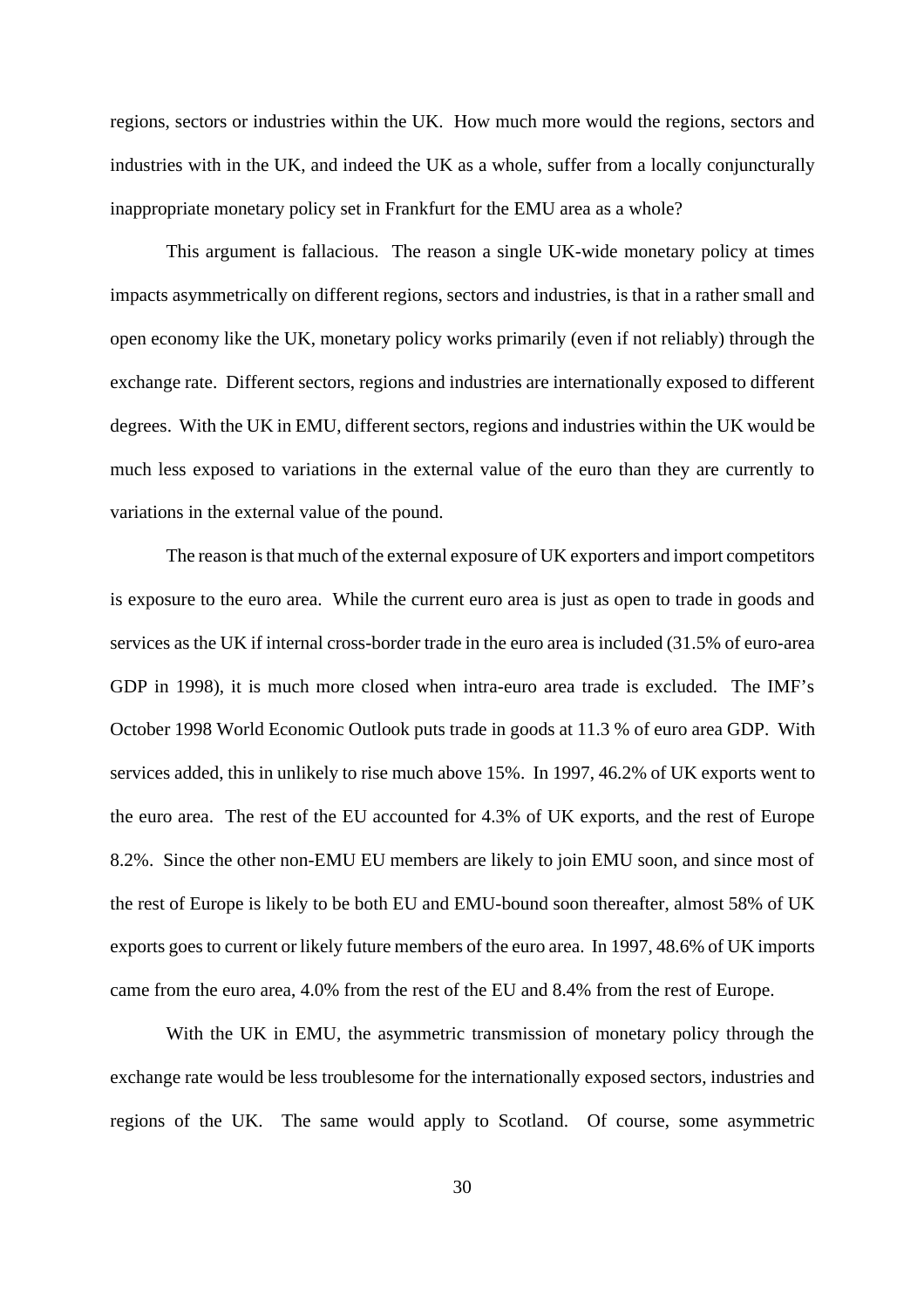transmission would continue to be present, both through the uneven exposure of different sectors, industries and regions to variations in the external value of the euro and through asymmetric transmission through the interest rate and credit channels. I shall argue below that, despite the undoubted continued presence of asymmetric shocks and asymmetric transmission, joining EMU is likely to improve the stability of the real economy in the UK, compared to what is currently on offer.

#### **A financial integration approach to Optimal Currency Areas.**

The theory of Optimal Currency Areas was developed in an era when international financial integration was limited. During the Bretton Woods period, foreign exchange and capital controls were the norm. Things are rather different today.

The optimism displayed by proponents of national monetary independence about the stabilising virtues of exchange rate flexibility, only makes sense in a world with very limited international financial capital mobility. In the limit, with zero capital mobility, the exchange rate clears the trade balance. There is no contribution of net external demand to domestic economic activity. Domestic risk-free interest rates are determined by the domestic monetary authorities and by market expectations about the future conduct of these authorities. Exchange rate flexibility therefore completely insulates the domestic economy, real and financial, from foreign shocks and disturbances.

It is true that even with complete international financial integration, a freely floating exchange rate regime can, in principle, support fully efficient outcomes. For this to be the case, markets, financial and real, must be efficient and complete. Unfortunately, markets are neither.

According to the financial integration approach to optimal currency areas that I favour, all regions linked by unrestricted financial capital mobility form an optimal currency area. It is the interaction international financial markets that are highly efficient in a very narrow technical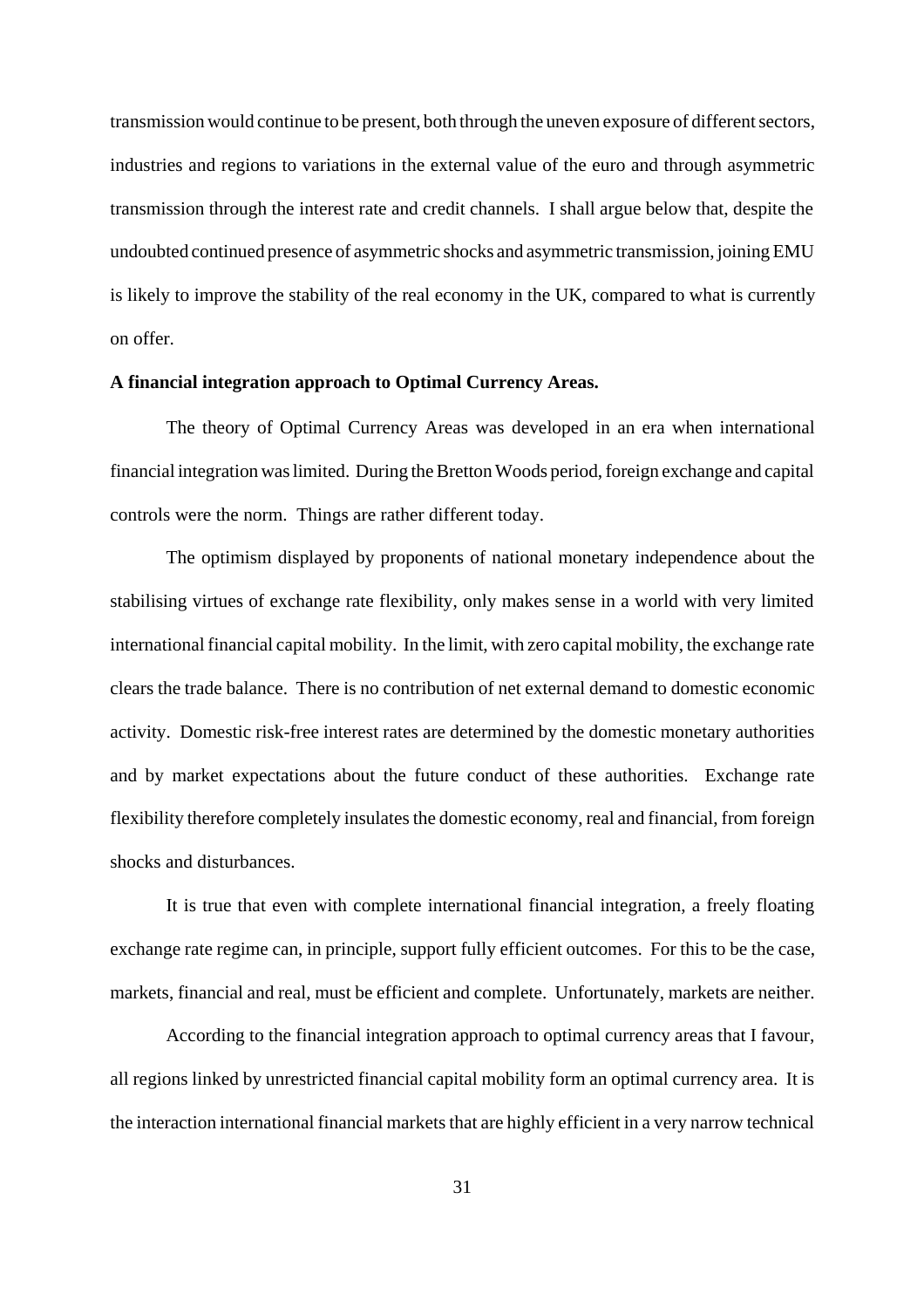sense (trading efficiency), but inefficient in every other sense, and nominal price and cost rigidities in the markets for real goods and services that underpins this approach to optimal currency areas.

Most of the time, the foreign exchange markets are technically efficient, in the weakest possible sense, that large transactions can be made almost instantaneously, at very low transactions costs and with a minimal impact on the exchange rate.<sup>17</sup> Progressively stronger notions of technical, trading or informational efficiency require that it is impossible to make systematic above-normal risk-adjusted profits by transacting in these markets.

Depending on the information set that conditions expected profits and conditional risk assessments, the foreign exchange markets can be informationally efficient in the in the weak, semi-strong or even the strong sense (Fama [1970]). The foreign exchange markets have never been shown to be informationally efficient in the semi-strong or strong sense. There are doubts even about weak-sense informational efficiency.<sup>18</sup>

Departures from even rather weak notions of informational efficiency are not uncommon. Herd behaviour, bandwagon effects, noise trading, carry trading, panic trading, trading by agents caught in liquidity squeezes in other financial market, and myriad manifestations of irrational behaviour make for excessive volatility and sometimes quite persistent misalignments in the foreign exchange markets as in other financial markets (see Grossman [1989, 1995] for general

 $17$  Like other financial markets, the foreign exchange markets denote at times beset by "disorderly market conditions", in which spreads widen to the point that transactions dry up and the market ceases to be efficient, even in the narrow technical sense.

 $18$  The literature on foreign exchange market efficiency is endless. I will just refer to a small selection, covering a range of views and approaches : Fama [1984], Hakkio and Rush [1989], MacDonald and Taylor [1992], Dutt [1994], Crowder [1994], Taylor [1995], Dutt and Ghosh [1995], Zietz [1995], Lajaunie, McManis and Naka [1996].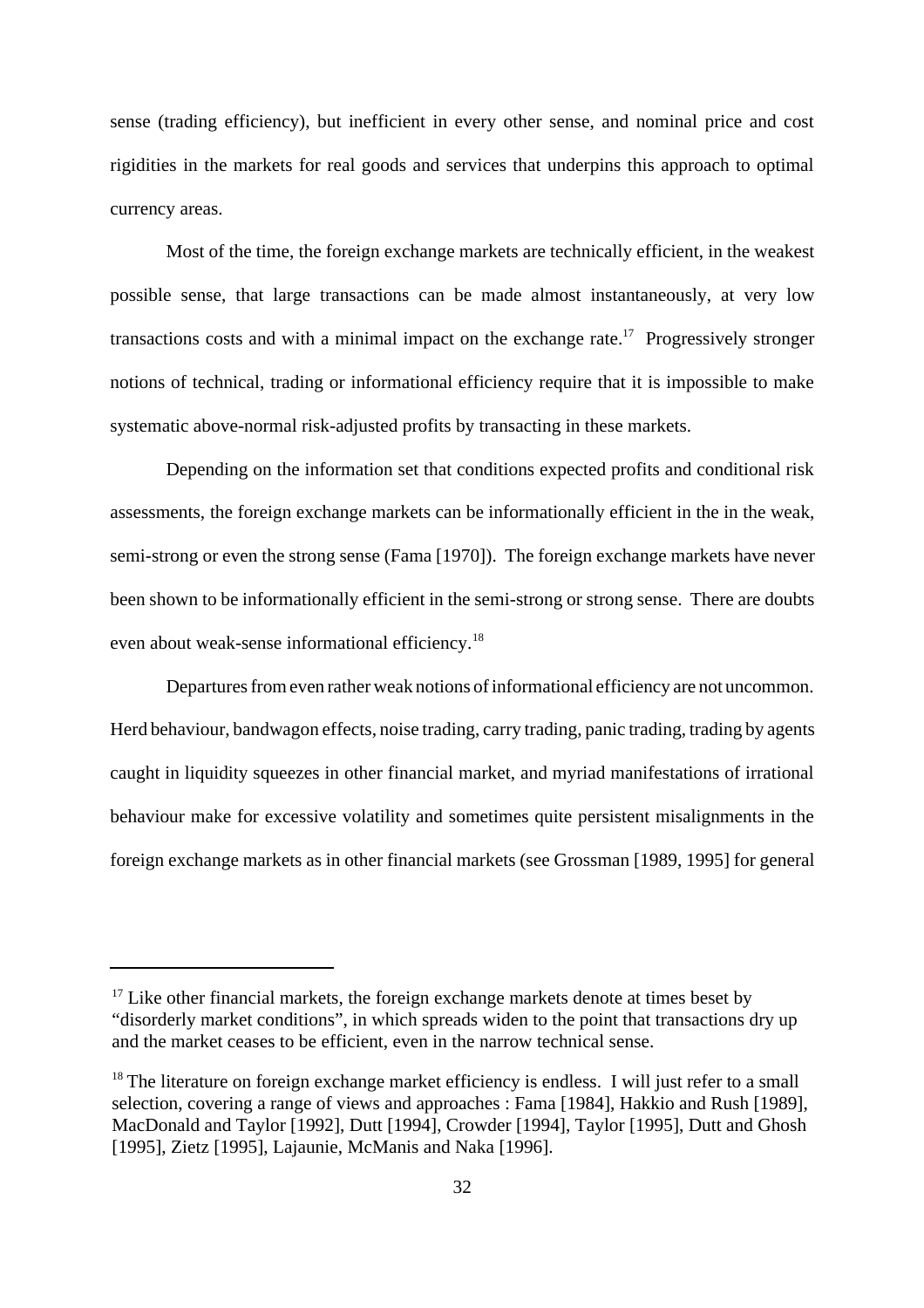theoretical considerations about financial market inefficiencies, and Shiller [1984, 1995, 1996] for some interesting empirical studies outside the domain of exchange rates).

Even the prices determined in informationally fully efficient markets need not convey the right social scarcity valuations. Rational speculative bubbles can cause an asset price like the exchange rate to differ from its fundamental valuation, without this creating any scope for trading strategies that generate above-normal risk-adjusted profits. Even without speculative bubbles, rational or otherwise, the interaction of technically and informationally efficient foreign exchange markets and inefficient markets for real goods and services may result in inefficient equilibria that could be Pareto-improved by the regulation, or even the elimination, of some of the technically and informationally efficient financial markets.

Exchange rate misalignments interact with nominal price and cost rigidities to produce large and at times persistent swings in relative goods prices, relative costs or other dimensions of relative competitive positions. Production, employment, investment and consumption decisions can be distorted (see e.g. Krugman [1989, 1990, 1996]).

Summing up, markets for real goods services are incomplete and shot through with real and nominal rigidities. Financial market also are neither complete nor efficient.

The foreign exchange market and the exchange rate can therefore be a source of extraneous shocks as well as a mechanism for adjusting to fundamental shocks. One cannot have the one without the other. The potential advantages of nominal exchange rate flexibility as an effective adjustment mechanism or shock absorber are bundled with the undoubted disadvantages of excessive noise and unwarranted movements in the exchange rate, inflicting unnecessary real adjustments on the rest of the economy. My reading of the evidence leads me to the conclusion that the potential advantages of nominal exchange rate flexibility when a country is faced with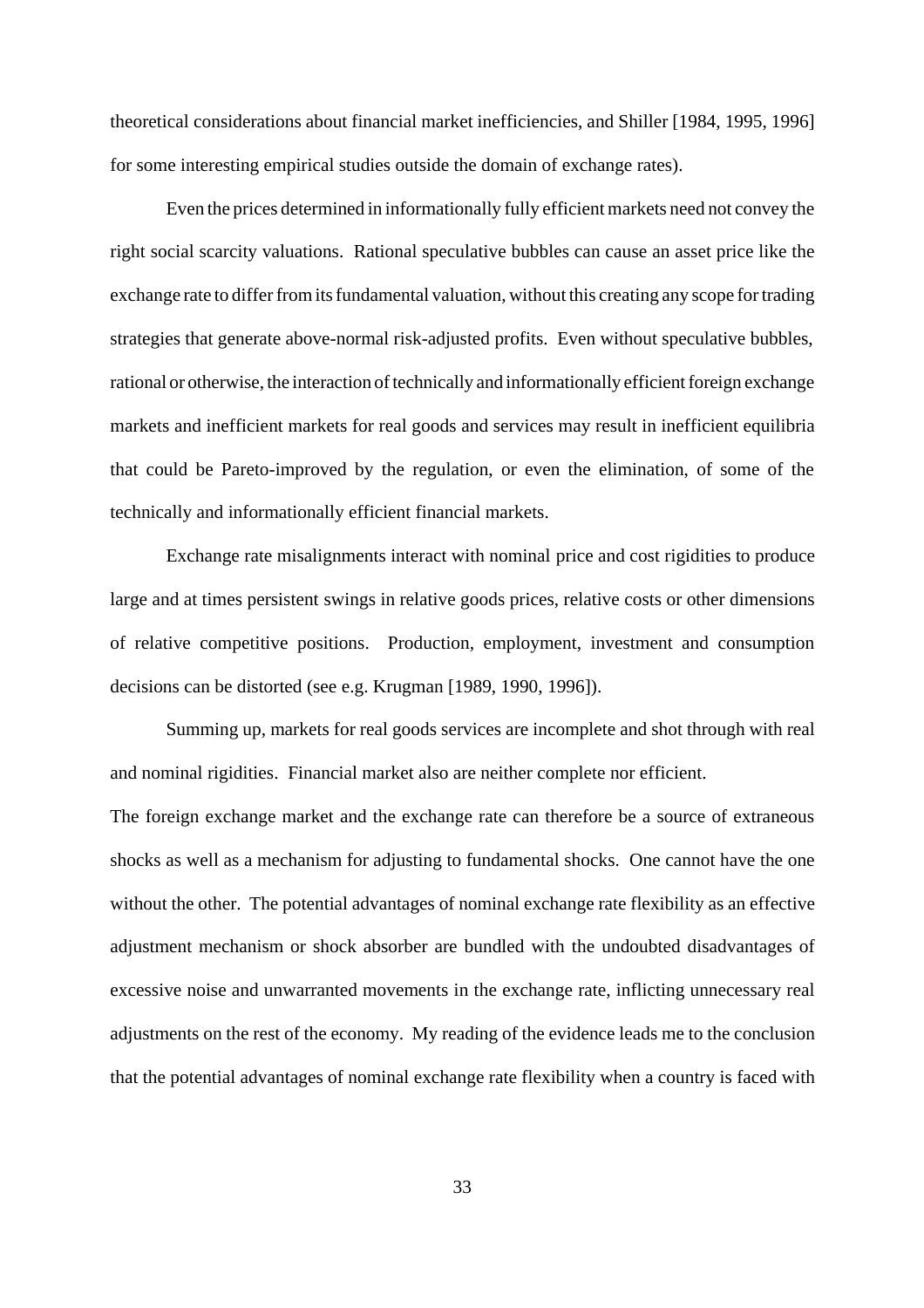fundamental asymmetric shocks, are dominated by its disadvantages as a source of extraneous asymmetric shocks.

From an economic point of view, with international financial integration the norm, most of the world now constitutes an Optimal Currency Area. For obvious political reasons, some of which are touched upon in Section 6, a single global currency is not feasible today. This leaves the euro as the best available half-way house, both for the UK and for Scotland.

#### **5.4 Is limited real resource mobility an obstacle to the UK joining EMU?**

A high degree of real factor mobility can be an effective substitute for nominal exchange rate adjustments in the face of asymmetric shocks. Indeed, factor mobility permits long-term, even permanent real adjustments to asymmetric real shocks, something nominal exchange flexibility cannot deliver. The real factors whose mobility matters are labour and real or physical capital.

#### **Physical capital mobility**

Real capital mobility, both within and between nations, is limited even when financial capital mobility is perfect. Once real capital (plant, machinery and other equipment, infrastructure etc.) is installed, it becomes costly to shift geographically. There are some examples of 'flying capital', such as Jumbo jets, that move very easily and at a low cost, and even in the past, there are examples of whole factories being shipped over great distances by rail or by ship. The conventional view in the OCA literature is that, as a first approximation, real capital cannot be relocated. New gross investment can of course be redirected across national boundaries, and financial capital mobility can facilitate this process, by permitting the decoupling of national saving and gross domestic capital formation. This is not a process that is likely to be very significant at cyclical frequencies, however, Moving the real capital stock between the UK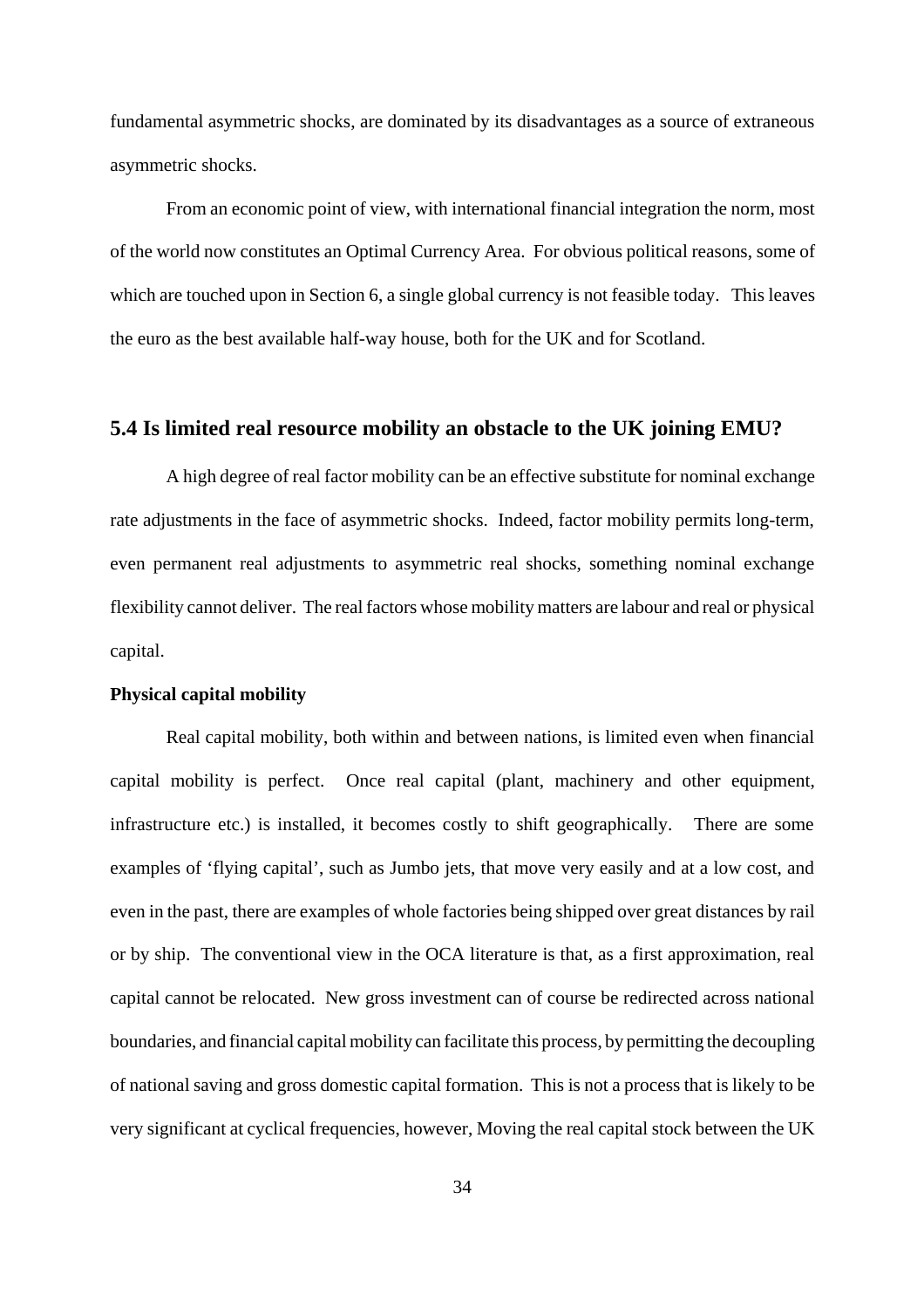and the rest of the euro area through variations in gross investment flows is therefore unlikely to be an effective substitute for the short-term stabilisation potential of nominal exchange rate movements.

The technological developments of the past few decades probably are making the argument that physical capital, once installed, is very costly to move geographically, progressively less applicable. While a blast furnace is likely to be prohibitively expensive to move geographically, many modern assembly lines for high-tech products are extremely valuable in relation to their weight, bulk, fragility and general unwieldiness - the proximate determinants of the cost of moving them geographically. They can be, and are moved over large distances in response to changes in relative costs of production (or to changes in the other determinants of profitability).

For instance, the Welsh subsidiary of a large Japanese multinational producing audio equipment, was, at the end of June, 1999, operating at thirty percent of capacity: the plant had room for ten assembly lines. Only three were operating. Two more were idle. In the two years since the Asian crisis started in July 1997, two entire assembly lines had been sold and shipped to another subsidiary in Malaysia. Management in Wales judged that, from the moment a decision to sell an assembly line was taken, it would take at most two months for it to be fully operational again in its new location in Malaysia.

The ease of shifting physical capital around internationally is of course greatest when there are essentially identical production units already in existence in different countries. Organisational structures may be costly to move, but with management and other key aspects of the organisation in place, as well as plant, communication, transportation and distribution networks, shifting assembly lines and other valuable capital equipment is rather easy. Physical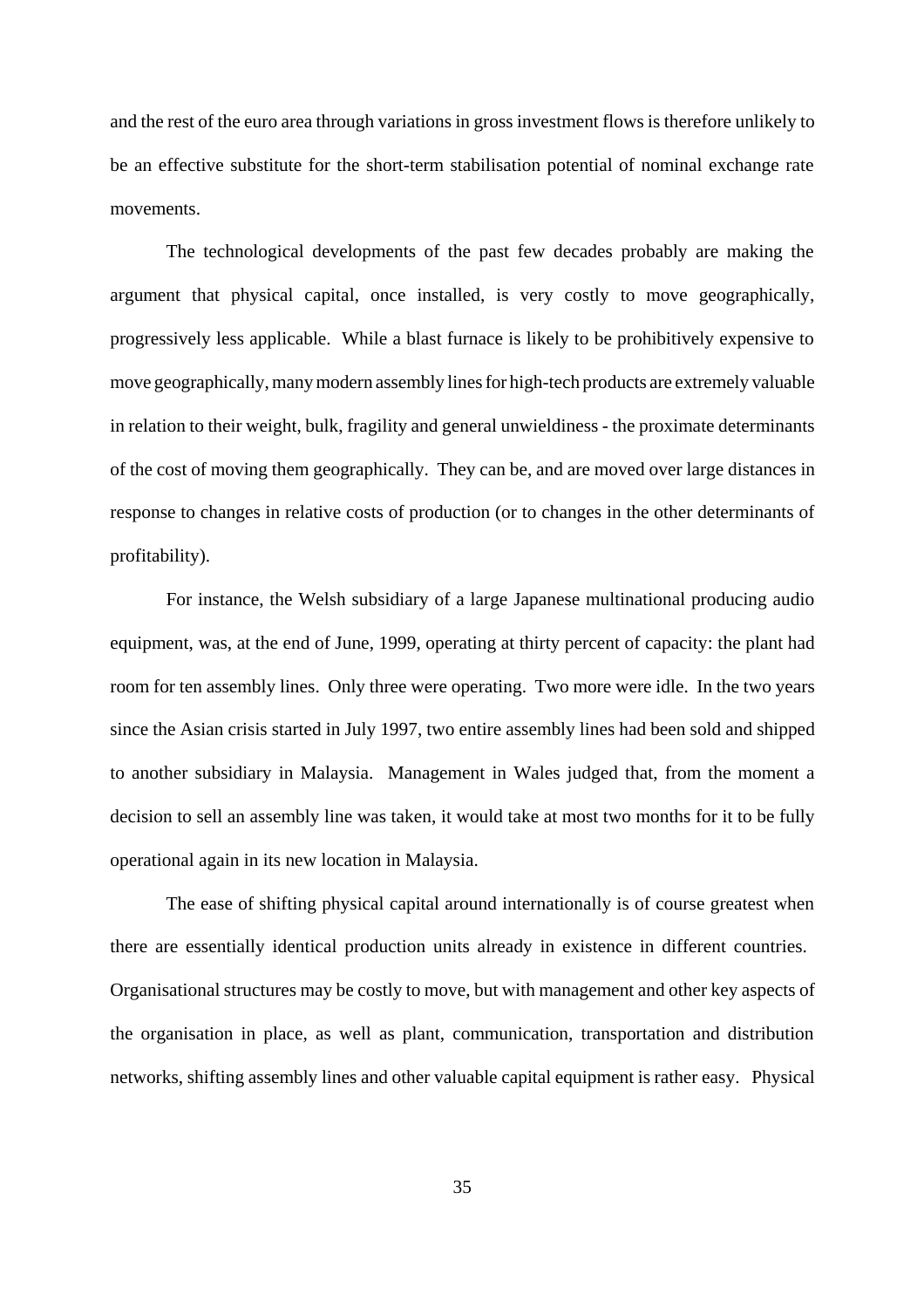capital mobility is therefore already easier than the textbook models suggest, and is likely to become even easier in the future.

Physical capital mobility can be a substitute for labour mobility from the point of view of achieving an efficient reallocation of resources following a shock. The distributional consequences, both for those who move and for those who stay behind, of capital rather than labour moving abroad following a shock, can, however, be very different.

#### **Labour mobility**

Despite some improvement in the technology for moving labour internationally, there remain many obstacles to labour mobility. Many barriers are legal and administrative, or cultural and educational, including the inability to communicate effectively in foreign languages. However, legal and administrative obstacles to labour mobility among EU members are diminishing Throughout the EU, work permits for EU citizens are a thing of the past, and mutual recognition of professional qualifications is becoming the norm rather than the exception. Labour mobility between Scotland and the rest of the UK is undoubtedly higher than between the UK and the euro area. This is an argument for Scottish membership in the UK monetary union.

Even with legally and administratively unrestricted cross-border labour mobility, it is unlikely that labour mobility could mimic the nominal exchange rate as a potential cyclical stabilisation instrument. Migration is costly, within as well as between nations. Workers are only likely to move if the fixed, up-front cost of moving is compensated for by a long period of higher earnings in the country of destination. Permanent (or at least persistent) real shocks will trigger labour mobility. Nominal exchange rate flexibility only affects the real economy for a short transition period. To mimic the effect of nominal exchange rate flexibility, net cross-border migration flows would have to be reversible and significant at cyclical frequencies. It is hard to see that happening.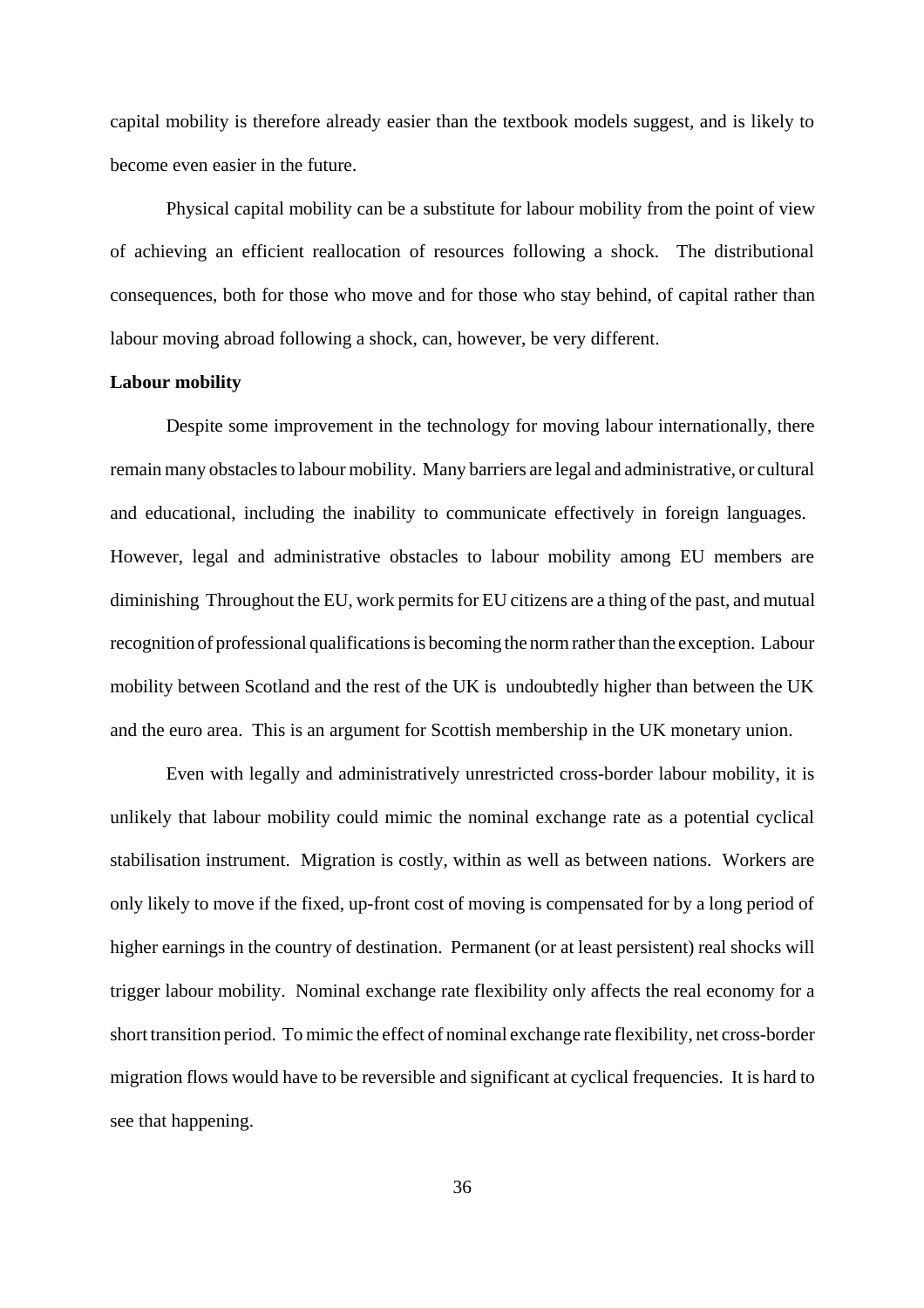I conclude that cross-border mobility of real capital and of labour between the UK and the rest of the EMU area is unlikely to be an effective substitute for (optimally managed) nominal exchange rate flexibility. However, I doubt that even within existing currency unions (like the USA), net interregional migration flows are quantitatively important at cyclical frequencies. This means one of two things. Either, these existing currency unions are not optimal currency areas, or an optimal currency area does not require a high degree of labour mobility at cyclical frequencies.

# **5.5 Is a Federal EMU fiscal authority necessary to compensate for the loss of the exchange rate instrument?**

The brief answer is 'no'. Fiscal stabilisation policy works if and to the extent that postponing taxes, and borrowing to finance the resulting revenue shortfall, boosts aggregate demand. This will be the case either if there is myopia among consumers, who fail to realise that the present value of current and future taxes need not be affected by the timing of taxes, or if postponing taxes redistributes resources between households with different propensities to consume. In overlapping generations models without an operative intergenerational gift motive, postponing taxes redistributes resources from the young to the old and from generations yet to be born to generations already alive. This will boost aggregate consumption in the short run. Intra-cohort heterogeneity (say through the coexistence of life-cycle consumers and current disposable income constrained consumers) can reinforce these effects.

Unless the supranational Federal Fiscal Authority in a currency union has access to the financial markets on terms that are superior to those enjoyed by the national fiscal authorities, there is nothing the Federal authorities can achieve by way of fiscal stabilisation that cannot be achieved equally well by national or even lower-tier fiscal authorities. National government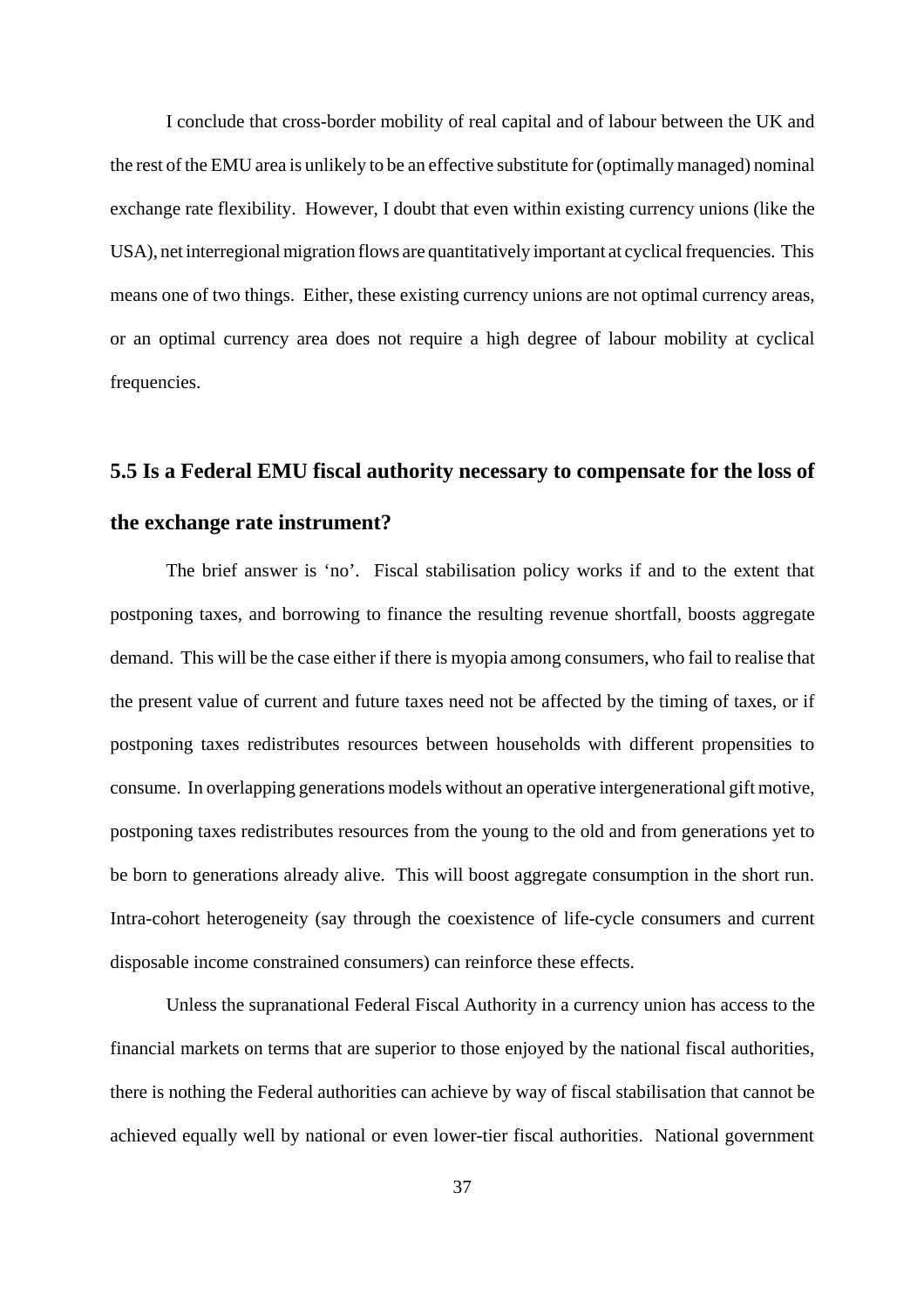financial deficits and surpluses, probably mirrored to some extent in national current account imbalances, are a perfect substitute for supranational fiscal stabilisation.

A study by Bayoumi and Masson [1993], building on earlier work by Sala-i-Martin and Sachs [1992], analyses regional flows of federal taxes and transfers within the USA and Canada. They try to distinguish between long-term fiscal flows (the redistributive element) an short-term responses to regional business cycles, which they identify with the stabilisation element. They find that in the USA, long-run flows amount to 22 cents in the dollar while the stabilisation element is 31 cents in the dollar. For Canada, the corresponding figures are 39 cents and 17 cents respectively. While interesting, these studies tell us nothing of relevance to the issue of whether fiscal policy in EMU (or in a possible North American Monetary Union or NAMU) could compensate for the loss of the exchange rate instrument. The long-term redistribution properties of the budget are irrelevant, because the nominal exchange rate is not an instrument for longterm redistribution. The stabilisation properties of the fiscal system do matter, but the necessary stabilisation can be provided at the supranational, national or sub-national level.

It is true that, to the extent that monetary union is part of a wider process of political integration, the political pressures may grow for long-term redistribution among the nations that constitute the monetary union. What the redistribution figures in the studies of Bayoumi and Masson and of Sala-i-Martin an Sachs tell us, is the degree to which the United States and Canada are societies, rather than just economies, and the extent to which notions of national solidarity and regional social cohesion are translated into redistributive measures through the taxtransfer mechanism.

I conclude that the likely continued absence of a strong EMU-wide Federal fiscal authority with serious transnational tax and transfer powers, is not a technical, economic obstacle to EMU or to UK membership in EMU.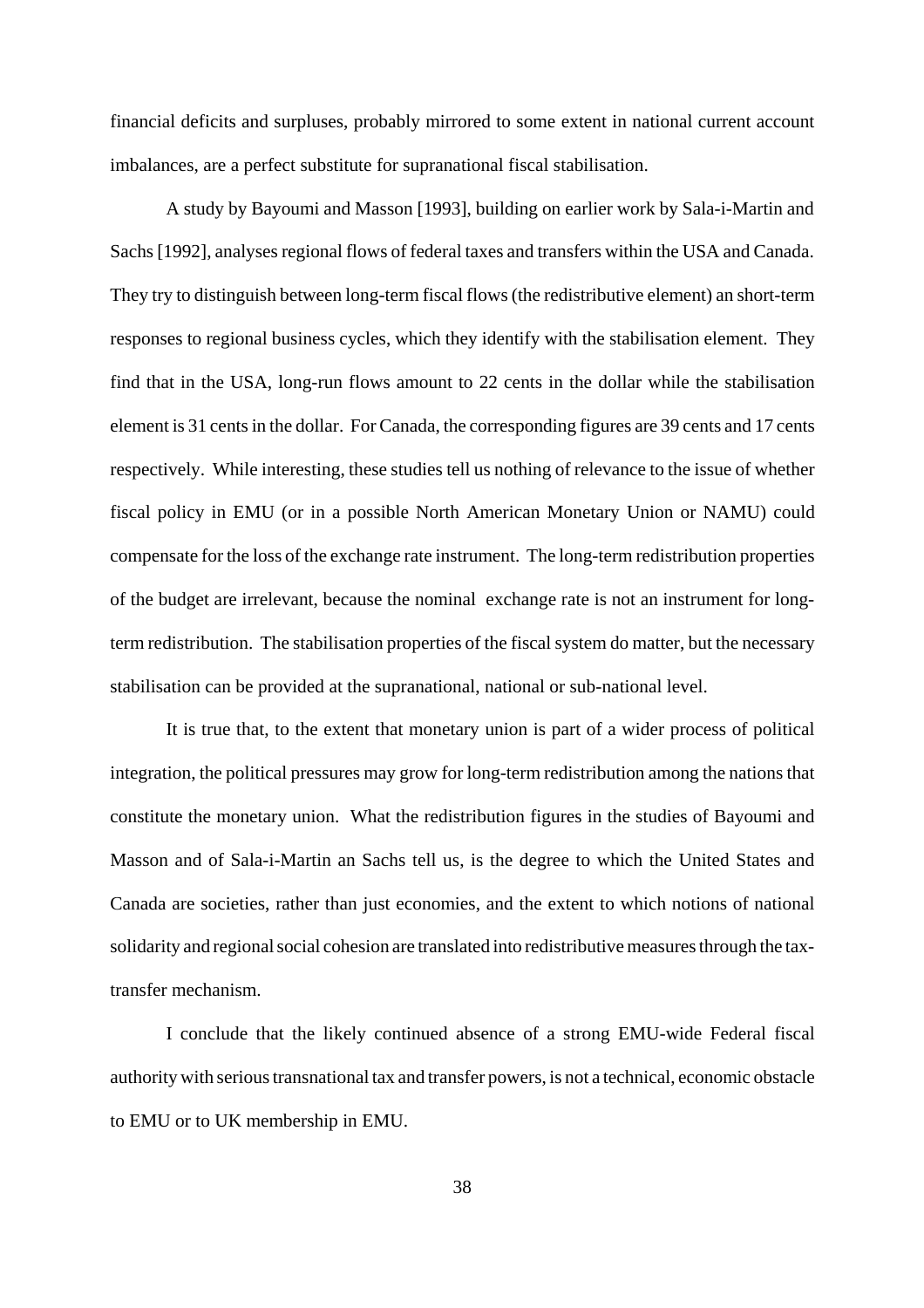### **6 Political and constitutional aspects of monetary union**

Monetary union is not just a technical economic, financial or monetary issue. It represents a significant constitutional and political change, touching at the core of conventional perceptions of national sovereignty. Monetary union raises two distinct but related political and constitutional issues: first the legitimacy of the surrender of national sovereignty involved in the decision to join a wider monetary union, and second the accountability of the supra-national monetary policy makers to the electorate or its elected representatives.

The concepts of 'sovereignty', 'state' and 'nation' are fraught with ambiguity. The Collins Dictionary and Thesaurus [1987] defines sovereignty as *"supreme and unrestricted power, as of a state"*. The Concise Oxford Dictionary gives us: *"1 supremacy. 2 self-government. 3 a self-governing state"*. Despite these absolutist definitions, sovereignty, of course, is never absolute and unqualified. It is always shared, qualified and circumscribed. The only sovereignty that is absolute and unqualified is that of God, and even there the devil begs to differ.

Sovereignty cannot be considered independently of the domain over which it is exercised. One should not confuse the formal trappings of sovereignty - the 'dieu-et-mon-droit' splendour of a head of state, the formal law-making powers of the legislature and the majesty of the judiciary - with the substance of it. Some may consider it a vulgar philosophical error to bring considerations of power, and of the domain over which the sovereign can effectively exercise choice, into a discussion of sovereignty. I am happy to plead guilty to that error.<sup>19</sup> If a state could be both fully sovereign and completely powerless, sovereignty would not be an interesting

 $19$  This issue is closely related to the debate over the meaning of 'freedom'. I consider any discussion of the 'right to choose' that does not pay close attention to the domain over which choice can be exercised, to be naive and pointless. A poor man living in a shantytown has every right to (is free to) buy a Rolls Royce car any time he wants to. That's nice.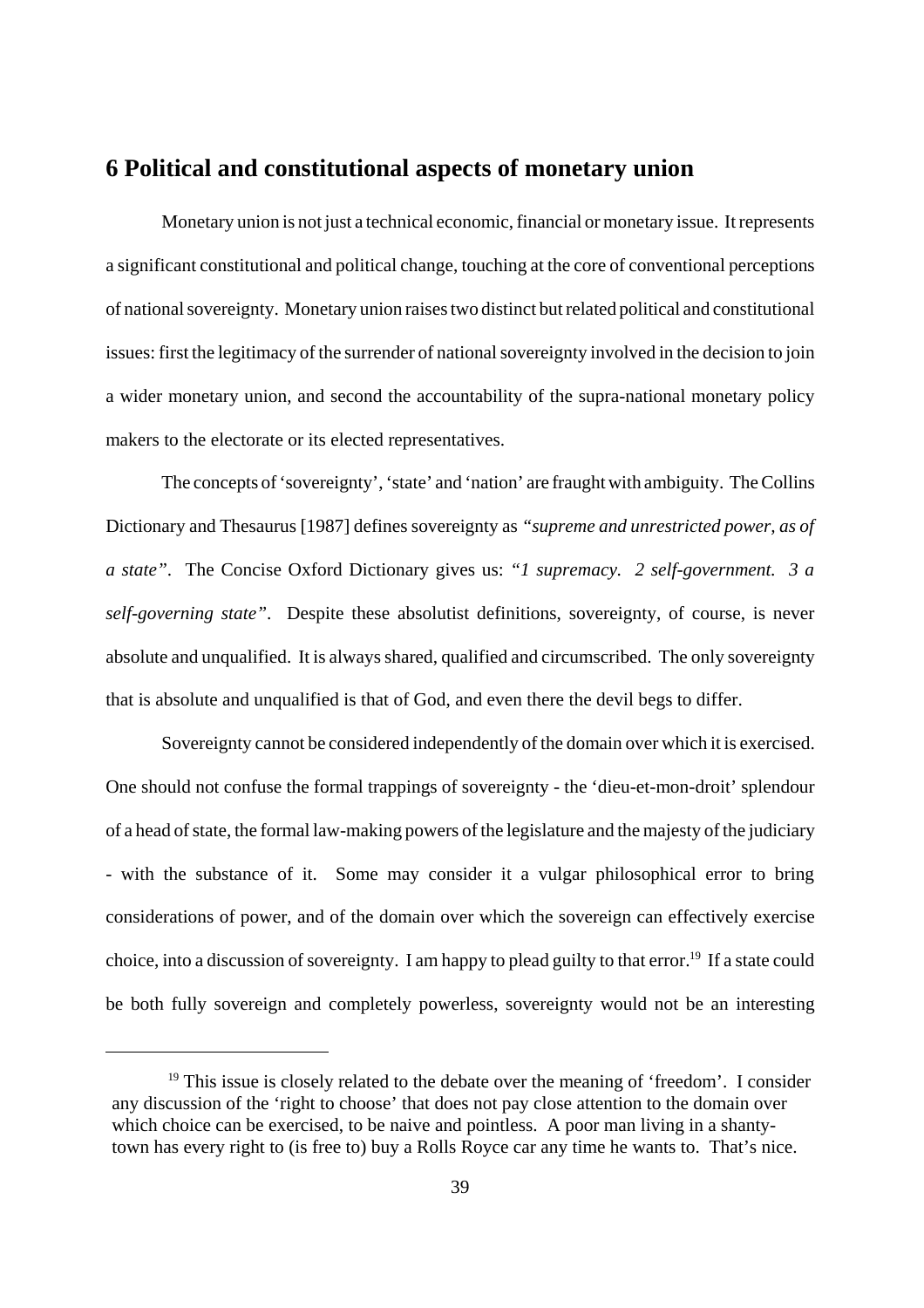concept. A puppet state like Manchukuo had all the trappings of sovereignty but none of the substance. Even a legitimate unitary nation state, fully sovereign in the formal, legalistic sense of the word, may have but a negligible domain over which this sovereignty can be exercised effectively, because of the size of the country, its strategic military vulnerability, or its openness to trade, financial flows and factor mobility. Luxembourg is a sovereign state.<sup>20</sup> In a Federal state, sovereignty is exercised over different domains at different levels.

The concepts of 'state' and 'nation' too are fraught with ambiguity. The Concise Oxford Dictionary gives us three offerings under 'state', "*an organized political community under one government; a commonwealth; a nation"*. The last of these, tying state and nation together is singularly unhelpful, especially for the UK. Collins gives us *"a sovereign political power or community, the territory occupied by such a community, the sphere of power in such a community"*. For nation, Collins gives us *"an aggregation of people or peoples of one or more cultures, races, etc. organised into a single state"* and *"a community of persons not constituting a state but bound by common descent, language, history, etc."* The first of these definitions again bundles nation and state.<sup>21</sup> The Concise Oxford Dictionary offers *"a community of people of mainly common descent, history, language, etc., forming a state or inhabiting a territory."*

Identifying the state with the nation can be misleading. The United Kingdom is not a nation state but a four-nation state. The coexistence of England, Scotland, Wales and Northern Ireland under a single sovereign is remarkable, and provides an interesting model of what the European Union may become.

 $20$  It was in a currency union with Belgium from 1922 till 1999.

 $21$ In fairness, it does correspond to common usage, as when one refers to the Canadian or Swiss nation.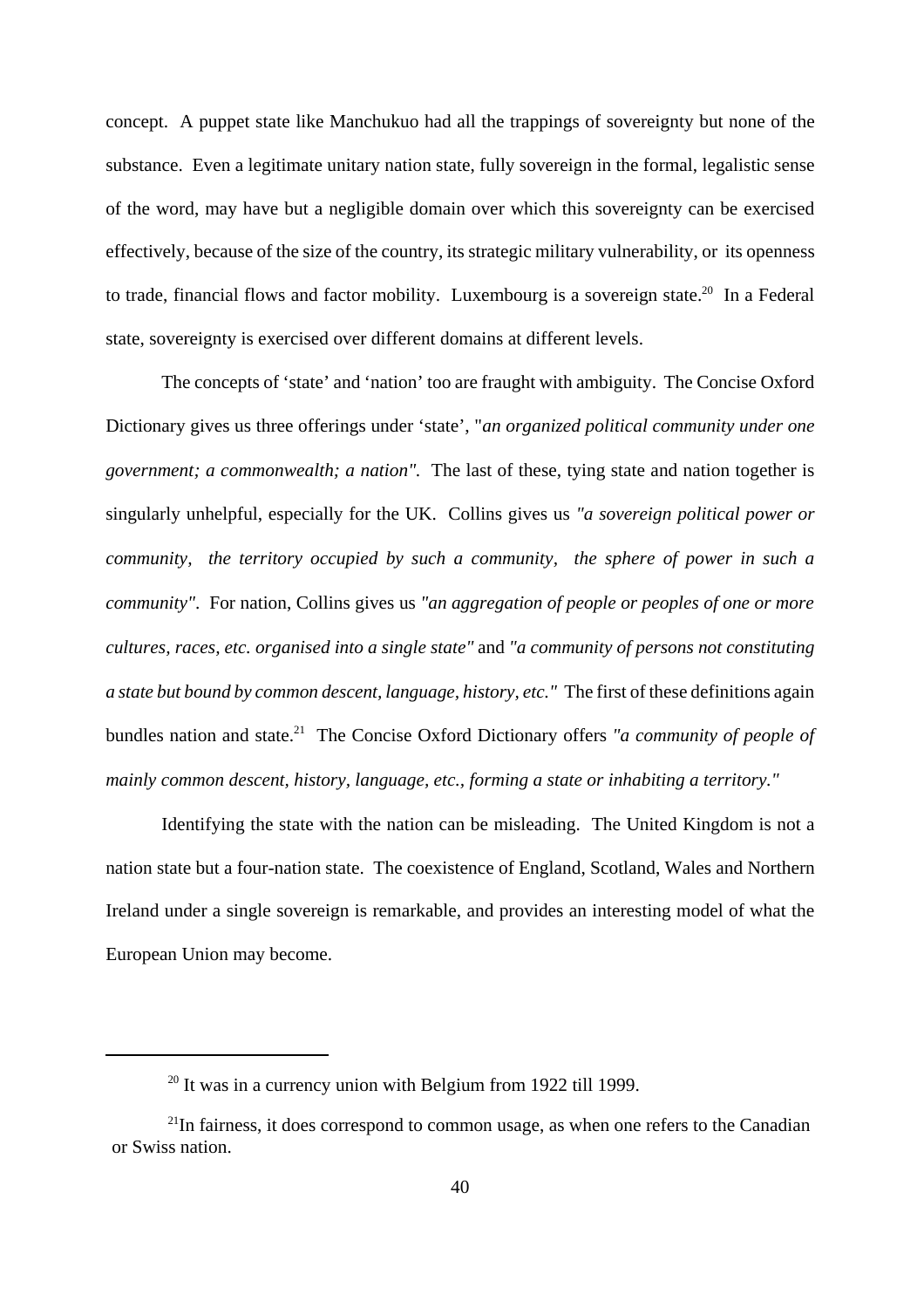The constitutional arrangements in the UK between the constituent nations and the centre, and indeed between the centre and all other tiers of government, national, regional and local, have always been in flux. Under the Thatcher administration, the UK became the ultimate unitary, centralised state. Not only did the four nations not have national representative parliaments or assemblies, regional and local governments lost most of their remaining powers, which were concentrated in Whitehall. This centralisation of the powers of the state went together with a considerable diminution of many of the institutions of civil society, further weakening the individual citizen in his dealings with the state.

Since the days of Mrs Thatcher, the progress of the unitary centralised state has been halted, and some extent reversed. The Scottish Parliament, the Welsh Assembly and the new Northern Ireland Assembly have reinvigorated the political life of the non-English nations. England, of course, does not yet have its own, distinct parliamentary voice. An elected mayor for London may be the first step towards the restoration of some substantive power at the regional and local levels.

The geographic domain of UK national sovereignty has waxed and waned through the Acts of Union with Wales (1536-42), Scotland (1707) and Ireland (1801), and the creation of the Irish Free State in 1921. Since 1921, within a constant geographic domain of UK sovereignty, there have been important changes both in the formal, legal aspects of sovereignty and in the substantive ability of the country to manage its affairs as it sees fit. The relationship between the UK between the European Economic Community, and the successor European Community and European Union provides the most pertinent recent examples.

When the UK joined the European Community on January 1, 1973 (under a Conservative government led by Mr. Heath), significant national sovereignty was formally transferred to the supranational European level. A further important transfer of formal UK national sovereignty to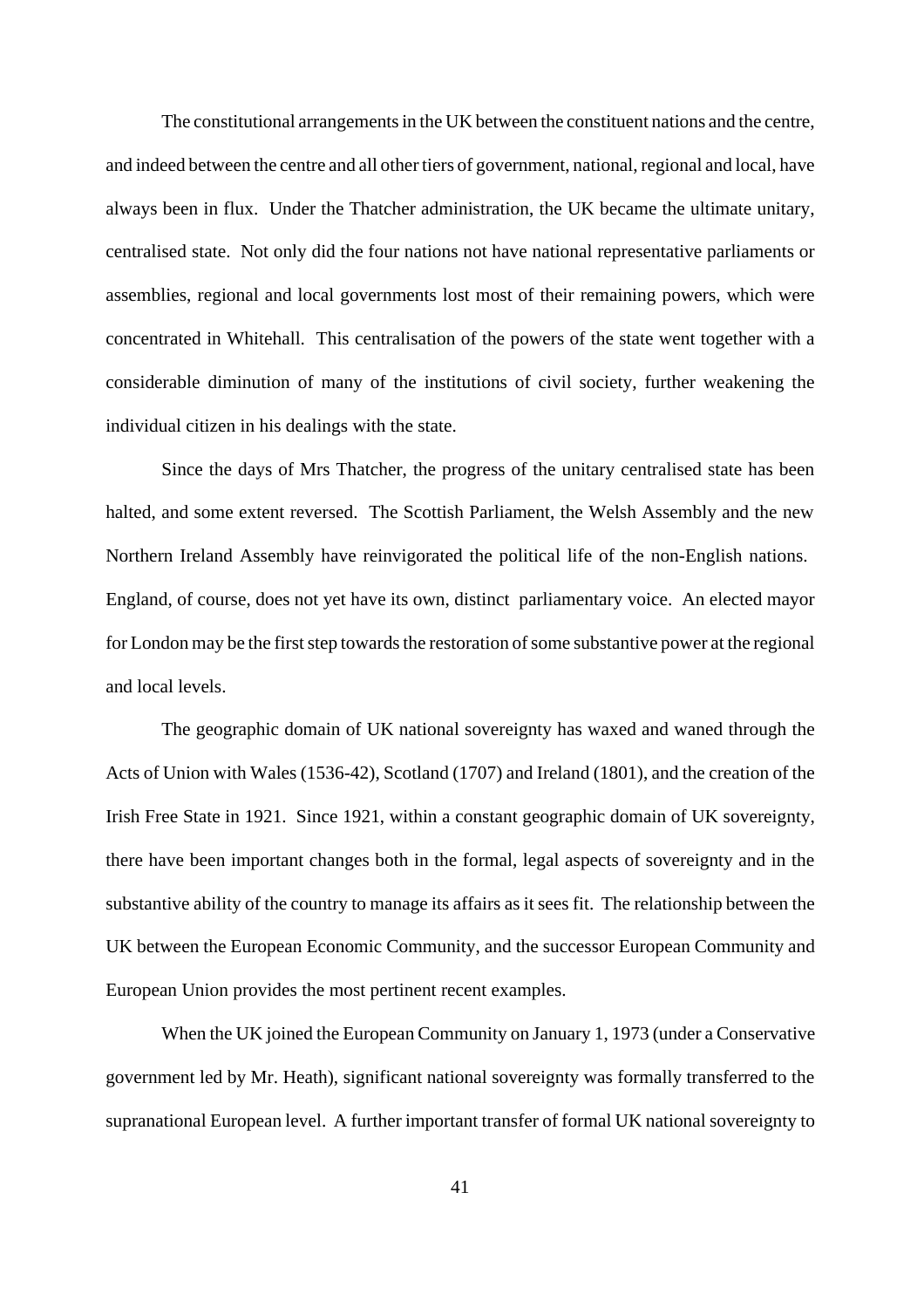the supranational European level took place when the Single European Act came into force in 1987, again under a Conservative government, led this time by Mrs. Thatcher. The latest significant transfer of formal national sovereign powers to the European level was the signing, again under a Conservative government led by Mrs. Thatcher, of the Treaty of European Union, in Maastricht on 7 February 1992. It came into force on 1 November 1993. The Treaty of Amsterdam, which involved some rather minor amendments to the Treaty on European Union and earlier Treaties and related acts, was signed in Amsterdam on 2 October 1997, under a Labour government led by Mr. Blair.

#### **6.1 The legitimacy of the transfer in national sovereignty involved in EMU**

Monetary union represents a surrender of national sovereignty to a supranational entity. A central bank is a key agent of the state. The ability to issue legal tender is an expression of the power of the state to coerce, to prescribe and proscribe behaviour. The common use of the term 'seigniorage' to refer to the revenues accruing to the state through base money issuance, and the fact that central bank money is legal tender, are reminders of the fact that the issuance of central bank money is a manifestation of the state's ability to coerce and to tax. A nation that joins a monetary union surrenders its national sovereignty in the monetary domain and becomes subject to a supranational form of sovereignty in the monetary domain.

The sober cost-benefit analysis of the partial surrender of national sovereignty involved in monetary union, is complicated by the strong symbolic significance often attached to the national currency.<sup>22</sup> The irreducible minimal list of symbols that define the state include a national currency, along with an anthem, a flag and, in much of the world, a football team. The

 $22$  In the UK debate, much has been made of the symbolic significance of the portrait of the monarch on sterling notes and coin. For notes, this practice actually only dates back to 1960.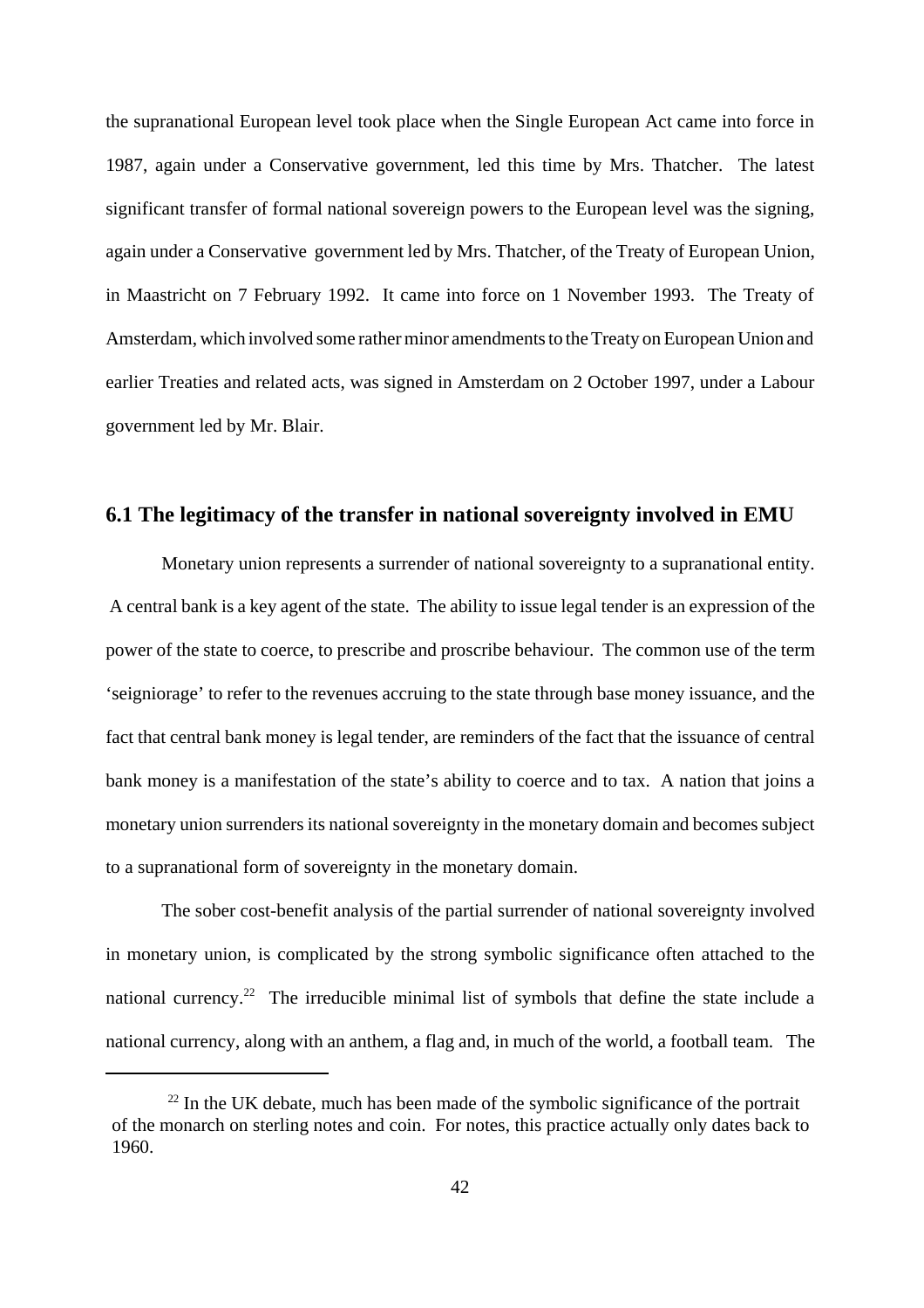emotions that are awakened when the abolition of the national currency is under discussion go beyond what can be rationalised in terms of concerns about the loss of national discretion in the use of seigniorage or the loss of the national monetary stabilisation instrument.<sup>23</sup>

These constitutional issues are very clear in the case of EMU. Economic and Monetary Union in Europe is part of an ongoing process of economic and political integration in Europe, and not an isolated, 'technical', monetary arrangement. In this it differs from arrangements like the classical gold standard, which flourished between 1880 and 1914, the heyday of European imperialism and nationalism. EMU is a step on the road to 'ever closer union' in Europe. It represents a new chapter in the European federalist agenda, a transfer of national sovereignty to a supra-national institution. Unless this transfer of power is perceived as legitimate by EMU residents, the authority of the ECB will be challenged by those who perceive themselves to be adversely affected by it.

In the past, common currency arrangements, including a supranational central banking system with centralised authority, have proven vulnerable unless, at the time of their creation, a stronger and more legitimate federal government structure was in place than is currently the case in the EMU area. The EU has, at present, only a very weak, proto-confederal set-up, but it does have a Parliament, a Court and a proto-executive, made up of the Commission and the Council of Ministers.

While there have been exceptions to the rule that political unification precedes monetary union, monetary unions that occurred without prior political unification and that did not

 $23$  Similar emotions are involved when, in a decentralised, Federal system, the issue of which flag or flags to fly from government buildings is at stake. The flying of the Confederate flag in the USA South is one example of this. In Canada, the symbolism of the national and provincial flags evokes powerful emotions. The "Stone of Destiny" is another example.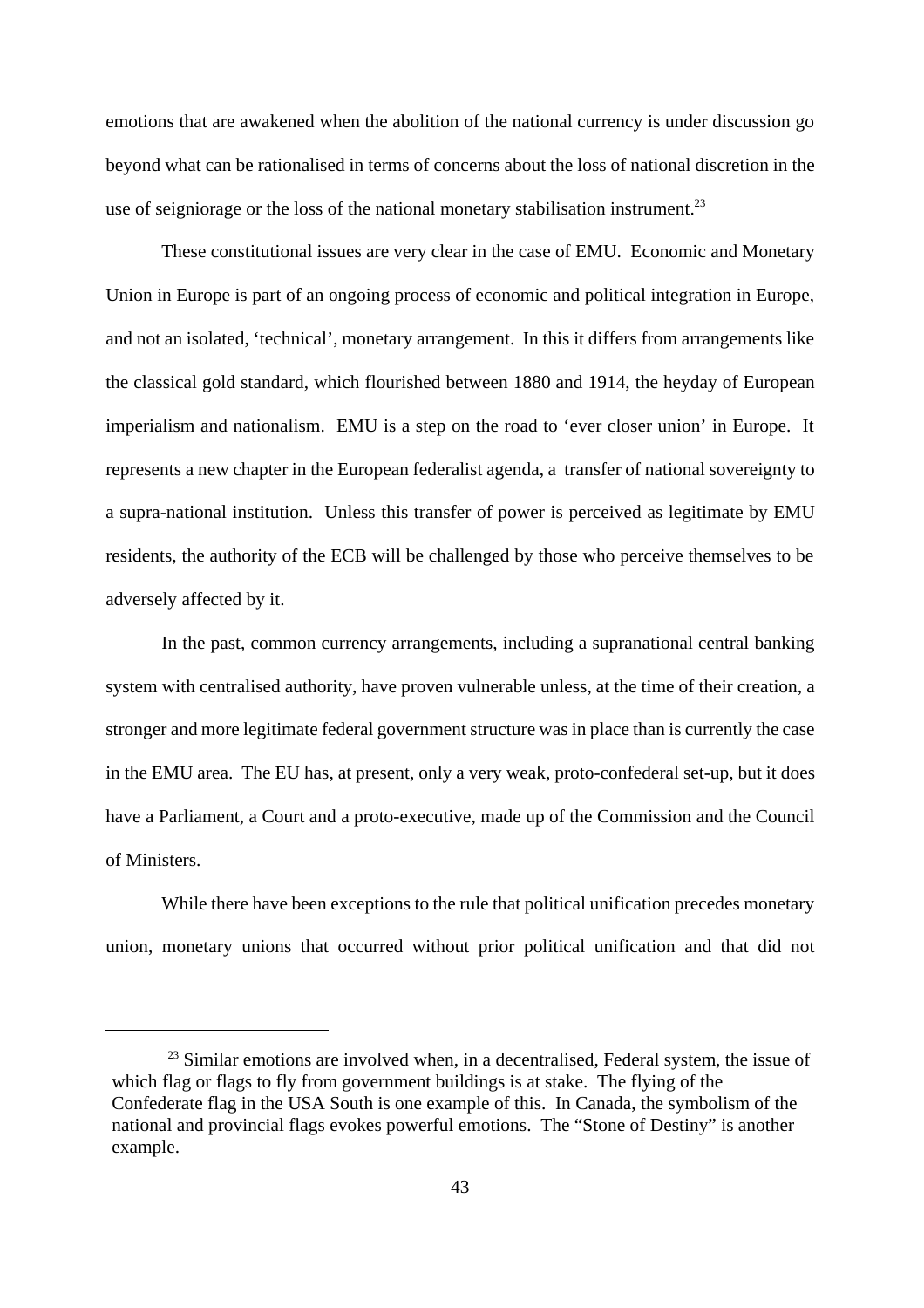subsequently lead to political unification, have very low life-expectancies. The only exception to the rule I am aware of are Belgium and Luxembourg.

I have considerable sympathy for the long-standing German position that, in the context of European Economic and Monetary Union, further political integration should have accompanied (or even preceded) monetary union.<sup>24</sup> On the other hand, the whole European integration experiment, from the Coal and Steel Community on, has been a political wolf dressed in economic sheep's clothing. It has been successful so far, and it may well continue to be so. $^{25}$ It is essential, however, that the European Parliament, backed by the European Court and the Ombudsman, act as an effective watchdog over the ECB. The legitimacy of the ECB will depend on the extent to which it is effectively accountable to the European Parliament.

#### **6.2 Accountability of the ECB**

Monetary policy in a the euro area is made by an operationally independent central bank, the ECB. Unlike the Bank of England, the ECB has a high degree of 'target' independence in addition to its operational independence. While the broad target of price stability is politically determined, and laid down in the Treaty of Amsterdam, the ECB itself determines how this general, qualitative objective is translated into an operational target for monetary policy. In the UK the Chancellor of the Exchequer sets the targets of monetary policy, currently a symmetric 2.5% inflation at an annual rate on the RPIX definition, and, subject to that, the support of the government's other objectives, including growth and employment.

<sup>&</sup>lt;sup>24</sup> See e.g. Tietmeyer [1998a,b].

 $25$  There have been times, however, that the economics got too far ahead of the politics. The Werner Group's recommendation in 1970 of full monetary union by 1980 clearly was a bridge too far at the time.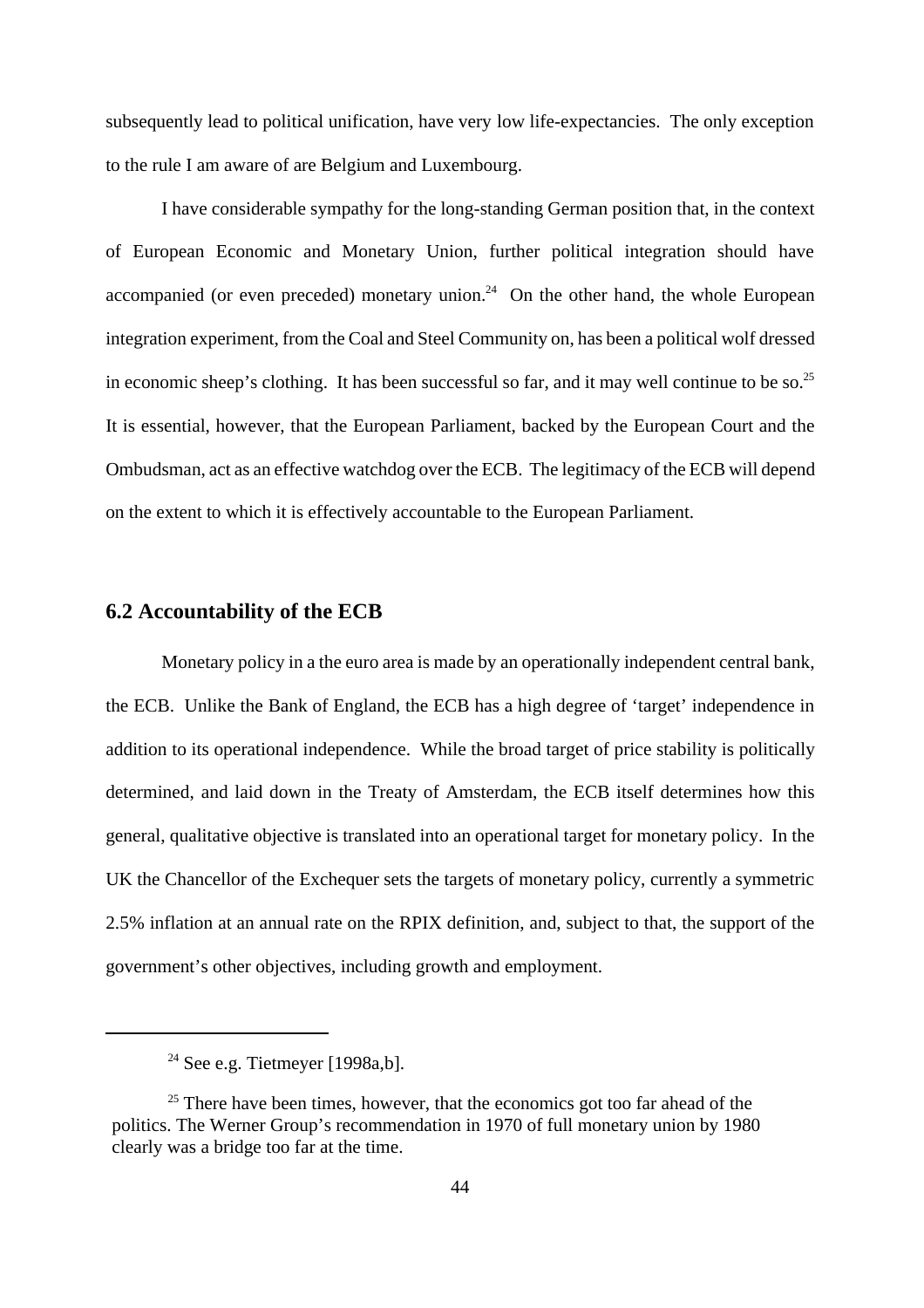I consider the UK arrangements, with an operationally independent central bank pursuing a politically mandated set of objectives, to be superior to the current EMU arrangements. It is superior because responsibility for the objectives of monetary policy lies with the elected government. It avoids the appearance of rule by unelected technocrats.

One can appreciate that there are practical reasons for not yet having politically determined operational targets for monetary policy in the euro area. It is not even clear who would set the operational targets: the minsters of finance of the euro area, the Commission, the European Parliament or all of the above? Nevertheless, I hope and expect that we will, in due course, see a revision of the Treaty that will locate the power to define the operational targets of monetary policy where it belongs: with the elected, accountable politicians.

In an open, democratic society the delegation of policy making powers to unelected officials will only be accepted as legitimate by the citizens, if the independent central bank is accountable to the elected representatives. Accountability requires openness and transparency. The objectives of the central bank must be clear and unambiguous. This is essential if the electorate and its elected representatives are to be able to judge the performance of the central bank.

The need for openness and transparency also applies to the procedures of the central bank. Individual voting records of the members of the central bank's decision making Council should be in the public domain. So should the minutes of its meetings. More elaborate and in-depth analyses of the Council's thinking (like the Bank of England's quarterly inflation report and inflation forecast) should be published regularly. An independent body (like the Non-Executive Directors of the Court of the Bank of England) should vet the procedures of the central bank and its Council on a regular basis, and should have the power to make binding recommendations.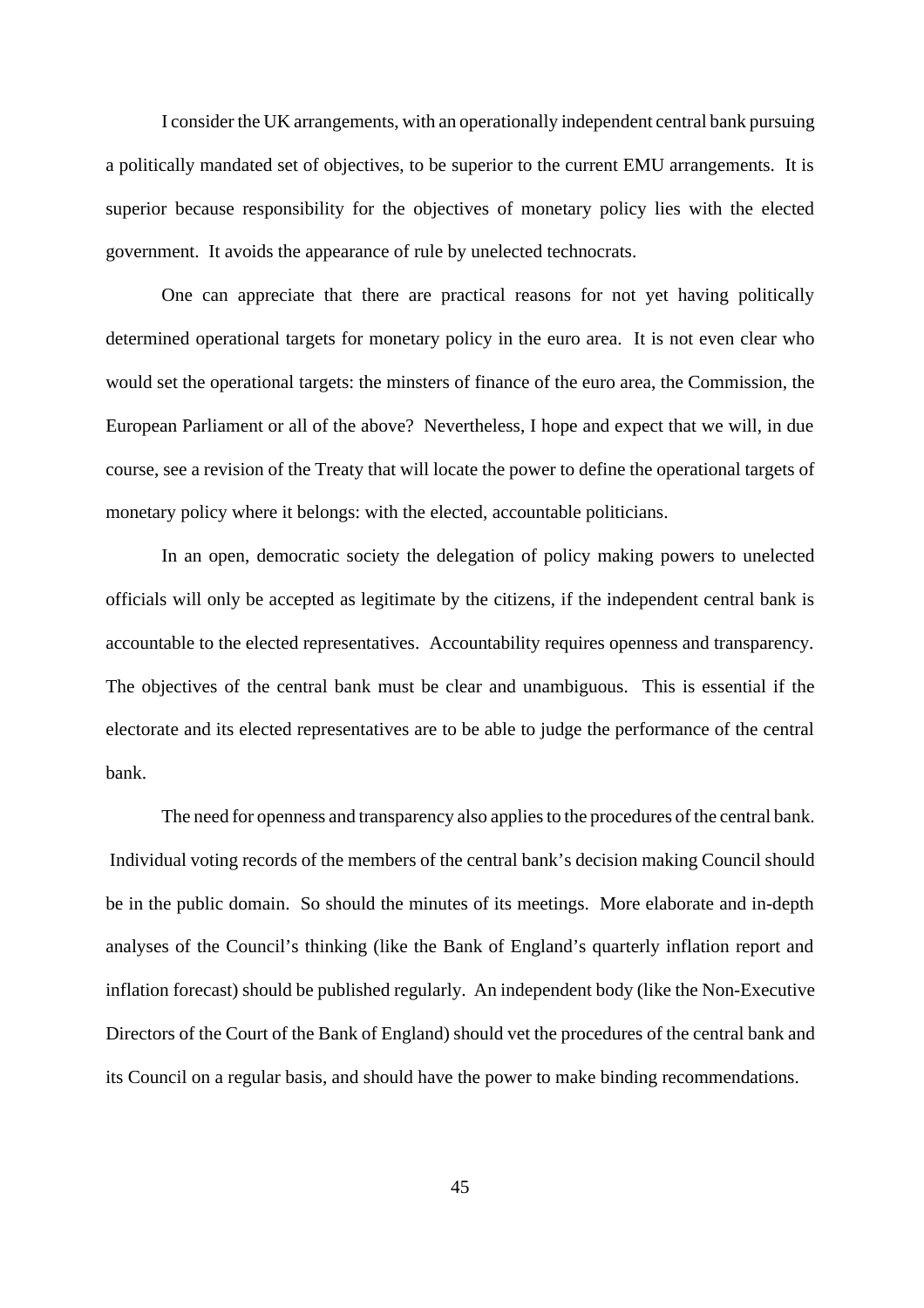This procedural openness and accountability is essential for two reasons. First, it is the only effective instrument of quality control for an operationally independent central bank. Second, openness, transparency and accountability of any agent of the state is a political public good. If any state agency can deny information to its citizens on grounds other than clear and present danger to the security of the state, the citizens' right to know is impaired across the board.

At the core of effective accountability is the need for the Council members, collectively and individually, to justify themselves before a duly constituted parliamentary committee. In the Euro Area, the Subcommittee on Monetary Affairs of the European Parliament is charged with the political supervision of the ECB. In the UK, committees of both the House of Commons and the House of Lords call Monetary Policy Committee members to appear on a regular basis to explain their actions.<sup>26</sup>

The ECB is the heir of a central banking tradition in which openness and accountability are alien concepts. While this culture is changing, it is changing only slowly. The right to know of the public and its elected representatives continues to be qualified by the ECB's interpretation of their capacity to understand the intricacies of monetary policy.<sup>27</sup>

I recognise that, both as regards the clarity of the politically mandated objectives of monetary policy, and as regards the procedural openness and transparency of the monetary policy

 $26$  In the UK, there is a further dimension of political accountability. If the inflation rate departs from the politically mandated target by more than 1% in either direction, the Governor of the Bank of England has to write an open letter to the Chancellor of the Exchequer. In that letter he has to explain why the departure from the target happened, what the MPC proposes to do about it, over what time horizon it expects to be back on track and how all this is consistent with the MPC's mandate.

 $27$  The following quote from Issing [1999] is informative: "What matters most in order to make sense of reality (which is inherently non-transparent to policy-makers and the public alike) and of policy makers' behaviour is a coherent frame of reasoning to interpret the subset of *relevant* information. In this sense, the "public's right to know" has to be balanced by the "public's need to understand".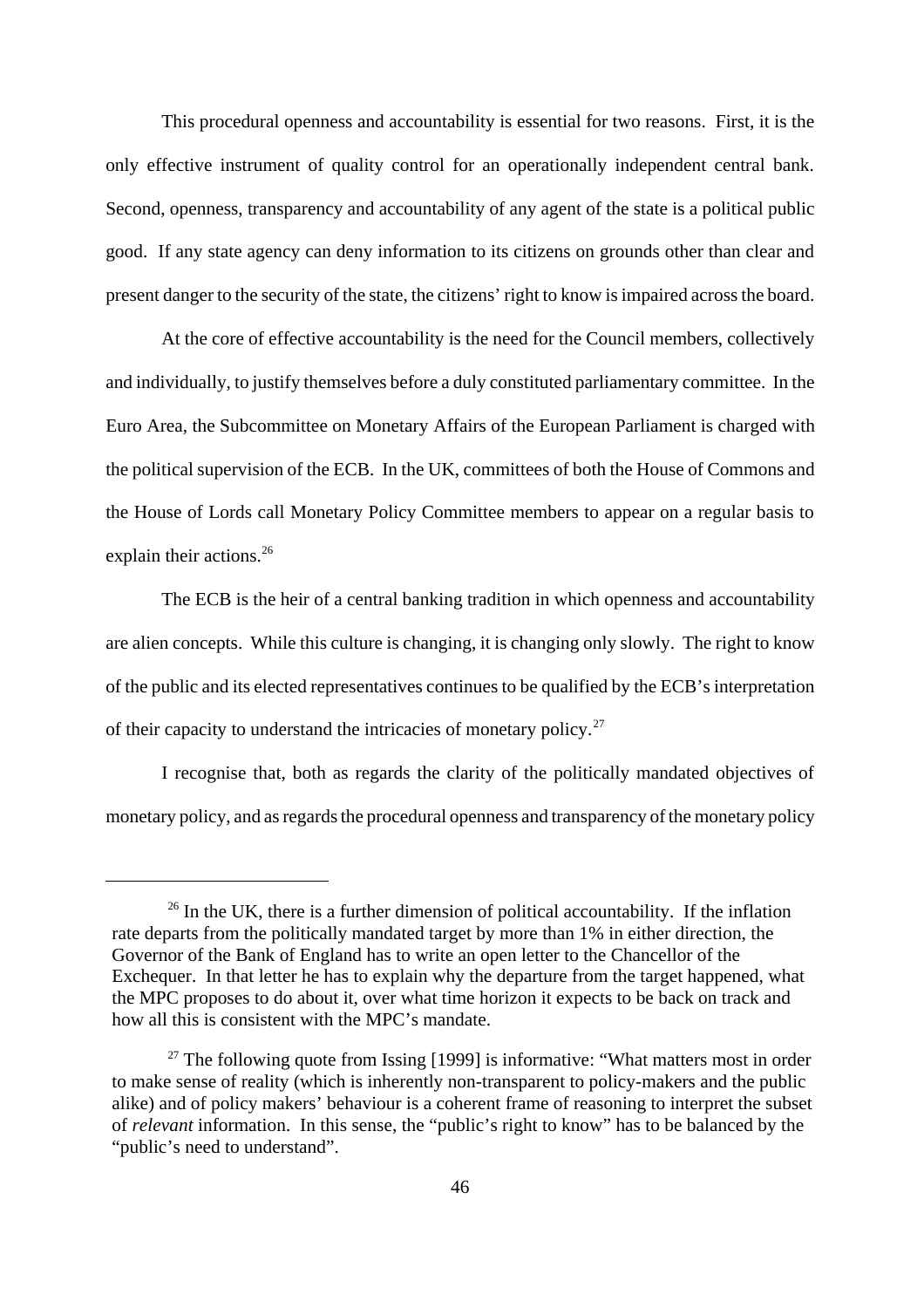framework, the ECB still falls somewhat short of current best practice.<sup>28</sup> Current best practice itself remains, of course, eminently improvable. However, in the euro area and in the realms of current best practice (the UK), the political mechanisms exist to improve the rules of the monetary policy game. The European Parliament can, should they wish to do so, impose true accountability on the ECB.

I expect that, by the time the UK is ready and willing to join EMU, some of the other current 'outs' will also be ready to come on board. Both Denmark and Sweden are examples of political cultures in which openness and accountability of the state is seen as an essential right, not an optional extra at the discretion of the great and the good. The culture and practices of the ECB are likely to be transformed when the UK, Denmark and Sweden become full EMU members.

# **7. Conclusion**

The two flaws in the conventional OCA literature - the failure distinguish between the nominal and the real exchange rate and the failure to take on board the implications of international financial integration and the associated disruptive potential of exchange rate flexibility - have severely distorted the debate on the economic merits of UK membership in EMU.

The most alarmist characterisations of the macroeconomic fate that would befall the UK in EMU appear to be based on an ultra-old Keynesian view of the monetary transmission mechanism in an open economy, what one might call the old optimal currency area approach on steroids. According to this view, a policy of sustained, systematic depreciation of the nominal

<sup>&</sup>lt;sup>28</sup> See Buiter [1999]. For an opposing view see Issing [1999].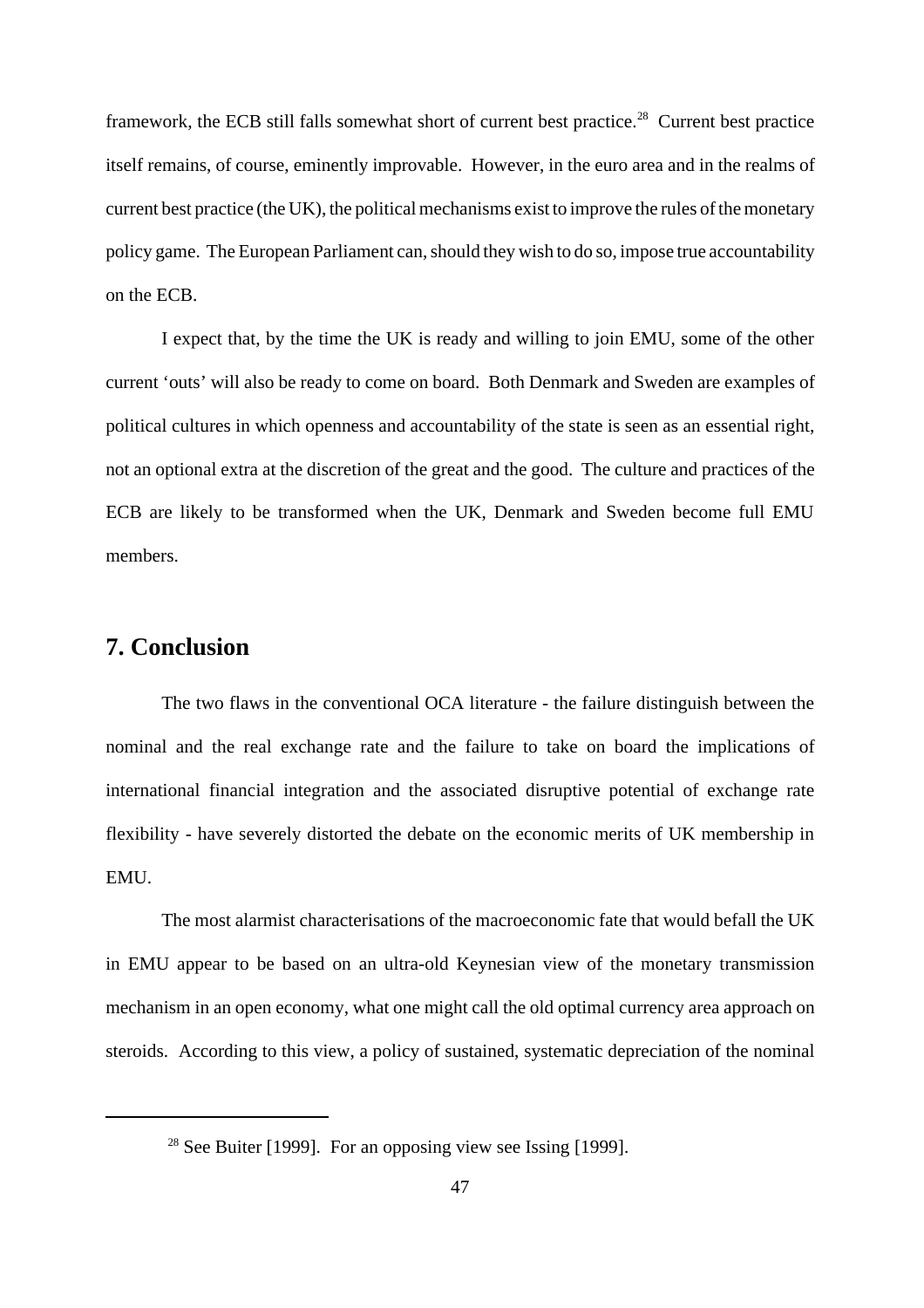exchange rate can produce a sustained weakening of the real exchange rate, a lasting improvement in international competitiveness and a permanently lower rate of unemployment or even a permanent increase in the growth rate of real GDP.29 Arguments of this nature continue to be heard also in current discussions of UK monetary policy (see e.g. Mills and Mitchell [1999]). In this ultra-hysteretic view of the monetary transmission mechanism, even temporary nominal shocks can have permanent real effects.

This view of the monetary transmission mechanism and of what monetary policy can deliver, is a delusion. Nominal exchange rate depreciations engineered by expansionary policy have at most a temporary effect on the real exchange rate and on international competitiveness. These transitory real effects are eroded by higher domestic cost and price inflation. Any real effects are smaller and shorter-lived when the use of the nominal exchange rate as an instrument in the pursuit of international competitive advantage becomes systematic and predictable.

Any temporary effects from expansionary monetary policy on the real exchange rate are desirable and welcome, when they correct an existing overvaluation. Under these circumstances they expedite and facilitate a necessary correction of international relative costs and prices that would otherwise have to occur through differential rates of price and cost inflation between the UK and its overseas competitors. Generating such differential rates of inflation is likely to involve greater real resource costs than achieving the same relative price or cost realignment through a change in the nominal exchange rate.

Any temporary effects from expansionary monetary policy on the real exchange rate are undesirable and unwelcome when they cause a departure from a balanced international price and cost configuration, and a fortiori when they reinforce an existing undervaluation.

 $29$  This view of the monetary transmission mechanism is symmetric. Policies that generated sustained appreciations of the nominal exchange rate are argued to have the opposite effects from those just described for sustained depreciations.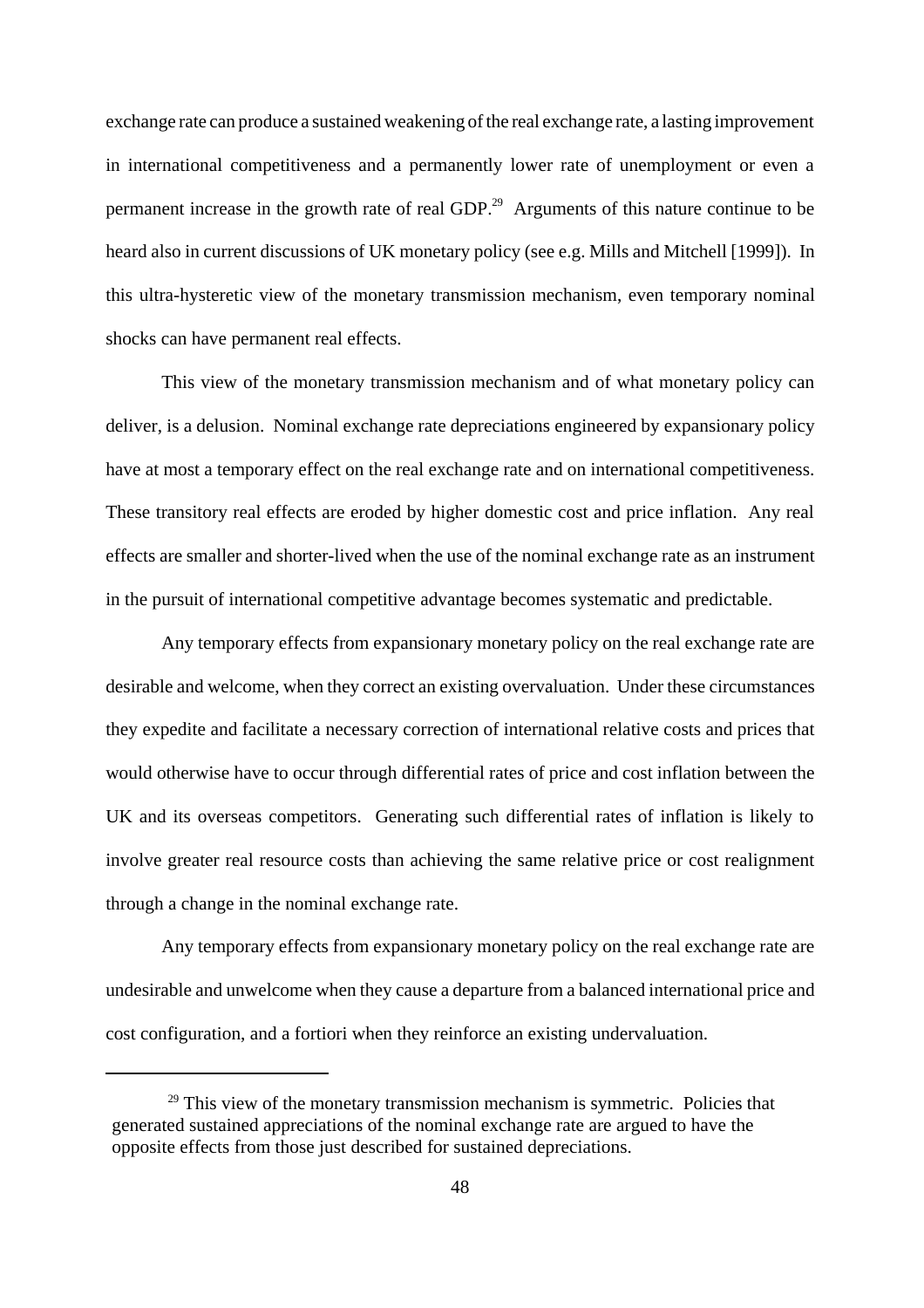To recognize that monetary policy does have a temporary effect on international competitiveness, is not the same as accepting the proposition that monetary policy can be used to fine tune the international competitive position. Those who voice the asymmetric shocks and asymmetric transmission objections to UK membership in EMU, jump from the correct observation that monetary policy (working through the nominal exchange rate and other channels) has powerful (albeit transitory) real effects, to the incorrect conclusion that monetary policy can be used systematically and effectively to dampen the effect on the real economy of external and/or internal shocks. This fallacy is so common that it deserves a proper name. I will call it the *'fine tuning fallacy'*. 30

For monetary policy to be an effective cyclical stabilisation instrument, we not only have to know the *sign* of these effects, but also their *timing* and *magnitude*. It is one of the oldest shibboleths of macroeconomics, that the lags in the transmission of monetary policy are long, variable and uncertain. Unfortunately, this shibboleth is true. The irreducible uncertainty about the magnitude and timing of the effects of monetary policy on the real economy, including the real exchange rate, output and employment, means that monetary policy has but a very limited role as an instrument for dampening the national business cycle.

Monetary policy can deliver a reasonable degree of price stability over a run of years. By firmly anchoring medium and long-term inflation expectations, it eliminates an important source of uncertainty affecting household and business decisions. This will enhance macroeconomic performance and stability. Monetary policy can also help prevent the kind of systemic banking

 $30$  A typical example is Nott et. al. [1999], Chapter 6. Much of this publication is marred by a consistent failure to distinguish between real, structural differences between the UK and the euro area, which are irrelevant to monetary union, and differences in structures and transmission mechanisms that may be germane to the monetary union issue. It is very short on economics. A more balanced and economically literate account of the pros and cons of EMU can be found in Currie [1997].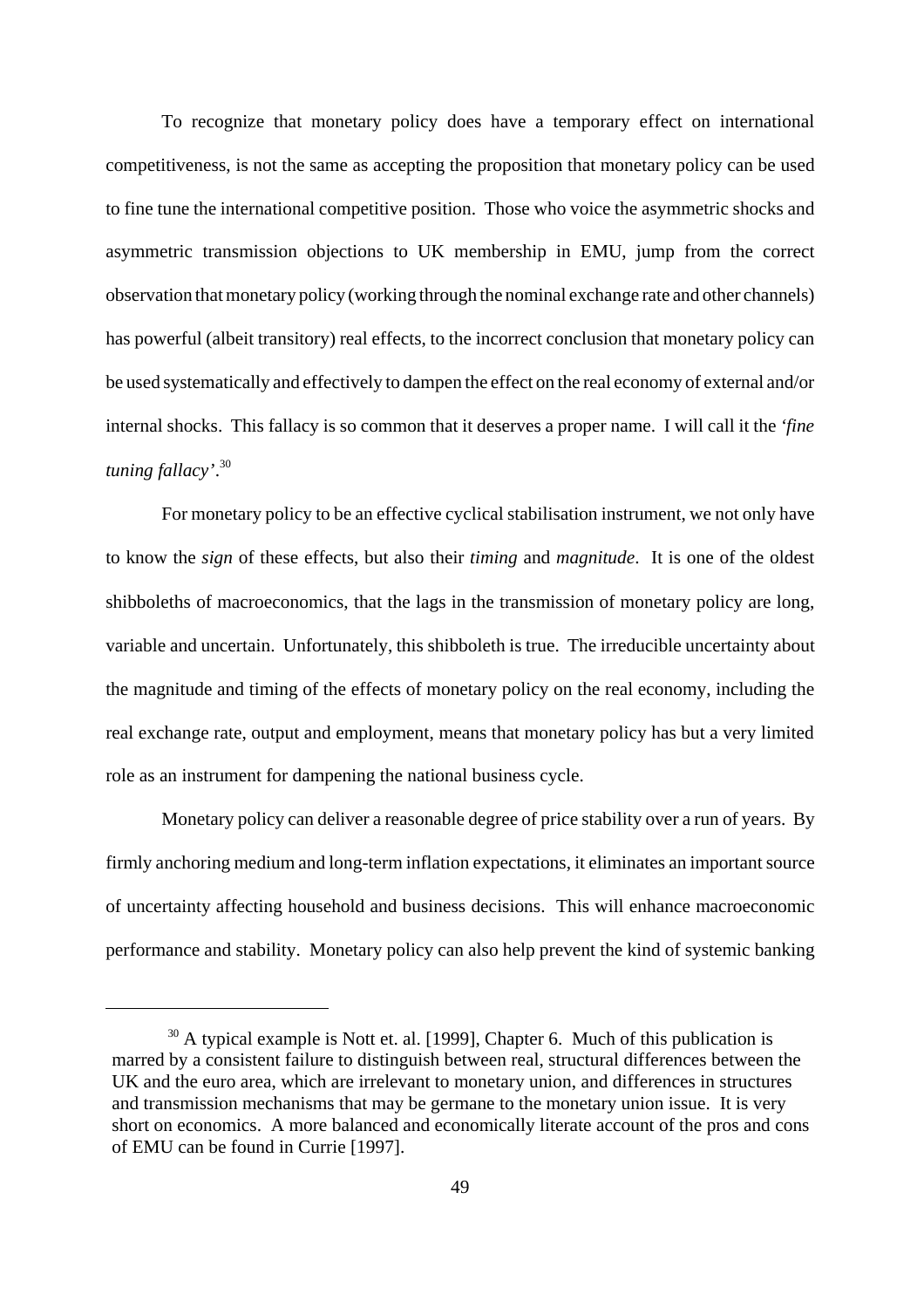and financial collapses that led to full-scale economic crisis and blighted the Thirties for most of mankind. Central banks do this not by monetary fine tuning, but by lender of last resort operations and by 'market operations' beyond the scope of conventional short-term collateralised central bank lending and borrowing. To have stabilisation ambitions much beyond this, is likely to lead to greater volatility and instability in the real economy.

Scholarly research sometimes encourages the fine tuning fallacy. A typical recent example is the study by Brigden and Nolan [1999] of the cost to the UK of joining a monetary union. Their analytical framework is a very sparse model of a multi-country economy. Each country is fully characterised by four parameters: two 'structural' parameters, the slope of the short-run Phillips curve and the correlation coefficient between domestic and foreign supply shocks; and two policy parameters, the relative weight placed on inflation as opposed to output stabilisation by the national monetary authority and the weight accorded to individual countries in the European monetary authority's loss function.

There is assumed to be only one kind of shock, a national aggregate supply shock. The national monetary authority is assumed to observe the national supply shock immediately and perfectly. It then sets national monetary policy instantaneously and optimally to cope with this shock. The national authority knows the true structure of the economy (not too hard, in the exercise under consideration, but rather harder in the real world) and this structure of the economy makes certainty equivalent strategies optimal: the only random shocks are the perfectly observed additive random (supply) shocks, the model is linear and the objective functions are quadratic. This means that the best way to handle uncertainty is to ignore it.<sup>31</sup> The domestic authority is

 $31$  Strictly speaking, the optimal policy is obtained by setting the additive disturbances equal to their expected values and solving the resulting deterministic optimal control problem.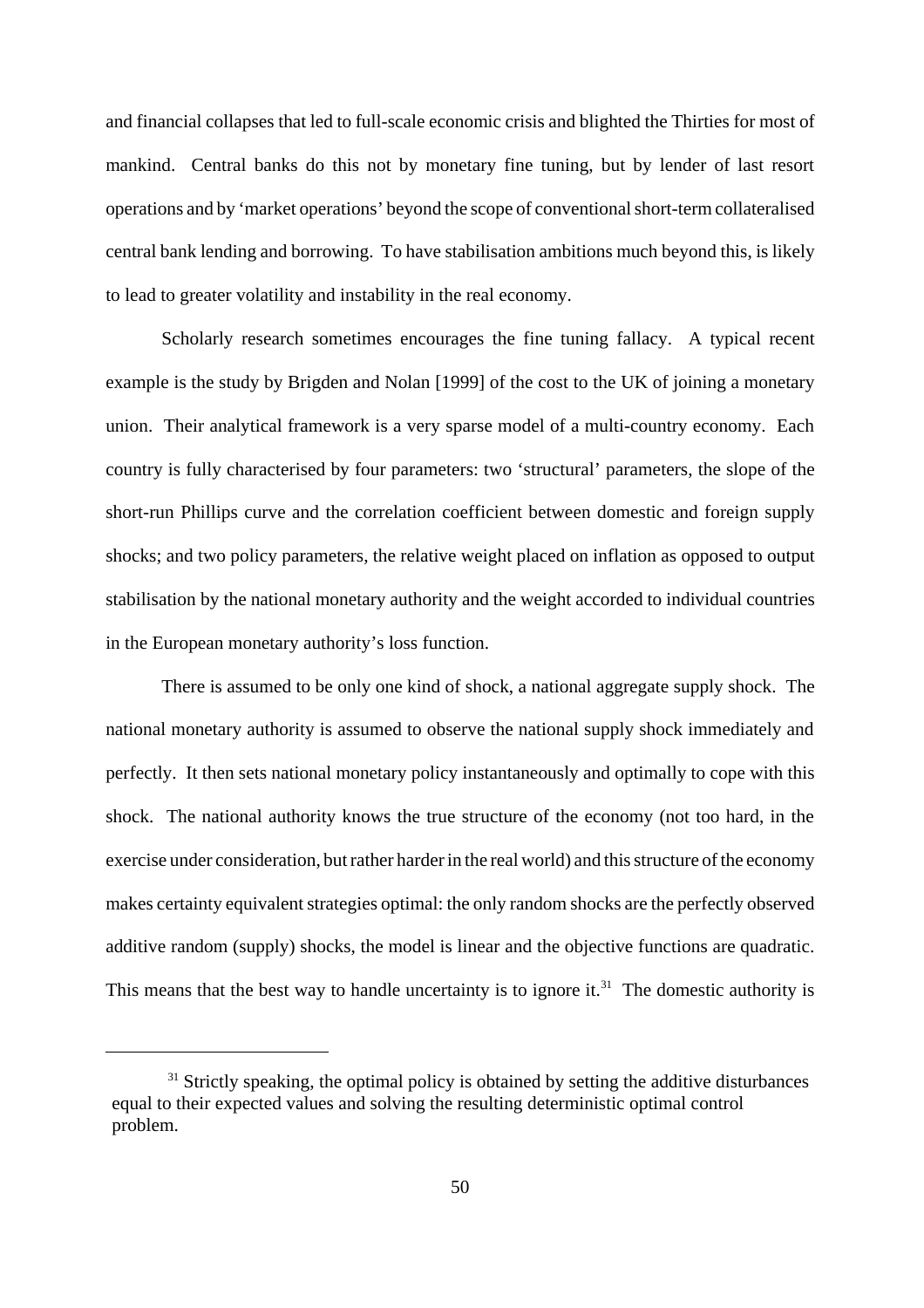assumed to be able to control the domestic rate of inflation directly and exactly (wish it were so). As a result, it makes no difference at all to their framework whether the national economies are financially isolated or fully integrated into the global financial system. Indeed, a remarkable implication of this set-up is that, in a paper investigating the consequences for the UK of adopting an alternative exchange rate regime, the exchange rate itself does not appear at all. The authors attempt to add empirical content by 'calibrating' the model with quasi-real world estimates of the four key nation-specific parameters (treating these estimates as known numbers), thus further contributing to the confusion of the unwary.<sup>32</sup>

While heroic oversimplification and the cavalier use of numerical calibration are common and innocuous in four-finger classroom exercises, they are rather serious shortcomings in a study that purports to be a serious empirical assessment of (part of) the costs of the UK joining the Economic and Monetary Union.

Without any uncertainty about the transmission mechanism (the magnitude and timing of the response of the economy to changes in the policy instrument), and with only a single, perfectly observed nation-specific shock, national monetary policy can, not surprisingly, do rather well as regards improving the trade-off between inflation and output variability. As a guide to policy,

 $32$  A further serious flaw in this study is that the numerical estimates of the correlation between the supply shocks faced by the UK and other nations, rely on supply shock estimates that are almost surely misidentified. The supply shock time series on which these numerical estimates are based are from Bayoumi and Eichengreen [1994]. Bayoumi and Eichengreen identify supply shocks through the restriction that only permanent supply shocks have permanent real effects. As pointed out, for instance, in Buiter [1997], such an identifying restriction is incorrect in virtually any modern macroeconomic model. Permanent real shocks to aggregate demand (that is, all shocks other than shocks to the demand for or supply of money) will, in general, have permanent real effects. Fiscal policy shocks, time preference shocks and other IS shocks are examples. The Bayoumi-Eichengreen framework completely fails to distinguish between LM shocks and IS shocks. It also completely fails to even consider the possibility of shocks originating in the foreign exchange markets, e.g. foreign exchange risk premium shocks and speculative bubbles originating in the foreign exchange markets.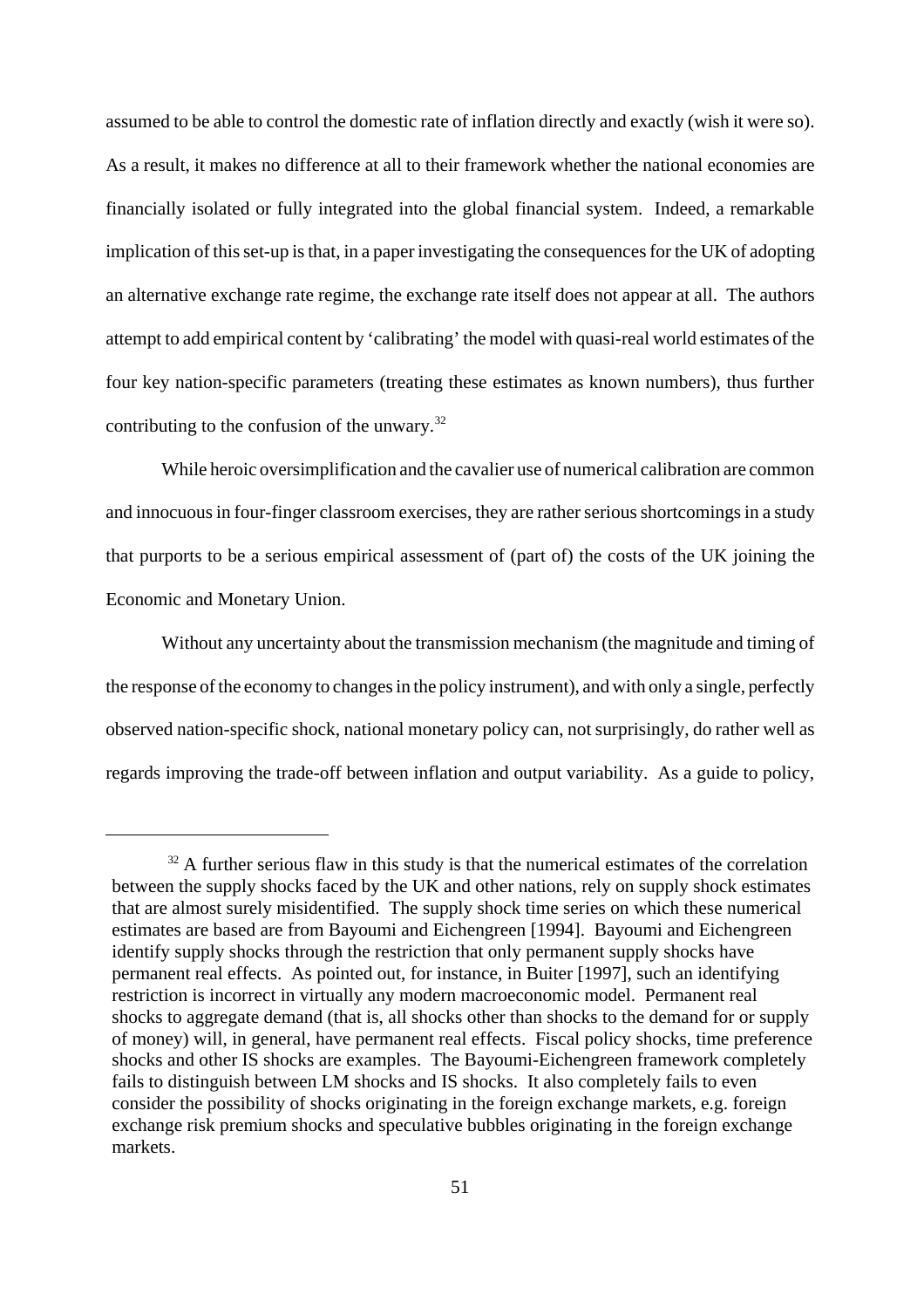or as a contribution to the pros and cons of monetary union and the cost-benefit analysis of the abandonment of the national monetary instrument, this study is uninformative at best. At worst, it feeds the monetary fine tuning illusion.

My view on the limits of what monetary policy can achieve as a stabiliser of real economic activity is, fortunately, becoming more widely held.<sup>33</sup> The argument applies even in completely closed economies (and in rather closed economies like the US). They are reinforced, in the case of an open economy like the UK, by the recognition that the foreign exchange market is mainly a source of noise, shocks and instability.

The view that fine tuning the real economy through national monetary policy is impossible, implies that the loss of the national monetary stabilisation instrument that comes with membership in EMU, is not a serious matter, as long as the ECB pursues medium and long-term price stability, and as long as an adequate framework for dealing with serious financial crises is in place. Both these conditions are satisfied.

I conclude that the economic case for immediate UK membership in EMU is overwhelming. It is of course important that an entry rate be negotiated that is close to the UK's 'Fundamental Equilibrium Exchange Rate'. Estimating the Fundamental Equilibrium Exchange Rate is even more difficult than estimating the age of the universe. My best guess would place it some distance south of the current external value of the pound, but it is hard to be confident about this.It is left as an exercise to the reader.

The benefits in terms of enhanced macroeconomic stability from adopting the euro, and the seigniorage benefits, can be reaped immediately. Enhanced macroeconomic stability only requires the irrevocable locking of the parity of the pound and the euro. To enjoy the

<sup>&</sup>lt;sup>33</sup> Its locus classicus is Friedman [1968]. See King [1997] and Viñals and Vallés [1999] for recent restatements.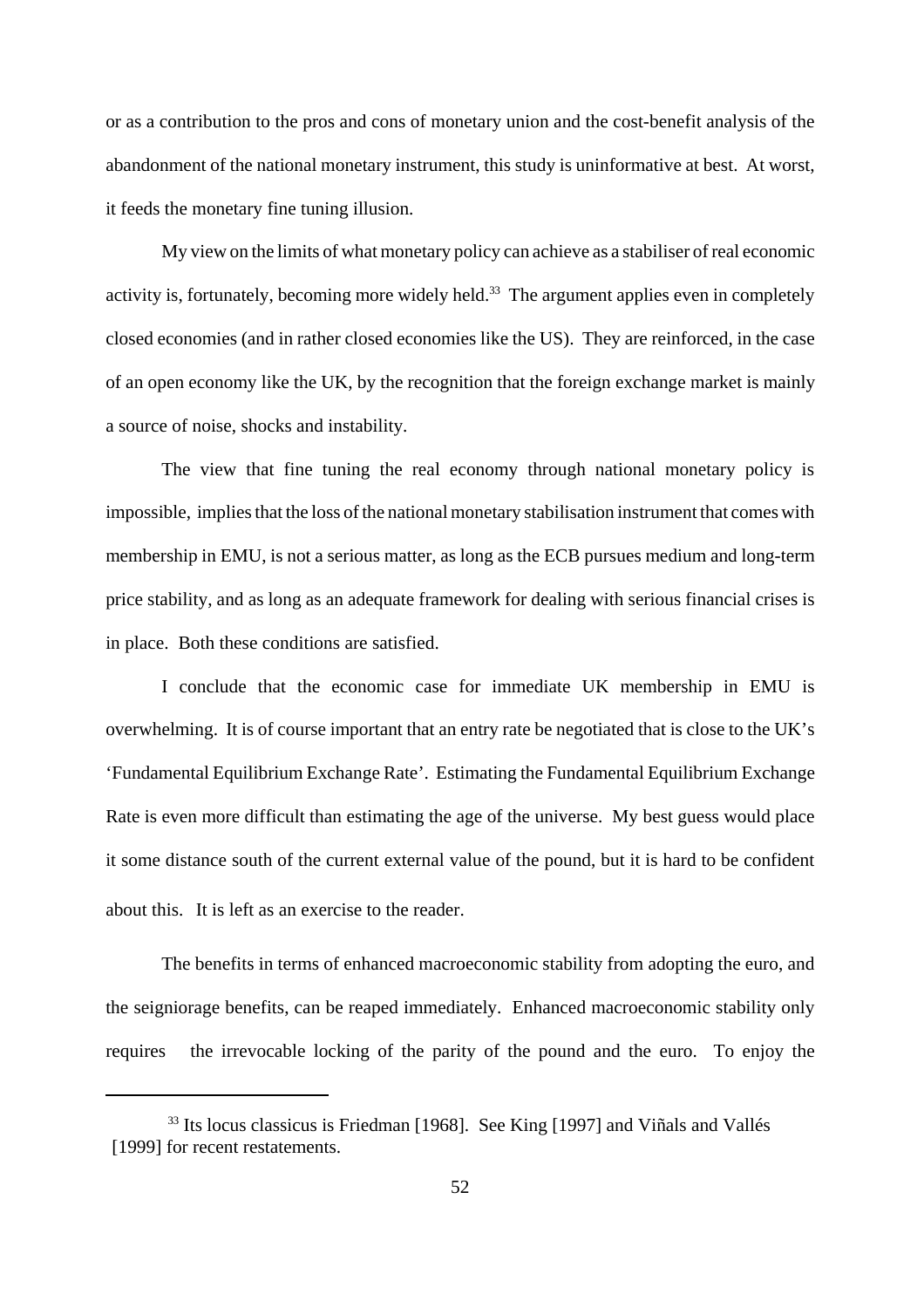seigniorage benefits, UK membership in the ECB/ESCB is required as well. There is no need to wait till the payments and settlement mechanisms, wholesale and retail, are ready for the switch over. The transaction cost savings, of course, will not occur until the euro is the means of payment and unit of account throughout the UK. The benefits of greater price transparency are also likely to be greatest only after full euroisation has occurred.

If the economic arguments favour immediate UK membership in EMU, the transfer of national sovereignty involved in UK EMU membership will only be perceived as politically legitimate, if the 'rules of the game' that have been announced governing possible UK accession, are observed both in the letter and in spirit. This means unavoidable delay. The road map for UK membership in EMU is familiar.

First, a party or coalition of parties favourable, in principle, to UK membership has to win the next general election. Second, the new government has to determine that the 'five economic tests' have been passed (see HM Treasury [1997]).<sup>34</sup> Third, Parliament has to vote in favour of membership. Fourth, a referendum has to ratify the Parliamentary vote. Fifth, an acceptable 'date and rate' for joining has to be negotiated between the UK and the existing EMU members.

A political impediment to UK membership in EMU is the accountability and openness deficit of the ECB. I am optimistic that the flexibility and good sense that have characterised the

(4) What impact would entry into EMU have on the competitive position of the UK's financial services industry, particularly the City's wholesale markets?

<sup>&</sup>lt;sup>34</sup> The five economic tests are the following:

<sup>(1)</sup> Are business cycles and economic structures compatible so that we and others could live comfortably with euro interest rates on a permanent basis?

<sup>(2)</sup> If problems emerge is there sufficient flexibility to deal with them?

<sup>(3)</sup> Would joining EMU create better conditions for firms making long-term decisions to invest in Britain?

<sup>(5)</sup> In summary, will joining EMU promote higher growth, stability and a lasting increase in jobs?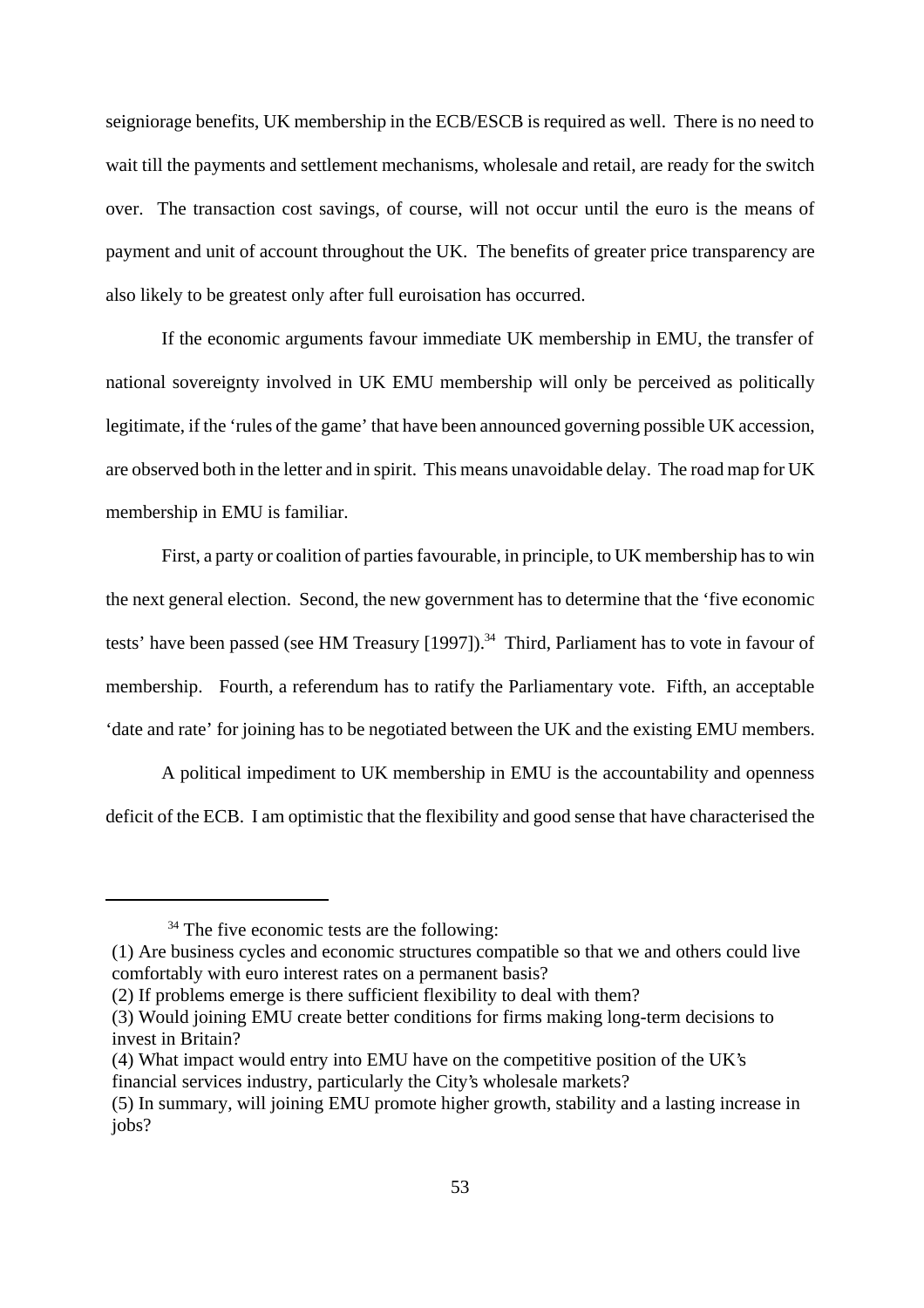actual conduct of monetary policy in the euro area since the middle of 1998, will also be applied to the procedures of the European Central Bank.

Membership in EMU is in the enlightened national interest of the United Kingdom. I hope this lecture has contributed to this enlightenment.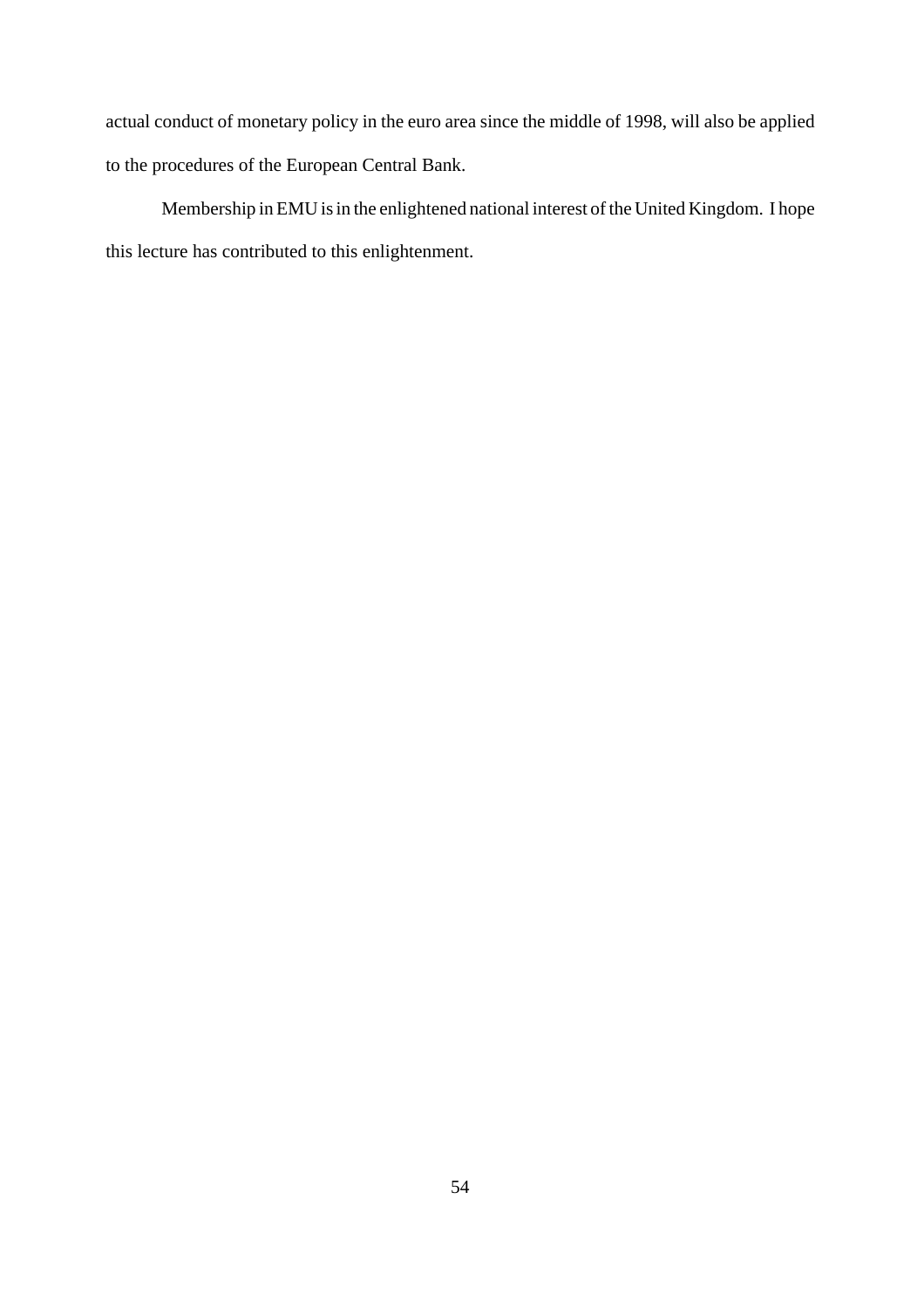### **TABLE 1**

|                                     | Seigniorage<br>$(E\text{ billion})$ | σ<br><b>Seigniorage</b><br>$(\%$ of GDP) | m<br><b>Base Money-</b><br><b>GDP</b> ratio<br>$\left( \frac{6}{2} \right)$ | $\omega^*$<br><b>Interest bill</b><br>foregone<br>( % of GDP) | $\tau$ **<br><b>Inflation tax</b><br>$(\%$ of GDP) |  |  |
|-------------------------------------|-------------------------------------|------------------------------------------|-----------------------------------------------------------------------------|---------------------------------------------------------------|----------------------------------------------------|--|--|
| 1994                                | 1.593                               | 0.24                                     | 3.1                                                                         | 0.19                                                          | 0.08                                               |  |  |
| 1995                                | 1.217                               | 0.17                                     | 3.2                                                                         | 0.2                                                           | 0.11                                               |  |  |
| 1996                                | 1.614                               | 0.21                                     | 3.2                                                                         | 0.2                                                           | 0.08                                               |  |  |
| 1997                                | 1.649                               | 0.21                                     | 3.2                                                                         | 0.23                                                          | 0.1                                                |  |  |
| 1998                                | 1.545                               | 0.18                                     | 3.2                                                                         | 0.18                                                          | 0.11                                               |  |  |
| * Interest rate is 3 month TB yield |                                     |                                          |                                                                             |                                                               |                                                    |  |  |

# **Seigniorage in the UK**

**\* Interest rate is 3 month TB yield**

**\*\* Inflation rate is RPI inflation rate**

**Source: Economic Trends**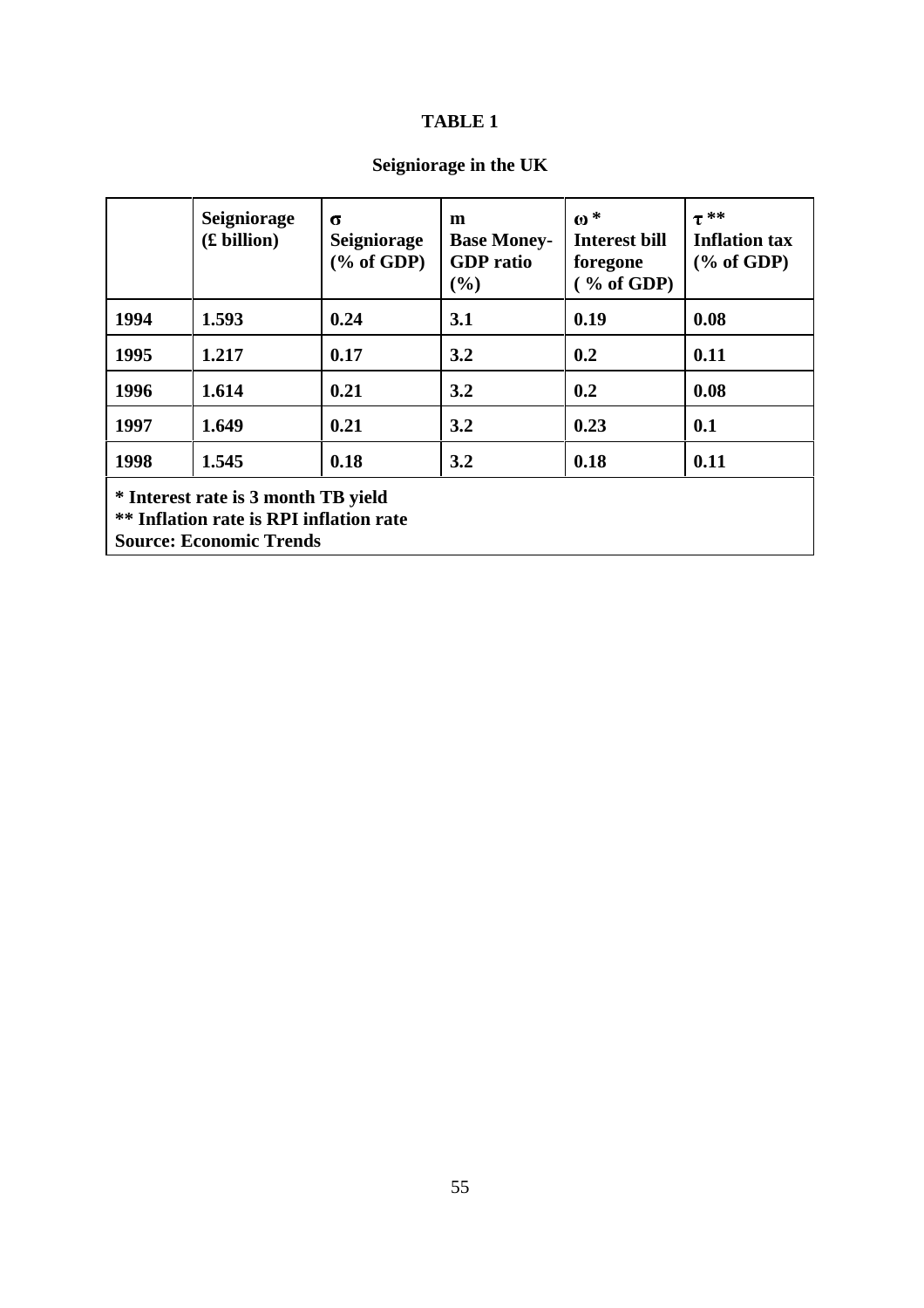| <b>Table 2</b>                             |                                      |                |                |                                  |                |              |  |  |
|--------------------------------------------|--------------------------------------|----------------|----------------|----------------------------------|----------------|--------------|--|--|
| Two Measures of the Size of the UK Economy |                                      |                |                |                                  |                |              |  |  |
|                                            | <b>GNP</b> at Current Exchange Rates |                |                | <b>GNP</b> at PPP Exchange Rates |                |              |  |  |
|                                            |                                      |                |                |                                  |                |              |  |  |
|                                            | Billions of \$,                      | Rank           | Share          | Billions of \$,                  | Rank           | Share        |  |  |
|                                            | 1997                                 |                | $\%$           | 1997                             |                | $\%$         |  |  |
| <b>USA</b>                                 | 7690.1                               | $\mathbf{1}$   | 25.7           | 7690.1                           | $\mathbf{1}$   | 20.8         |  |  |
| Japan                                      | 4772.3                               | $\overline{2}$ | 15.9           | 2950.7                           | 3              | 8            |  |  |
| Germany                                    | 2319.5                               | 3              | 7.8            | 1748.3                           | $\overline{4}$ | 4.7          |  |  |
| France                                     | 1526                                 | $\overline{4}$ | 5.1            | 1280.3                           | 5              | 3.5          |  |  |
| <b>UK</b>                                  | 1220.2                               | 5              | 4.1            | 1208.9                           | $\overline{7}$ | 3.3          |  |  |
| Italy                                      | 1155.4                               | 6              | 3.9            | 1152.1                           | 8              | 3.1          |  |  |
| China                                      | 1055.4                               | $\overline{7}$ | 3.5            | 4382.5                           | $\overline{2}$ | 11.9         |  |  |
| <b>Brazil</b>                              | 773.4                                | 8              | 2.6            | 1019.9                           | 9              | 2.8          |  |  |
| Canada                                     | 583.9                                | 9              | $\overline{2}$ | 661.6                            | 12             | 1.8          |  |  |
| Spain                                      | 570.1                                | 10             | 1.9            | 617.6                            | 15             | 1.7          |  |  |
| Korea, Rep                                 | 485.2                                | 11             | 1.6            | 621.1                            | 13             | 1.7          |  |  |
| <b>Russian Fed</b>                         | 403.5                                | 12             | 1.4            | 618.4                            | 14             | 1.7          |  |  |
| Netherlands                                | 402.3                                | 13             | 1.3            | 332.8                            | $20\,$         | 0.9          |  |  |
| Australia                                  | 380                                  | 14             | 1.3            | 373.2                            | 19             | $\mathbf{1}$ |  |  |
| India                                      | 373.9                                | 15             | 1.2            | 1587                             | 6              | 4.3          |  |  |
| World                                      | 29925.7                              |                | 100            | 36950.6                          |                | 100          |  |  |

Source: World Bank Development Report, 1998/99.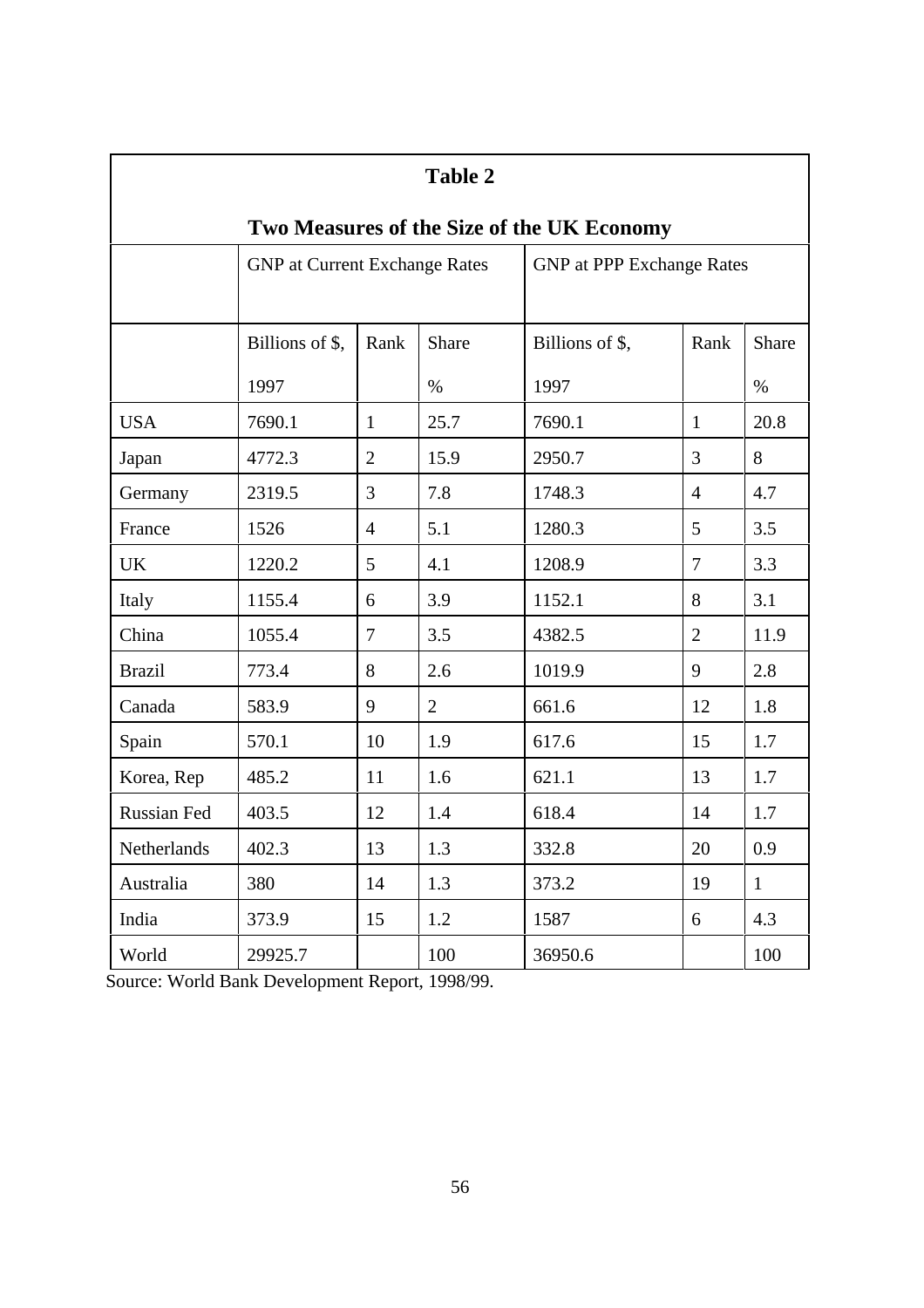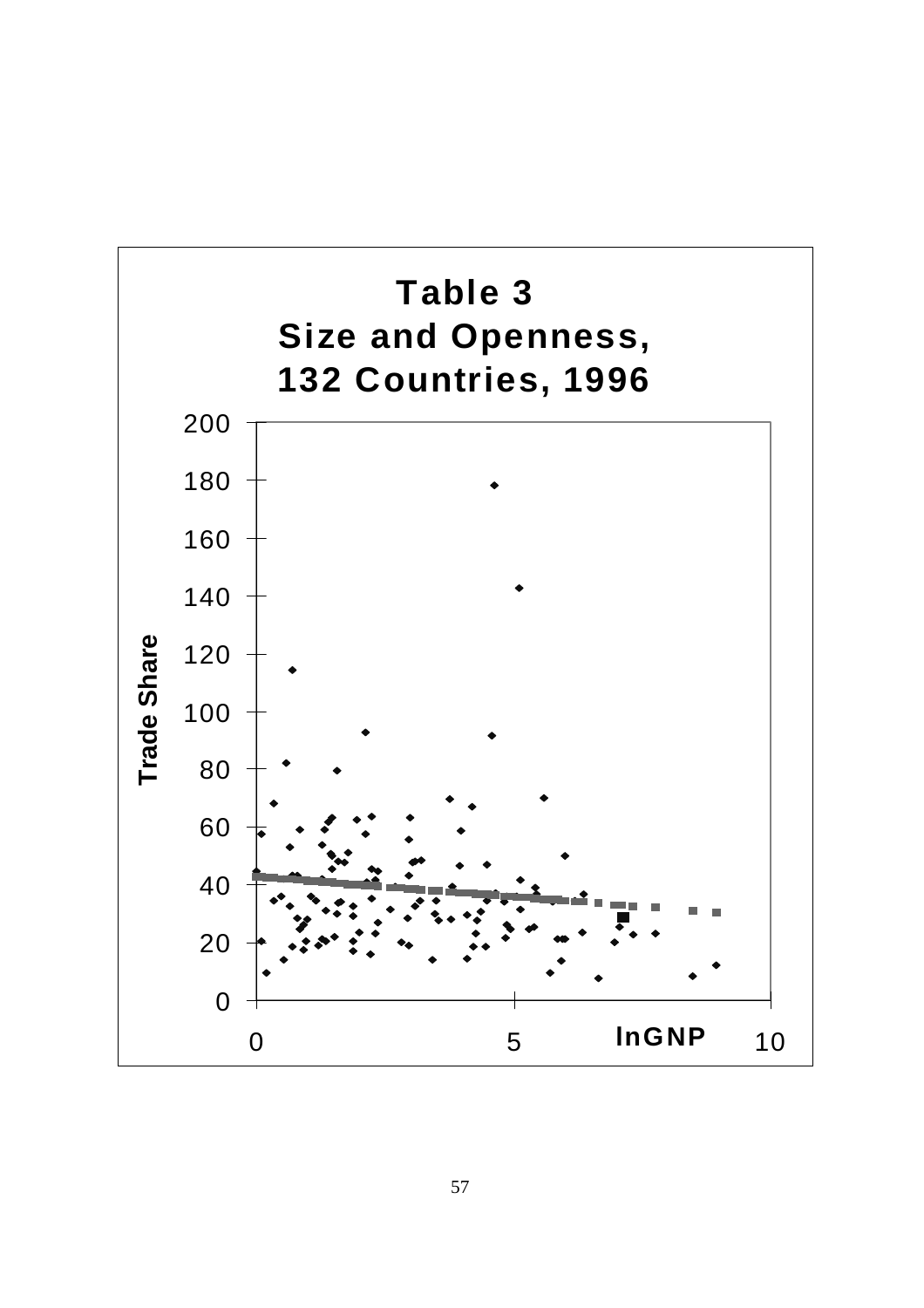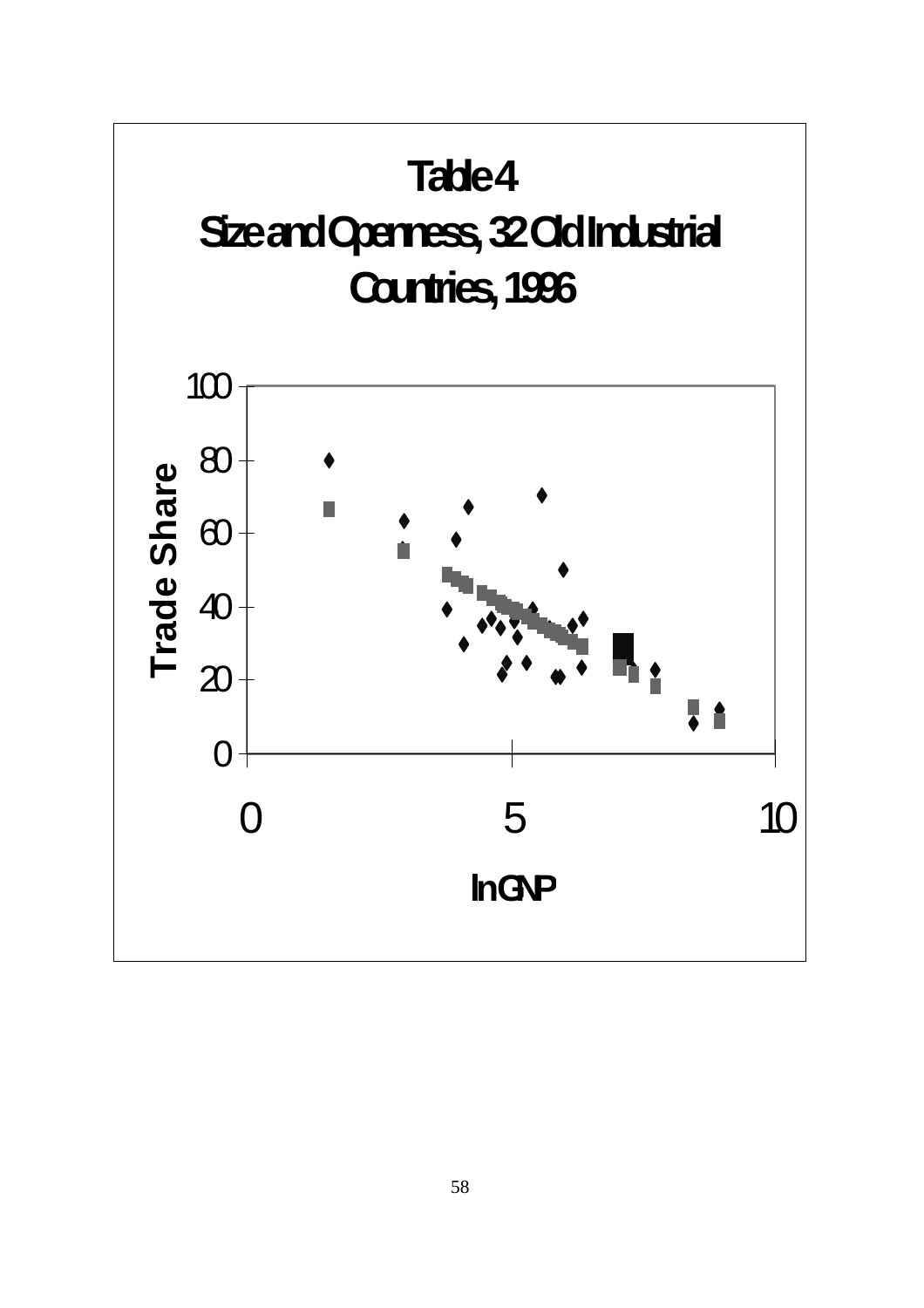| <b>Table 5</b><br><b>Unemployment Dispersion in the UK</b> |                                                 |  |  |  |
|------------------------------------------------------------|-------------------------------------------------|--|--|--|
|                                                            | <b>LFS</b> Unemployment Rate<br>(%, April 1999) |  |  |  |
| UK                                                         | 6.2                                             |  |  |  |
| <b>Great Britain</b>                                       | 6.2                                             |  |  |  |
| England                                                    | 6                                               |  |  |  |
| <b>North East</b>                                          | 10.1                                            |  |  |  |
| North West                                                 | 6.9                                             |  |  |  |
| Yorkshire & the Humber                                     | 7.1                                             |  |  |  |
| <b>East Midlands</b>                                       | 5.2                                             |  |  |  |
| <b>West Midlands</b>                                       | 7                                               |  |  |  |
| East of England                                            | 4.3                                             |  |  |  |
| London                                                     | 7.8                                             |  |  |  |
| <b>South East</b>                                          | 3.7                                             |  |  |  |
| South West                                                 | 5                                               |  |  |  |
| Wales                                                      | 7                                               |  |  |  |
| Scotland                                                   | 7.2                                             |  |  |  |
| Northern Ireland                                           | 7.3                                             |  |  |  |
| Source: ONS                                                |                                                 |  |  |  |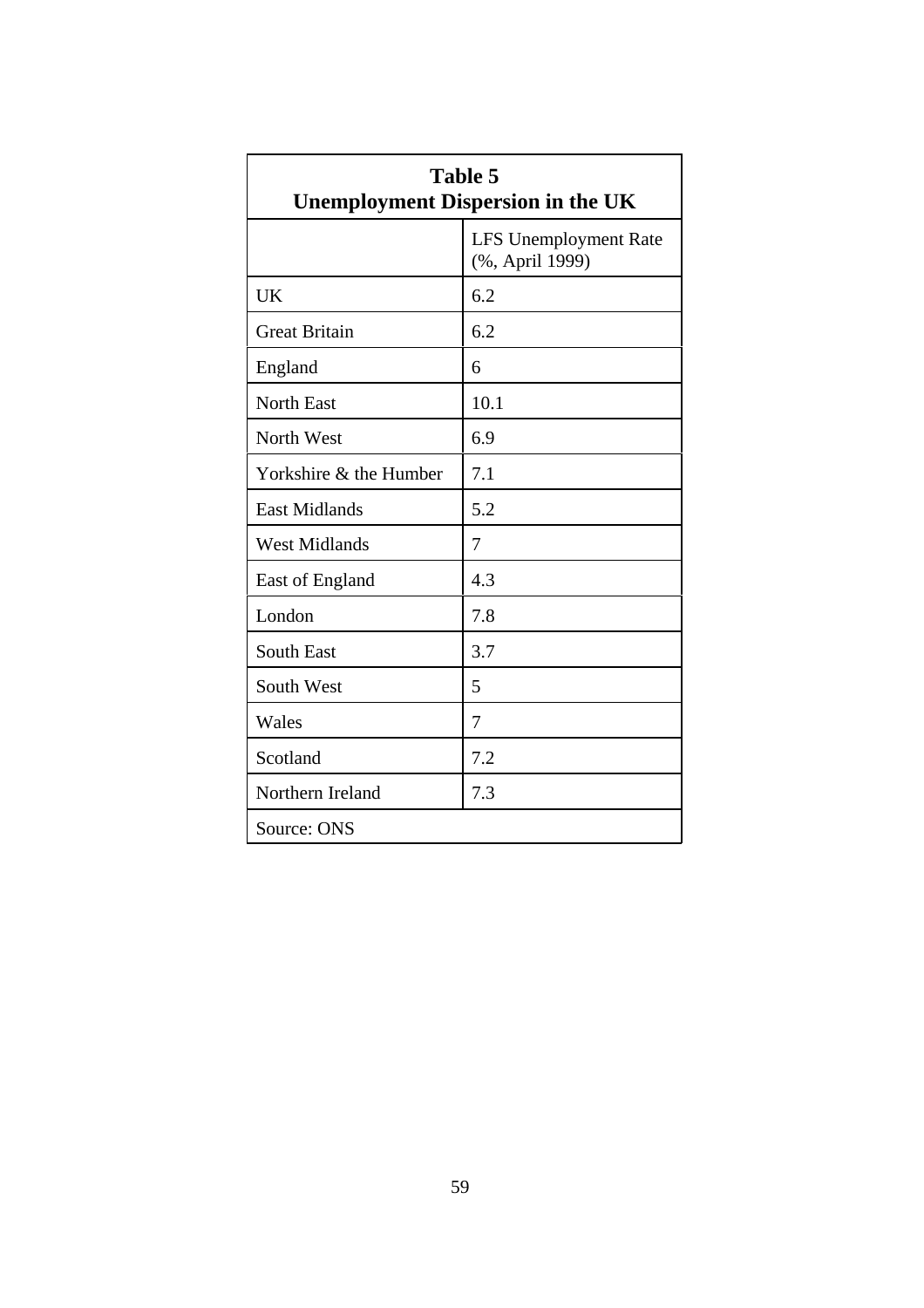| Table 6<br><b>Cyclical Divergence in the Euro Area</b> |      |                      |                               |                            |                |  |  |
|--------------------------------------------------------|------|----------------------|-------------------------------|----------------------------|----------------|--|--|
|                                                        |      |                      |                               |                            |                |  |  |
|                                                        |      | earlier, April 1999) | <b>OECD</b><br>$\ast$<br>(% ) | <b>IMF</b><br>$**$<br>(% ) |                |  |  |
| <b>EU11</b>                                            | 10.3 | 1.1                  | $-1$                          |                            |                |  |  |
| Germany                                                | 10.6 | 0.8                  | $-1.3$                        | 9.6                        | 8.9            |  |  |
| France                                                 | 11.3 | 0.6                  | $-0.8$                        | 10.2                       | 9.7            |  |  |
| Italy                                                  | 12   | 1.3                  | $-3.3$                        | 10.6                       | 9.7            |  |  |
| Netherlands                                            | 3.3  | 1.9                  | 2.1                           | 5.5                        | 6.3            |  |  |
| Spain                                                  | 17.3 | 2.3                  | $-0.3$                        | 19.4                       | 18             |  |  |
| Finland                                                | 10.6 | 1.3                  | 1.1                           | 11.3                       | 10             |  |  |
| Belgium                                                | 9    | 1.1                  | $-1$                          | 11.6                       | 7.7            |  |  |
| Portugal                                               | 4.3  | 2.7                  | $-0.1$                        | $\cdots$                   | 5.8            |  |  |
| Ireland                                                | 6.8  | $\overline{2}$       | 3.2                           | 11                         | 11             |  |  |
| Austria                                                | 4.5  | 0.1                  | $-0.1$                        | 5.4                        | 6              |  |  |
| <b>UK</b>                                              | 6.2  | 1.5                  | 1.4                           | 7.2                        | $\overline{7}$ |  |  |

Source: unemployment rate and inflation rate, Eurostat

output gap: OECD Economic Outlook, June 1999.

\* OECD Economic Outlook, Paris, December 1998.

\*\* IMF World Economic Outlook, May 1999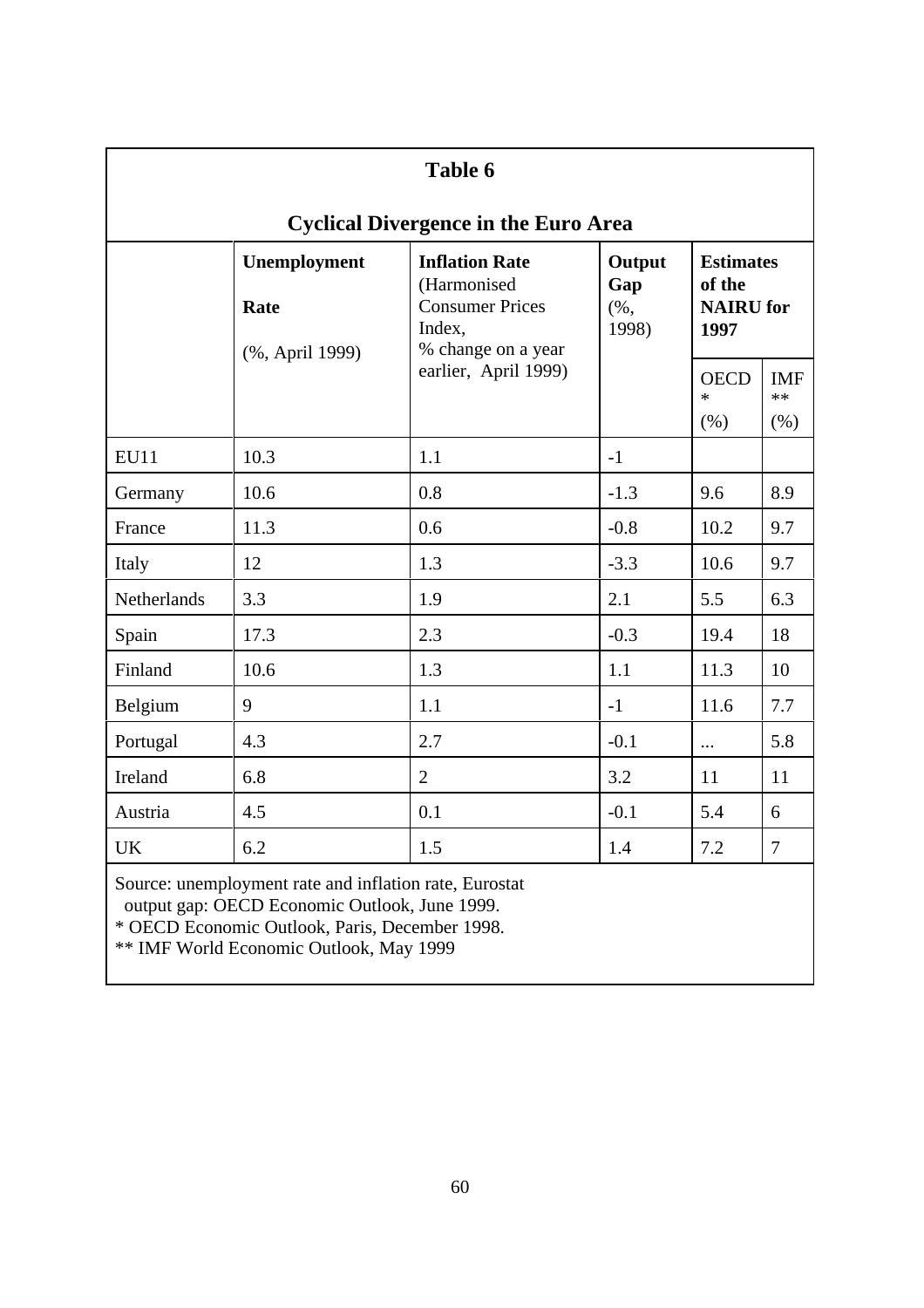# **References**

Allison, Theodore E. [1998], "Overall impact of euro banknotes on the demand for US currency", Testimony before the Subcommittee on Domestic and International Monetary Policy, Committee on Banking and Financial Services, U.S. House of Representatives October 8; http://www.federalreserve.gov:80/BoardDocs/Testimony/1998/19981008.htm

Artis, Michael J., Hans-Martin Krolzig and Juan Toro [1999], "The European Business Cycle", CEPR Discussion Paper Series No. 2242, September.

Bank of England [1998], "The foreign exchange and over-the-counter derivatives markets in the United Kingdom", *Bank of England Quarterly Bulletin*, Nov., pp. 347-360.

Bank of England [1999], "London as a Financial Centre".

Barker, David and Willem H. Buiter [1999], "The Concept and Measurement of 'Domestically Generated Inflation**'",** mimeo, Bank of England, March.

Bayoumi, T. and Barry Eichengreen [1993], "Shocking Aspects of European Monetary Unification", in F. Torres and F. Giavazzi eds. *Adjustment and Growth in the European Monetary Union*, Cambridge University Press, Cambridge, UK.

Bayoumi, Tamim and Paul R. Masson [1995], "Fiscal Flows in the United States and Canada: Lessons for Monetary Union in Europe", *European Economic Review*, 39, pp. 253-274.

Bhattacharya, Rina and Jane Binner [1998], "The Shocking Nature of Output Fluctuations in Some EU Countries", *Applied Economics,* 30, pp. 1101-1125.

Brigden, Andrew and Charles Nolan [1999], "Monetary stabilisation policy in a monetary union: some simple analytics", Bank of England working paper no. 102**.** 

Buiter, Willem H. [1997], "The Economic Case for Monetary Union in the European Union", in Christophe Deissenberg, Robert F. Owen and David Ulph eds. *European Economic Integration*, supplement to the *Review of International Economics*, Vol 5, Issue 4, pp. 10-35.

Buiter, Willem H. [1999a], "Alice in Euroland", *Journal of Common Market Studies,* 37(2), June, pp. 181-209.

Buiter, Willem H. [1999b}, "Price of independence", *Financial Times*, Personal View, Thursday June 17 1999, p. 24.

Buiter, Willem H. [1999c], "The EMU and the NAMU. What is the Case for North American Monetary Union", forthcoming in *Canadian Public Policy/Analyse the Politiques*, September.

Buiter, Willem H. [1999d], "Is Iceland an Optimal Currency Area", mimeo, May.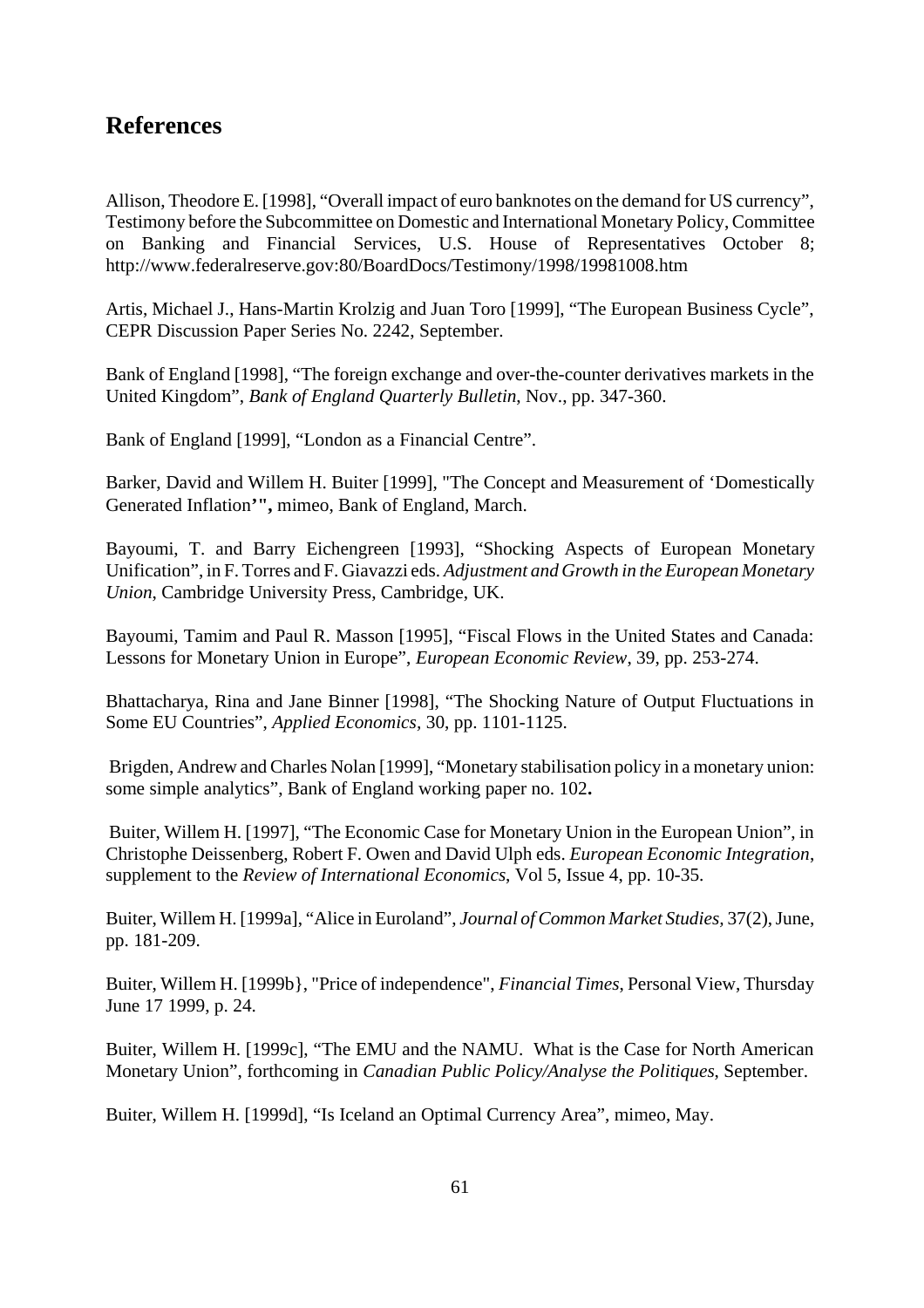Chari, V. V., Lawrence J. Christiano and Patrick J. Kehoe [1993], "Optimality of the Friedman Rule in Economies with Distorting Taxes", NBER Working Paper Series No. 4443, August. Crowder, William J. [1994], "Foreign Exchange Market Efficiency and Common Stochastic Trends", *Journal of International Money and Finance*, 13(5), October, pp. 551-64.

Currie, David [1997], *The pros and cons of EMU*, HM Treasury.

De Grauwe, Paul and W. Vanhaverbeke [1991], "Is Europe and Optimum Currency Area? Evidence from Regional Data", CEPR Discussion Paper No. 555.

Dowd, Kevin and David Greenaway [1993], "Currency Competition, Network Externalities and Switching Costs: Towards an Alternative View of Optimum Currency Areas", *Economic Journal* 102, pp. 1180-89.

Dutt, Swarna D. [1994], The Foreign Exchange Market Efficiency Hypothesis: Revisiting the Puzzle", *Economics Letters*, 45(4), August, pp. 459-65.

Dutt, Swarna D. and Dipak Ghosh [1995], "The Foreign Exchange Market Efficiency Hypothesis Revisited", *Applied Economics Letters*, 2(9), September, pp. 311-15.

Engel, Charles and John H. Rogers [1996], "How Wide is the Border", *American Economic Review*, 86(5), December, pp. 1112-11225.

Erkel-Rousse H. and Jacques Melitz [1995], "New Empirical Evidence On the Costs of European Monetary Union", CEPR Discusion Paper No. 1169.

European Commission [1999], DGIV, "Car prices in the European Union on 1 November 1998 differences decrease sharply", DN: IP/99/60.

European Central Bank [1999], Monthly Bulletin, October "Inflation differentials in a monetary union", pp. 35-44.

European Economy [1990], *One market, one money; An evaluation of the potential benefits and costs of forming an economic and monetary union*, No 44, October.

Fama, Eugene [1970], "Efficient Capital Markets: A Review of Theory and Empirical Work", *Journal of Finance*, 25(2), May, pp. 383-417.

Fama, Eugene [1984], "Forward and Spot Exchange Rates", *Journal of Monetary Economics*, 14(3), November, pp. 319-38.

Friedman, Milton [1968], "The Role of Monetary Policy", *American Economic Review*, Vol. LVIIII, No. 1, pp. 1-17.

Gerlach S. And F. Smets [1995], "The monetary transmission mechanism: evidence from the G-7 countries", Bank for International Settlements Working Paper No. 26, April.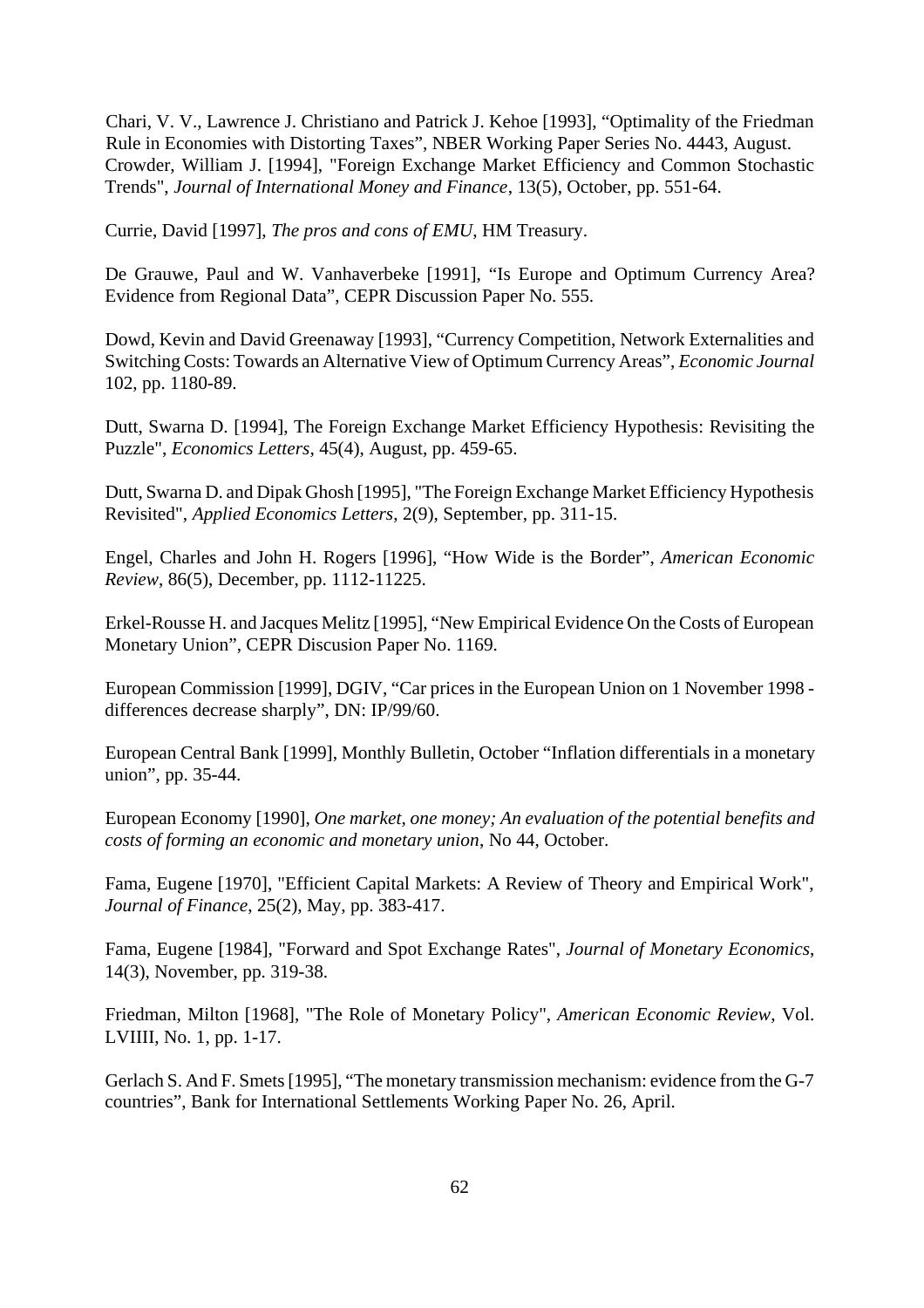Goodhart, Charles [1999], "Recent Developments in Central Banking: Some Special Features of the Monetary Policy Committee and of the European System of Central Banks", Monnet Lecture, 14 October.

Grossman, Sanford J. [1989], *The Informational Role of Prices*, Wicksell Lectures, MIT Press, Cambridge Mass. and London.

Grossman, Sanford J. [1995] "Dynamic Asset Allocation and the Informational Efficiency of Markets", *Journal of Finance*, 50(3), July, pp. 773-87.

Hakkio, Craig S. and Mark Rush [1989], "Market Efficiency and Cointegration: An Application to the Sterling and Deutschemark Exchange Markets", *Journal of International Money and Finance*, 8(1), March, pp. 75-88.

Haskel, J. and H. Wolf [1999], "Why does the 'law of one price' fail? A case study", CEPR Discussion Paper Series No. 2197, July.

HM Treasury [1997], *UK Membership of the Single Currency; An Assessment of the Five Economic Tests*, October.

Ingram, James [1969], "The Currency Area Problem2, in R. A. Mundell and A.K. Svoboda eds, *Monetary Problems of the International Economy*, Chicago Il, Chicago University Press.

Issing, Otmar [1999], "The Eurosystem: Transparent and Accountable, or, "Willem in Euroland", forthcoming, *Journal of Common Market Studies*.

Kenen, Peter [1969]," The Theory of Optimal Currency Areas: An Eclectic View," in R. A. Mundell and A.K. Svoboda eds, *Monetary Problems of the International Economy*, Chicago Il, Chicago University Press.

King, Mervyn [1997], "The Inflation Target Five Years On", Lecture delivered at the London School of Economics, Wednesday 29 October. Bank of England mimeo.

Krugman, Paul [1989], *Exchange-Rate Instability*, Lionel Robbins Lecture Series, MIT Press, Cambridge Mass. and London.

Krugman, Paul [1990], "Hindsight on the Strong Dollar", in Stefan Gerlach and Peter A. Petri eds. *The Economics of the Dollar Cycle*, MIT Press, Cambridge Mass. and London, pp. 92-118.

Krugman, Paul [1996], "Are Currency Crises Self-Fulfilling ?", in Ben S. Bernanke and Julio J. Rotemberg eds. *NBER Macroeconomics Annual 1996*, MIT Press, Cambridge Mass. and London.

Lajaunie, John P., Bruce L. McManis and Atsuyuki Naka [1996], "Further Evidence on Foreign Exchange Market Efficiency: An Application of Cointegration Tests", *Financial Review*, 31(3), August, pp. 553-64.

Lastra [1999], "The Role of the ECB with regard to Financial Stability and LOLR", mimeo,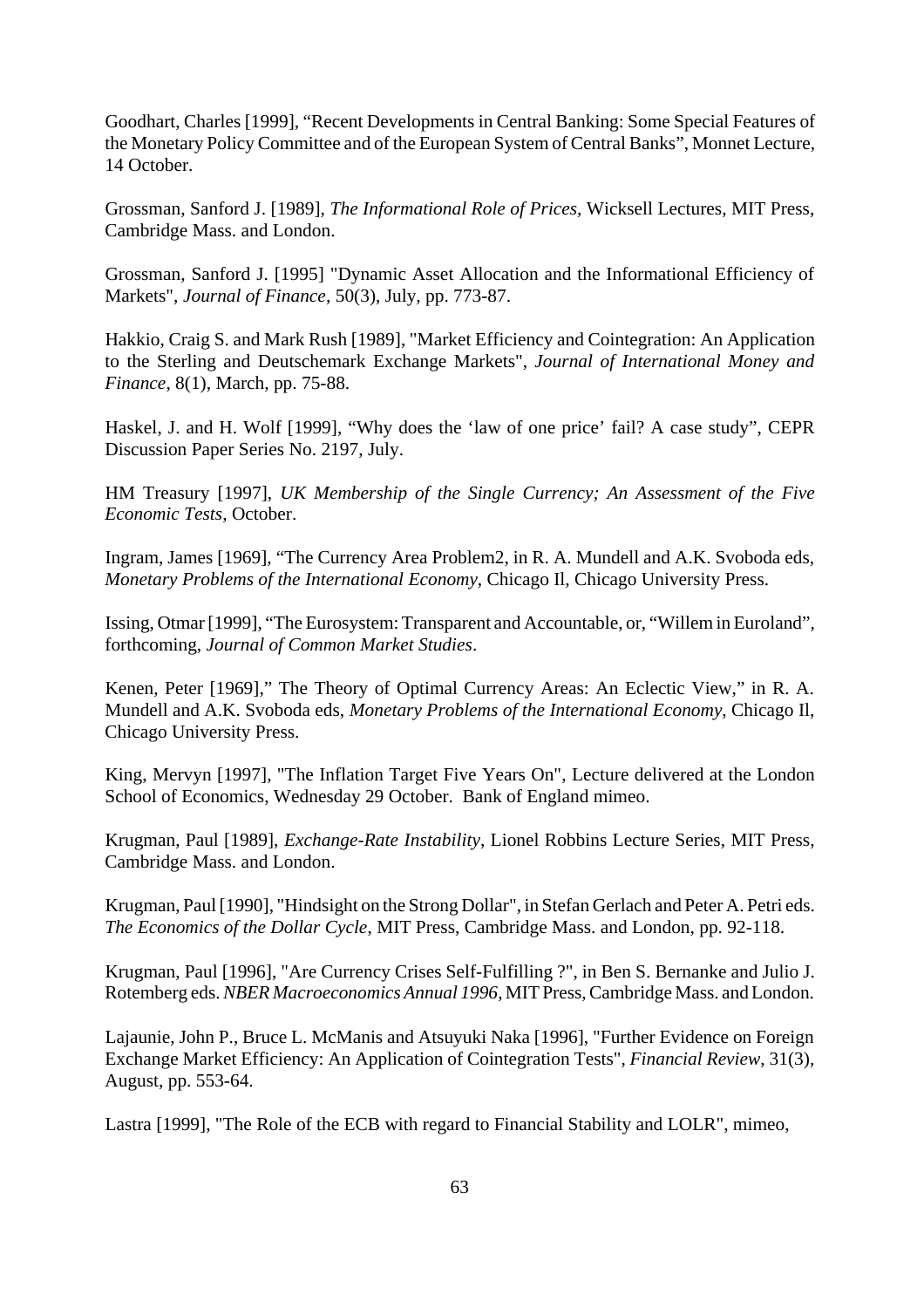Layard, Richard, Stephen Nickell and Richard Jackman [1991], *Unemployment; Macroeconomic Performance and the Labour Market*, Oxford University Press, New York.

London Stock Exchange [1999], "Key Statistics 1998, International Comparisons".

MacDonald, Ronald and Mark P. Taylor [1992], "Exchange Rate Economics: A Survey", *International Monetary Fund Staff Papers*, 39(1), March, pp. 1-57.

McKinnon, Ronald I. [1963], "Optimum Currency Areas", *American Economic Review*, 53, pp. 717-25.

Masson, Paul R. and S. Symansky [1993], "Evaluating the EMS and EMU using stochastic simulations: some issues", IMF Working Paper No. 28, March.

Masson, Paul R. and Mark P. Taylor [1992], "Common Currency Areas and Currency Unions: An Analysis of the Issues", CEPR Discussion Paper 644.

Mills, John and Austin Mitchell [1999], *Advice to the Monetary Policy Committee*, Labour Economic Policy Group, London.

Minford, Patrick and A. Rastogi [1990], "The price of EMU", in *Britain and EMU*, Centre for Economic Performance, London School of Economics, L9ndon, pp. 47-67.

Minford, Patrick, A. Rastogi and A. Hughes Hallett [1993], "The price of EMU revisited", *Greek Economic Review*, 15, Autumn, pp. 191-226.

Mundell, Robert A. [1961], "A Theory of Optimum Currency Areas", *American Economic Review*, 51, pp. 657-75.

Nott, Sir John, et. al. [1999], *Britain and the Pound; A prosperous future for Britain; Report of the Comission of the £ sterling*.

Padoa-Schioppa, Tommaso [1999], "EMU and Banking Supervision", Lecture given at the London School of Economics, 24 February.

Poole, William [1970],"Optimal Choice of Monetary Policy Instruments in a Simple Stochastic Macromodel", *Quarterly Journal of Economics*, 84, pp. 197-216.

Portes, Richard and Hélène Rey [1998], "The Emergence of the Euro as An International Currency", NBER Working Paper Series No. 6424, February.

Sala-i-Martin, Xavier and Jeffrey Sachs [1992], "Fiscal Federalism and Optimum Currency Areas: Evidence from Europe from the United States", CEPR Discussion Paper 632.

Shiller, Robert J. [1984], "Stock Prices and Social Dynamics", reprinted in Richard H. Thaler ed. *Advances in Behavioral Finance*, New York, Russell Sage Foundation [1993].